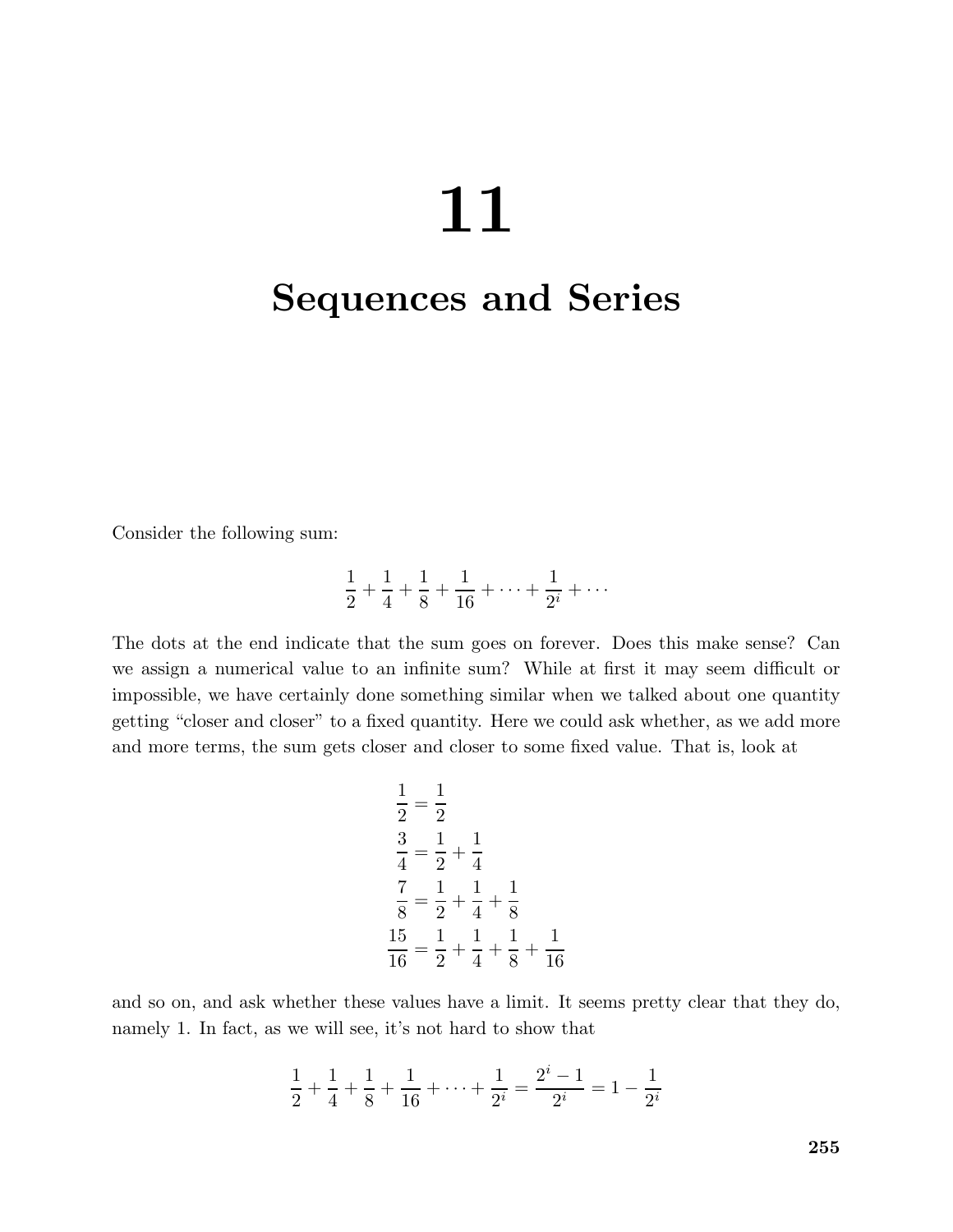and then

$$
\lim_{i \to \infty} 1 - \frac{1}{2^i} = 1 - 0 = 1.
$$

There is one place that you have long accepted this notion of infinite sum without really thinking of it as a sum:

$$
0.3333\overline{3} = \frac{3}{10} + \frac{3}{100} + \frac{3}{1000} + \frac{3}{10000} + \dots = \frac{1}{3},
$$

for example, or

$$
3.14159\ldots = 3 + \frac{1}{10} + \frac{4}{100} + \frac{1}{1000} + \frac{5}{10000} + \frac{9}{100000} + \cdots = \pi.
$$

Our first task, then, to investigate infinite sums, called series, is to investigate limits of sequences of numbers. That is, we officially call

$$
\sum_{i=1}^{\infty} \frac{1}{2^i} = \frac{1}{2} + \frac{1}{4} + \frac{1}{8} + \frac{1}{16} + \dots + \frac{1}{2^i} + \dots
$$

a series, while

$$
\frac{1}{2}, \frac{3}{4}, \frac{7}{8}, \frac{15}{16}, \ldots, \frac{2^{i}-1}{2^{i}}, \ldots
$$

is a sequence, and

$$
\sum_{i=1}^{\infty} \frac{1}{2^i} = \lim_{i \to \infty} \frac{2^i - 1}{2^i},
$$

that is, the value of a series is the limit of a particular sequence.

## 11.1 SEQUENCES

While the idea of a sequence of numbers,  $a_1, a_2, a_3, \ldots$  is straightforward, it is useful to think of a sequence as a function. We have up until now dealt with functions whose domains are the real numbers, or a subset of the real numbers, like  $f(x) = \sin x$ . A sequence is a function with domain the natural numbers  $\mathbb{N} = \{1, 2, 3, \ldots\}$  or the non-negative integers,  $\mathbb{Z}^{\geq 0} = \{0, 1, 2, 3, \ldots\}.$  The range of the function is still allowed to be the real numbers; in symbols, we say that a sequence is a function  $f: \mathbb{N} \to \mathbb{R}$ . Sequences are written in a few different ways, all equivalent; these all mean the same thing:

$$
a_1, a_2, a_3, \dots
$$

$$
\{a_n\}_{n=1}^{\infty}
$$

$$
\{f(n)\}_{n=1}^{\infty}
$$

As with functions on the real numbers, we will most often encounter sequences that can be expressed by a formula. We have already seen the sequence  $a_i = f(i) = 1 - 1/2^i$ ,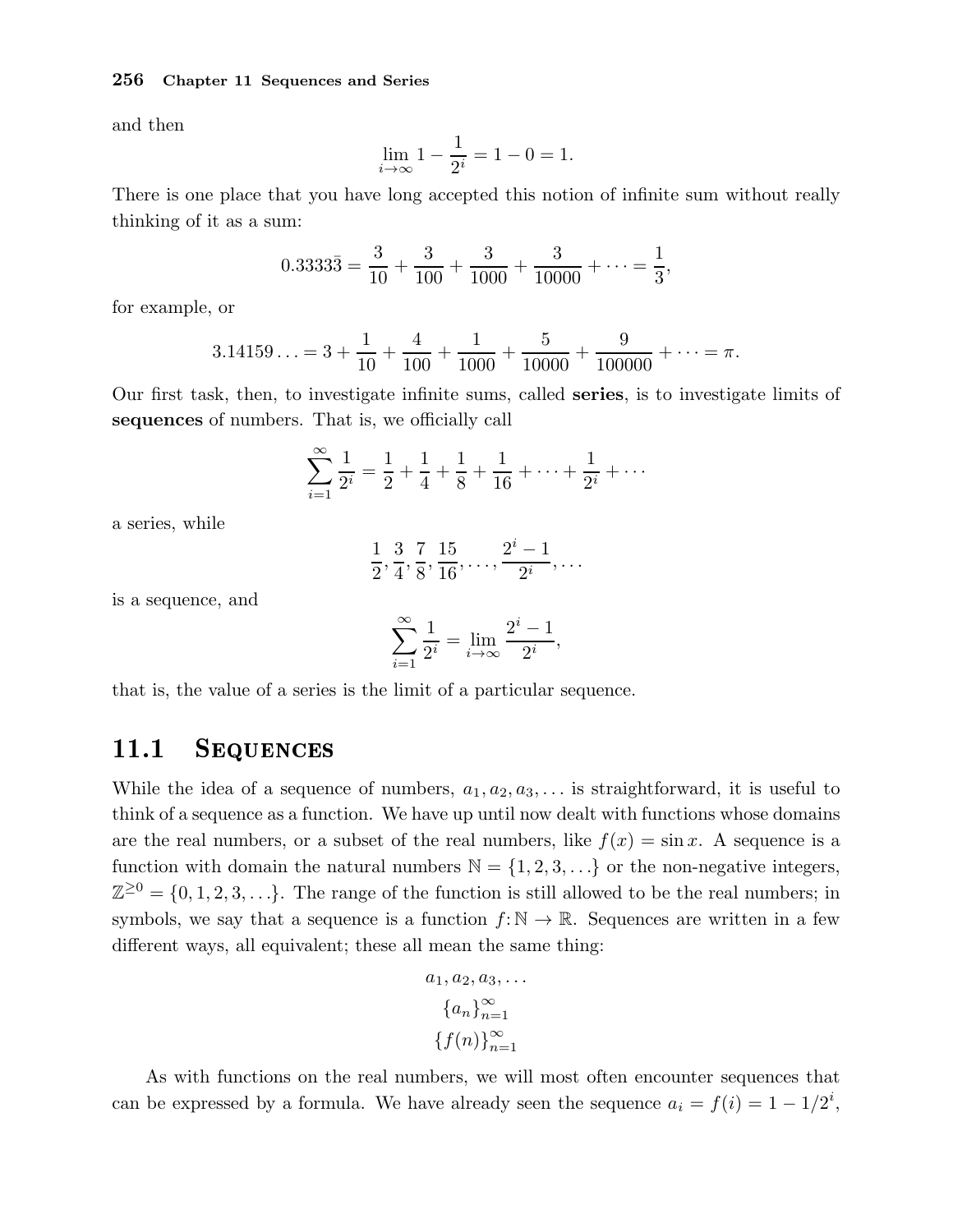and others are easy to come by:

$$
f(i) = \frac{i}{i+1}
$$

$$
f(n) = \frac{1}{2^n}
$$

$$
f(n) = \sin(n\pi/6)
$$

$$
f(i) = \frac{(i-1)(i+2)}{2^i}
$$

Frequently these formulas will make sense if thought of either as functions with domain R or N, though occasionally one will make sense only for integer values.

Faced with a sequence we are interested in the limit

$$
\lim_{i \to \infty} f(i) = \lim_{i \to \infty} a_i.
$$

We already understand

$$
\lim_{x \to \infty} f(x)
$$

when x is a real valued variable; now we simply want to restrict the "input" values to be integers. No real difference is required in the definition of limit, except that we specify, perhaps implicitly, that the variable is an integer. Compare this definition to definition 4.10.4.

**DEFINITION 11.1.1** Suppose that  ${a_n}_{n=1}^{\infty}$  is a sequence. We say that  $\lim_{n\to\infty} a_n = L$ if for every  $\epsilon > 0$  there is an  $N > 0$  so that whenever  $n > N$ ,  $|a_n - L| < \epsilon$ . If  $\lim_{n \to \infty} a_n = L$ we say that the sequence **converges**, otherwise it **diverges**.  $\Box$ 

If  $f(i)$  defines a sequence, and  $f(x)$  makes sense, and  $\lim_{x\to\infty} f(x) = L$ , then it is clear that  $\lim_{i \to \infty} f(i) = L$  as well, but it is important to note that the converse of this statement is not true. For example, since  $\lim_{x \to \infty} (1/x) = 0$ , it is clear that also  $\lim_{i \to \infty} (1/i) = 0$ , that is, the numbers

$$
\frac{1}{1}, \frac{1}{2}, \frac{1}{3}, \frac{1}{4}, \frac{1}{5}, \frac{1}{6}, \dots
$$

get closer and closer to 0. Consider this, however: Let  $f(n) = \sin(n\pi)$ . This is the sequence

$$
\sin(0\pi), \sin(1\pi), \sin(2\pi), \sin(3\pi), \ldots = 0, 0, 0, 0, \ldots
$$

since  $sin(n\pi) = 0$  when *n* is an integer. Thus  $\lim_{n \to \infty} f(n) = 0$ . But  $\lim_{x \to \infty} f(x)$ , when *x* is real, does not exist: as x gets bigger and bigger, the values  $sin(x\pi)$  do not get closer and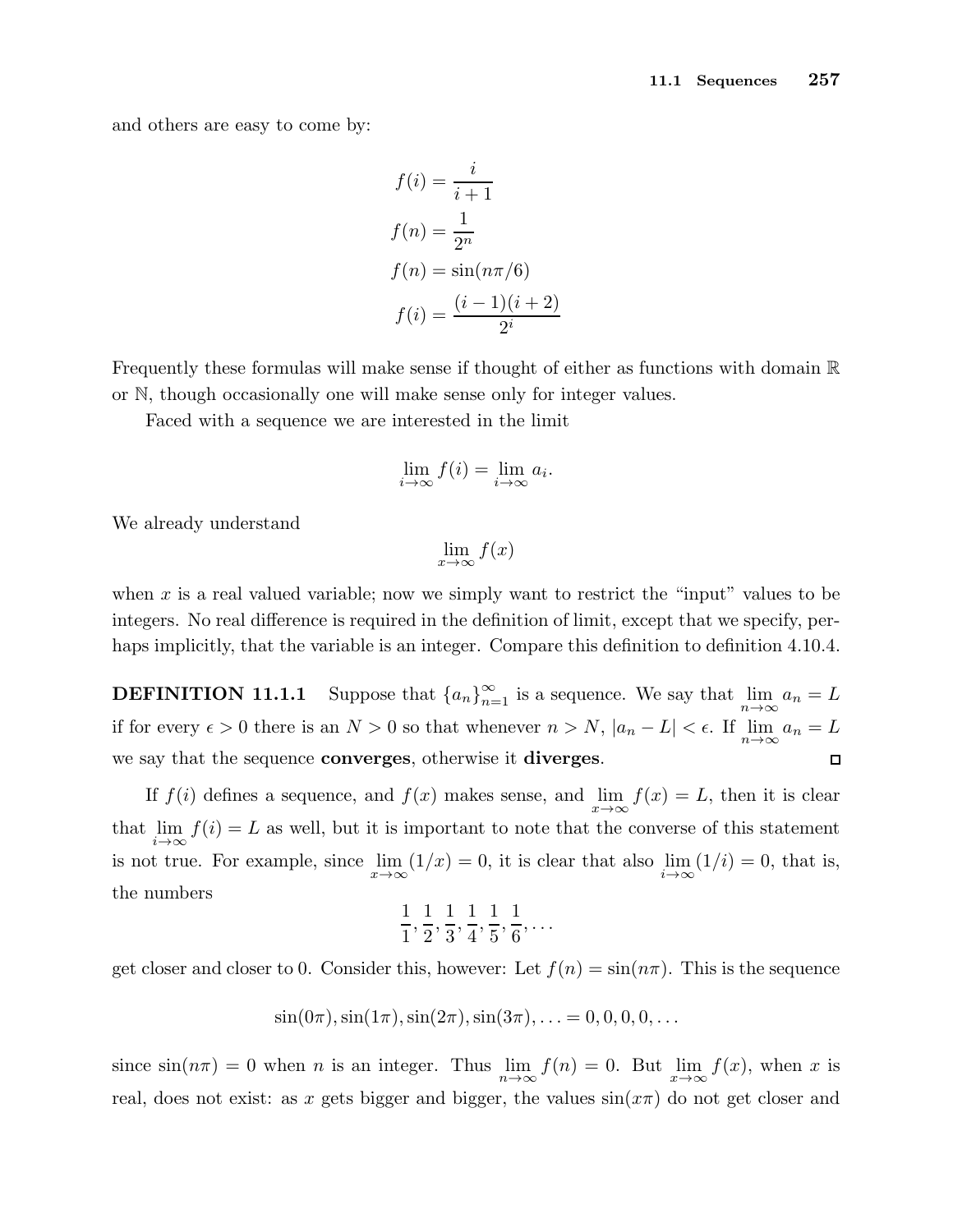closer to a single value, but take on all values between −1 and 1 over and over. In general, whenever you want to know  $\lim_{n\to\infty} f(n)$  you should first attempt to compute  $\lim_{x\to\infty} f(x)$ , since if the latter exists it is also equal to the first limit. But if for some reason  $\lim_{x\to\infty} f(x)$ does not exist, it may still be true that  $\lim_{n\to\infty} f(n)$  exists, but you'll have to figure out another way to compute it.

It is occasionally useful to think of the graph of a sequence. Since the function is defined only for integer values, the graph is just a sequence of dots. In figure 11.1.1 we see the graphs of two sequences and the graphs of the corresponding real functions.



Figure 11.1.1 Graphs of sequences and their corresponding real functions.

Not surprisingly, the properties of limits of real functions translate into properties of sequences quite easily. Theorem 2.3.6 about limits becomes

**THEOREM 11.1.2** Suppose that  $\lim_{n\to\infty} a_n = L$  and  $\lim_{n\to\infty} b_n = M$  and k is some constant. Then

$$
\lim_{n \to \infty} ka_n = k \lim_{n \to \infty} a_n = kL
$$
  
\n
$$
\lim_{n \to \infty} (a_n + b_n) = \lim_{n \to \infty} a_n + \lim_{n \to \infty} b_n = L + M
$$
  
\n
$$
\lim_{n \to \infty} (a_n - b_n) = \lim_{n \to \infty} a_n - \lim_{n \to \infty} b_n = L - M
$$
  
\n
$$
\lim_{n \to \infty} (a_n b_n) = \lim_{n \to \infty} a_n \cdot \lim_{n \to \infty} b_n = LM
$$
  
\n
$$
\lim_{n \to \infty} \frac{a_n}{b_n} = \frac{\lim_{n \to \infty} a_n}{\lim_{n \to \infty} b_n} = \frac{L}{M}, \text{ if } M \text{ is not 0}
$$

 $\blacksquare$ 

Likewise the Squeeze Theorem (4.3.1) becomes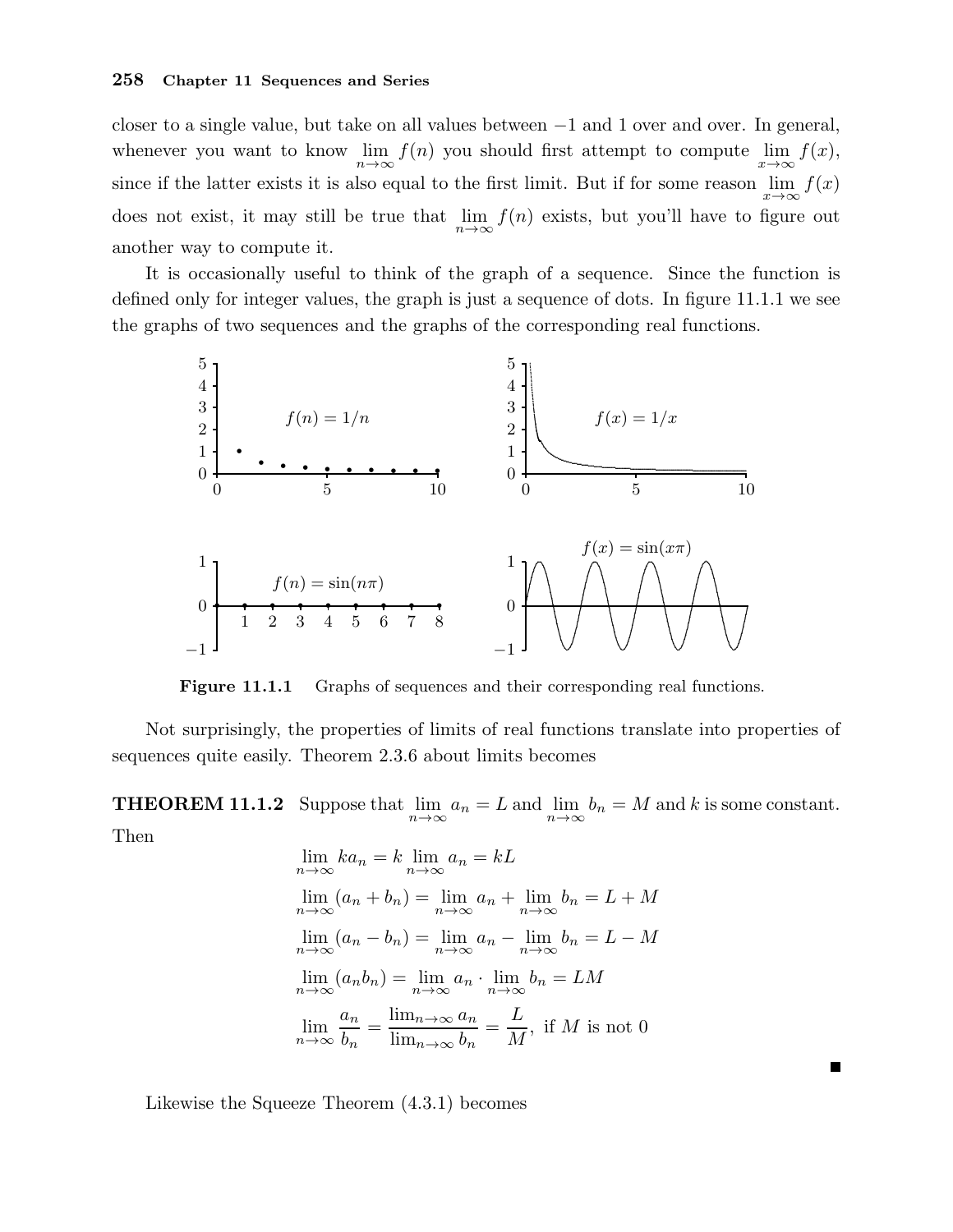**THEOREM 11.1.3** Suppose that  $a_n \le b_n \le c_n$  for all  $n > N$ , for some N. If  $\lim_{n \to \infty} a_n =$  $\lim_{n \to \infty} c_n = L$ , then  $\lim_{n \to \infty} b_n = L$ .

And a final useful fact:

THEOREM 11.1.4  $|a_n| = 0$  if and only if  $\lim_{n \to \infty} a_n = 0$ . П

This says simply that the size of  $a_n$  gets close to zero if and only if  $a_n$  gets close to zero.

**EXAMPLE 11.1.5** Determine whether  $\left\{\frac{n}{n+1}\right\}_{n=0}^{\infty}$ converges or diverges. If it converges, compute the limit. Since this makes sense for real numbers we consider

$$
\lim_{x \to \infty} \frac{x}{x+1} = \lim_{x \to \infty} 1 - \frac{1}{x+1} = 1 - 0 = 1.
$$

Thus the sequence converges to 1.

**EXAMPLE 11.1.6** Determine whether  $\left\{\frac{\ln n}{n}\right\}$ n  $\big)$   $\infty$  $n=1$ converges or diverges. If it converges, compute the limit. We compute

$$
\lim_{x \to \infty} \frac{\ln x}{x} = \lim_{x \to \infty} \frac{1/x}{1} = 0,
$$

using L'Hôpital's Rule. Thus the sequence converges to 0.

**EXAMPLE 11.1.7** Determine whether  $\{(-1)^n\}_{n=0}^{\infty}$  converges or diverges. If it converges, compute the limit. This does not make sense for all real exponents, but the sequence is easy to understand: it is

$$
1,-1,1,-1,1\ldots
$$

and clearly diverges.

**EXAMPLE 11.1.8** Determine whether  $\{(-1/2)^n\}_{n=0}^{\infty}$  converges or diverges. If it converges, compute the limit. We consider the sequence  $\{|(-1/2)^n|\}_{n=0}^{\infty} = \{(1/2)^n\}_{n=0}^{\infty}$ . Then

$$
\lim_{x \to \infty} \left(\frac{1}{2}\right)^x = \lim_{x \to \infty} \frac{1}{2^x} = 0,
$$

so by theorem 11.1.4 the sequence converges to 0.

 $\Box$ 

 $\Box$ 

 $\Box$ 

 $\Box$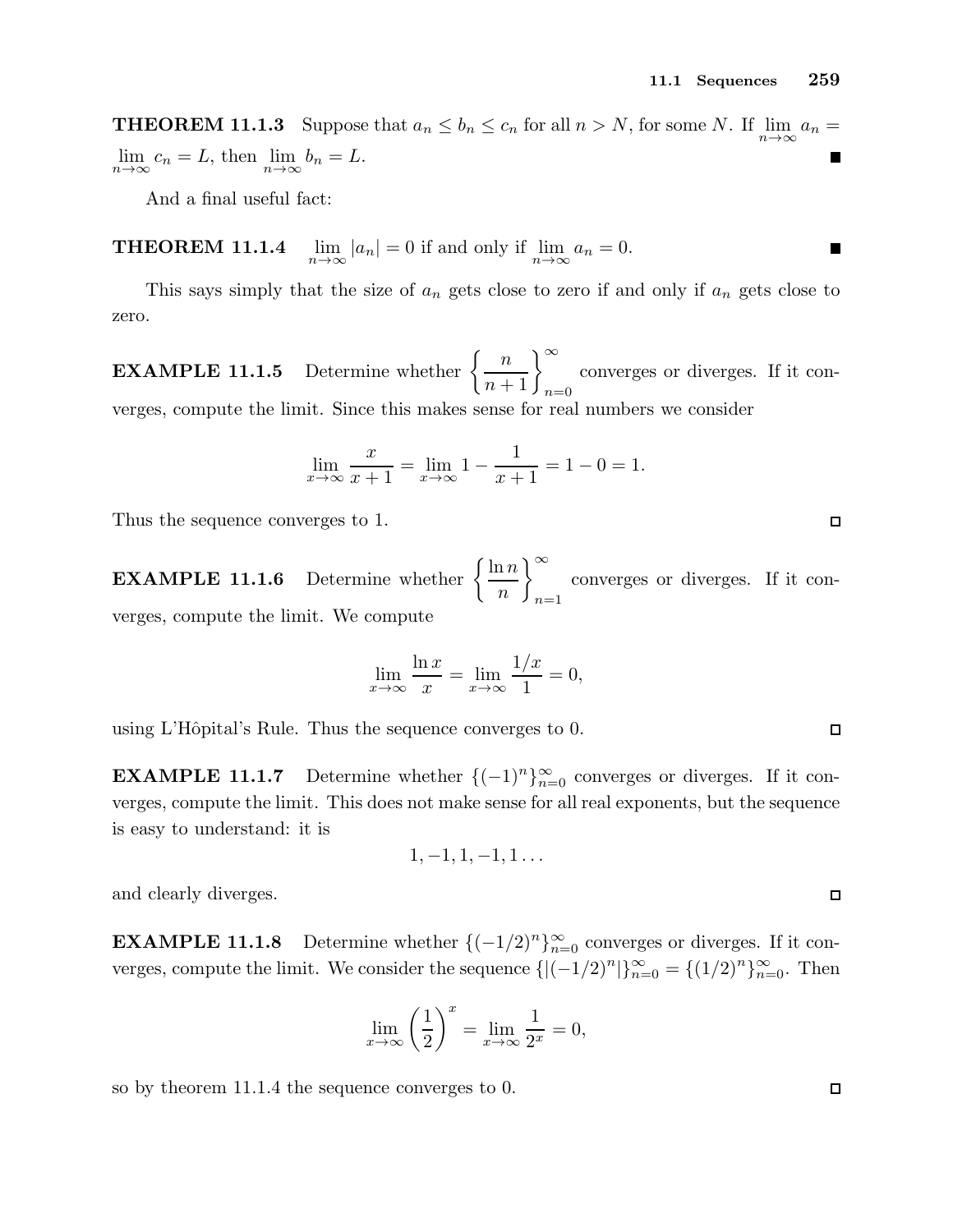**EXAMPLE 11.1.9** Determine whether  $\{(\sin n)/\sqrt{n}\}_{n=1}^{\infty}$  converges or diverges. If it converges, compute the limit. Since  $|\sin n| \leq 1$ ,  $0 \leq |\sin n/\sqrt{n}| \leq 1/\sqrt{n}$  and we can use theorem 11.1.3 with  $a_n = 0$  and  $c_n = 1/\sqrt{n}$ . Since  $\lim_{n \to \infty} a_n = \lim_{n \to \infty} c_n = 0$ ,  $\lim_{n \to \infty} \sin n/\sqrt{n} =$ 0 and the sequence converges to 0.  $\Box$ 

**EXAMPLE 11.1.10** A particularly common and useful sequence is  $\{r^n\}_{n=0}^{\infty}$ , for various values of r. Some are quite easy to understand: If  $r = 1$  the sequence converges to 1 since every term is 1, and likewise if  $r = 0$  the sequence converges to 0. If  $r = -1$  this is the sequence of example 11.1.7 and diverges. If  $r > 1$  or  $r < -1$  the terms  $r^n$  get large without limit, so the sequence diverges. If  $0 < r < 1$  then the sequence converges to 0. If  $-1 < r < 0$  then  $|r^n| = |r|^n$  and  $0 < |r| < 1$ , so the sequence  $\{|r|^n\}_{n=0}^{\infty}$  converges to 0, so also  $\{r^n\}_{n=0}^{\infty}$  converges to 0. converges. In summary,  $\{r^n\}$  converges precisely when  $-1 < r < 1$  in which case

$$
\lim_{n \to \infty} r^n = \begin{cases} 0 & \text{if } -1 < r < 1 \\ 1 & \text{if } r = 1 \end{cases}
$$

Sometimes we will not be able to determine the limit of a sequence, but we still would like to know whether it converges. In some cases we can determine this even without being able to compute the limit.

A sequence is called **increasing** or sometimes **strictly increasing** if  $a_i < a_{i+1}$  for all *i*. It is called **non-decreasing** or sometimes (unfortunately) **increasing** if  $a_i \leq a_{i+1}$ for all *i*. Similarly a sequence is **decreasing** if  $a_i > a_{i+1}$  for all *i* and **non-increasing** if  $a_i \ge a_{i+1}$  for all i. If a sequence has any of these properties it is called **monotonic**.

EXAMPLE 11.1.11 The sequence

$$
\left\{\frac{2^i-1}{2^i}\right\}_{i=1}^{\infty} = \frac{1}{2}, \frac{3}{4}, \frac{7}{8}, \frac{15}{16}, \dots,
$$

is increasing, and

$$
\left\{\frac{n+1}{n}\right\}_{i=1}^{\infty} = \frac{2}{1}, \frac{3}{2}, \frac{4}{3}, \frac{5}{4}, \dots
$$

is decreasing.

A sequence is **bounded above** if there is some number N such that  $a_n \leq N$  for every n, and **bounded below** if there is some number N such that  $a_n \geq N$  for every n. If a sequence is bounded above and bounded below it is **bounded**. If a sequence  $\{a_n\}_{n=0}^{\infty}$  is increasing or non-decreasing it is bounded below (by  $a_0$ ), and if it is decreasing or nonincreasing it is bounded above (by  $a_0$ ). Finally, with all this new terminology we can state an important theorem.

 $\Box$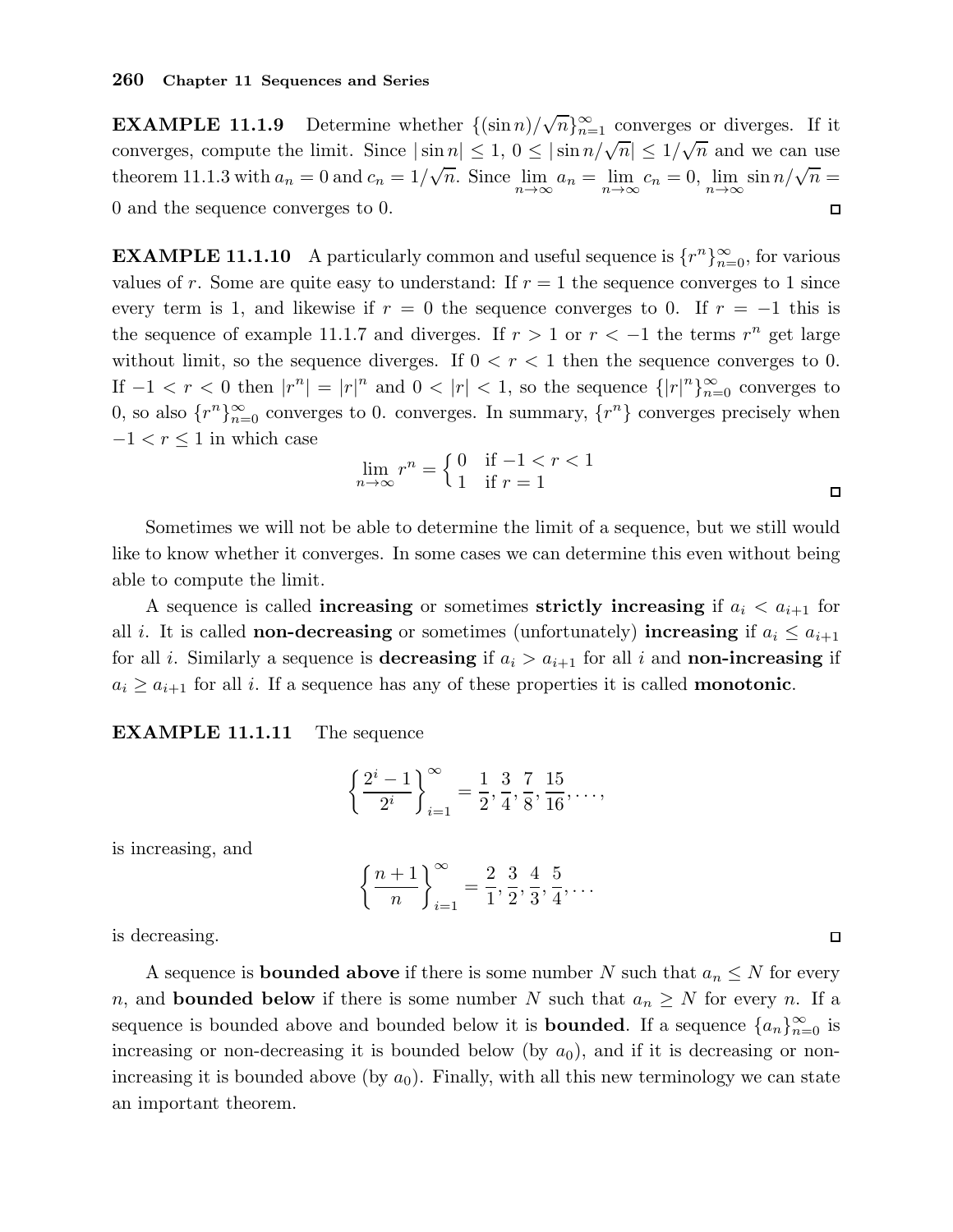#### **THEOREM 11.1.12** If a sequence is bounded and monotonic then it converges.  $\blacksquare$

We will not prove this; the proof appears in many calculus books. It is not hard to believe: suppose that a sequence is increasing and bounded, so each term is larger than the one before, yet never larger than some fixed value  $N$ . The terms must then get closer and closer to some value between  $a_0$  and N. It need not be N, since N may be a "too-generous" upper bound; the limit will be the smallest number that is above all of the terms  $a_i$ .

**EXAMPLE 11.1.13** All of the terms  $(2^{i} - 1)/2^{i}$  are less than 2, and the sequence is increasing. As we have seen, the limit of the sequence is 1: 1 is the smallest number that is bigger than all the terms in the sequence. Similarly, all of the terms  $(n+1)/n$  are bigger than  $1/2$ , and the limit is 1: 1 is the largest number that is smaller than the terms of the sequence.  $\Box$ 

We don't actually need to know that a sequence is monotonic to apply this theorem it is enough to know that the sequence is "eventually" monotonic, that is, that at some point it becomes increasing or decreasing. For example, the sequence 10, 9, 8, 15, 3, 21, 4,  $3/4$ ,  $7/8$ ,  $15/16$ ,  $31/32$ ,... is not increasing, because among the first few terms it is not. But starting with the term  $3/4$  it is increasing, so the theorem tells us that the sequence  $3/4, 7/8, 15/16, 31/32, \ldots$  converges. Since convergence depends only on what happens as n gets large, adding a few terms at the beginning can't turn a convergent sequence into a divergent one.

#### $EXAMPLE 11.1.14$ Show that  $\{n^{1/n}\}\)$  converges.

We first show that this sequence is decreasing, that is, that  $n^{1/n} > (n+1)^{1/(n+1)}$ . Consider the real function  $f(x) = x^{1/x}$  when  $x \ge 1$ . We can compute the derivative,  $f'(x) =$  $x^{1/x}(1-\ln x)/x^2$ , and note that when  $x \ge 3$  this is negative. Since the function has negative slope,  $n^{1/n} > (n+1)^{1/(n+1)}$  when  $n \geq 3$ . Since all terms of the sequence are positive, the sequence is decreasing and bounded when  $n \geq 3$ , and so the sequence converges. (As it happens, we can compute the limit in this case, but we know it converges even without knowing the limit; see exercise 1.)  $\Box$ 

## **EXAMPLE 11.1.15** Show that  $\{n!/n^n\}$  converges.

Again we show that the sequence is decreasing, and since each term is positive the sequence converges. We can't take the derivative this time, as  $x!$  doesn't make sense for  $x$  real. But we note that if  $a_{n+1}/a_n < 1$  then  $a_{n+1} < a_n$ , which is what we want to know. So we look at  $a_{n+1}/a_n$ :

$$
\frac{a_{n+1}}{a_n} = \frac{(n+1)!}{(n+1)^{n+1}} \frac{n^n}{n!} = \frac{(n+1)!}{n!} \frac{n^n}{(n+1)^{n+1}} = \frac{n+1}{n+1} \left(\frac{n}{n+1}\right)^n = \left(\frac{n}{n+1}\right)^n < 1.
$$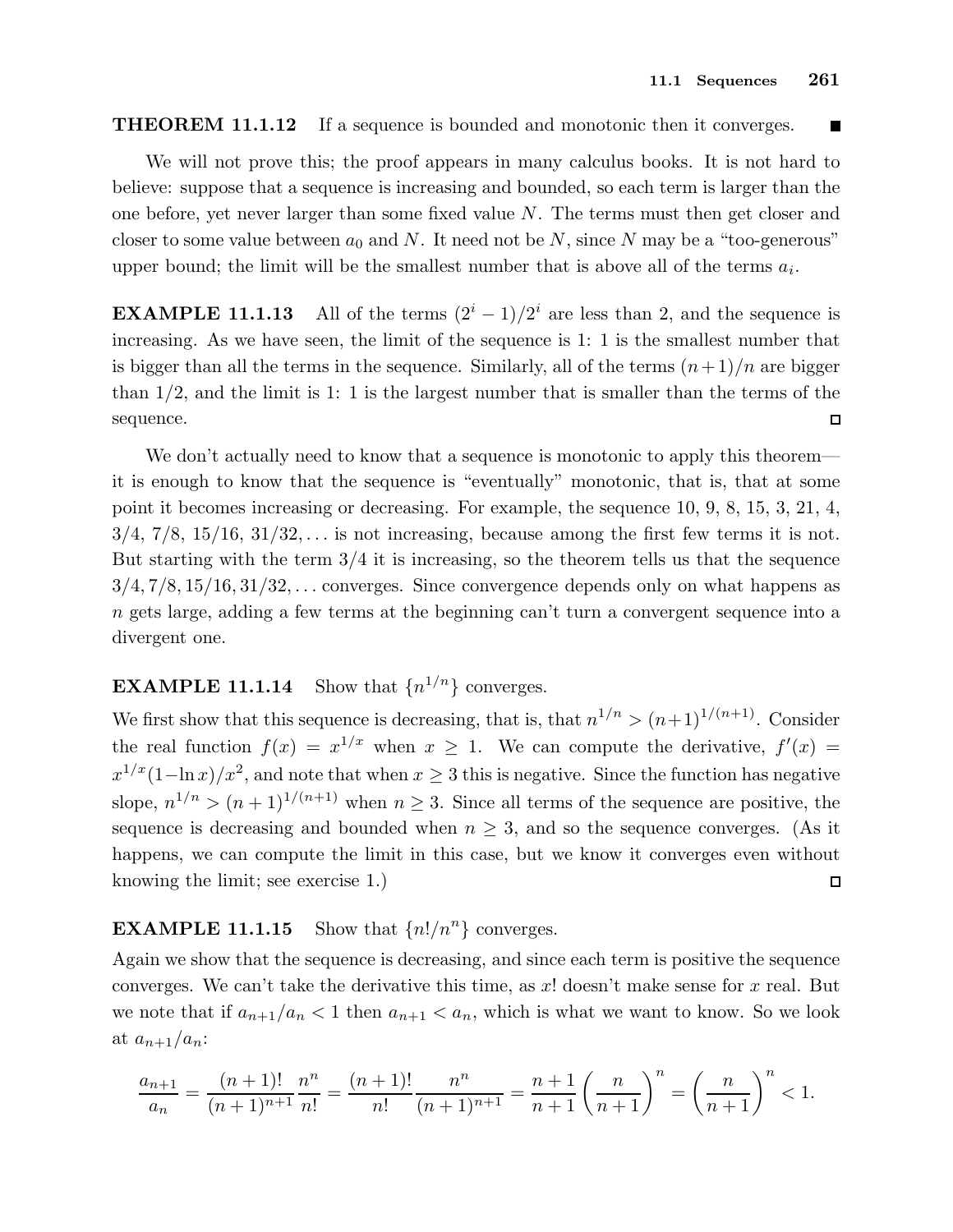(Again it is possible to compute the limit; see exercise 2.)

## Exercises 11.1.

1. Compute  $\lim_{x \to \infty} x^{1/x}$ .  $\Rightarrow$ 

**2.** Use the squeeze theorem to show that  $\lim_{n \to \infty} \frac{n!}{n^n} = 0$ .

- **3.** Determine whether  $\{\sqrt{n+47} \sqrt{n}\}_{n=0}^{\infty}$  converges or diverges. If it converges, compute the limit. ⇒
- **4.** Determine whether  $\left\{\frac{n^2+1}{(n+1)^2}\right\}$  $(n+1)^2$  $\bigg|^{\infty}$  $n=0$ converges or diverges. If it converges, compute the limit. ⇒
- **5.** Determine whether  $\left\{\frac{n+47}{\sqrt{2n+6}}\right\}$  $\sqrt{n^2+3n}$  $\big)$   $\infty$  $n=1$ converges or diverges. If it converges, compute the limit. ⇒

**6.** Determine whether  $\left\{\frac{2^n}{4}\right\}$ n! <sup>∞</sup> converges or diverges.  $\Rightarrow$ <br> $n=0$ 

## 11.2 Series

While much more can be said about sequences, we now turn to our principal interest, series. Recall that a series, roughly speaking, is the sum of a sequence: if  $\{a_n\}_{n=0}^{\infty}$  is a sequence then the associated series is

$$
\sum_{i=0}^{\infty} a_i = a_0 + a_1 + a_2 + \cdots
$$

Associated with a series is a second sequence, called the sequence of partial sums  $\{s_n\}_{n=0}^{\infty}$ :

$$
s_n = \sum_{i=0}^n a_i.
$$

So

$$
s_0 = a_0, \quad s_1 = a_0 + a_1, \quad s_2 = a_0 + a_1 + a_2, \quad \dots
$$

A series converges if the sequence of partial sums converges, and otherwise the series diverges.

**EXAMPLE 11.2.1** If  $a_n = kx^n$ ,  $\sum_{n=1}^{\infty}$  $n=0$  $a_n$  is called a **geometric series**. A typical partial

sum is

$$
s_n = k + kx + kx^2 + kx^3 + \dots + kx^n = k(1 + x + x^2 + x^3 + \dots + x^n).
$$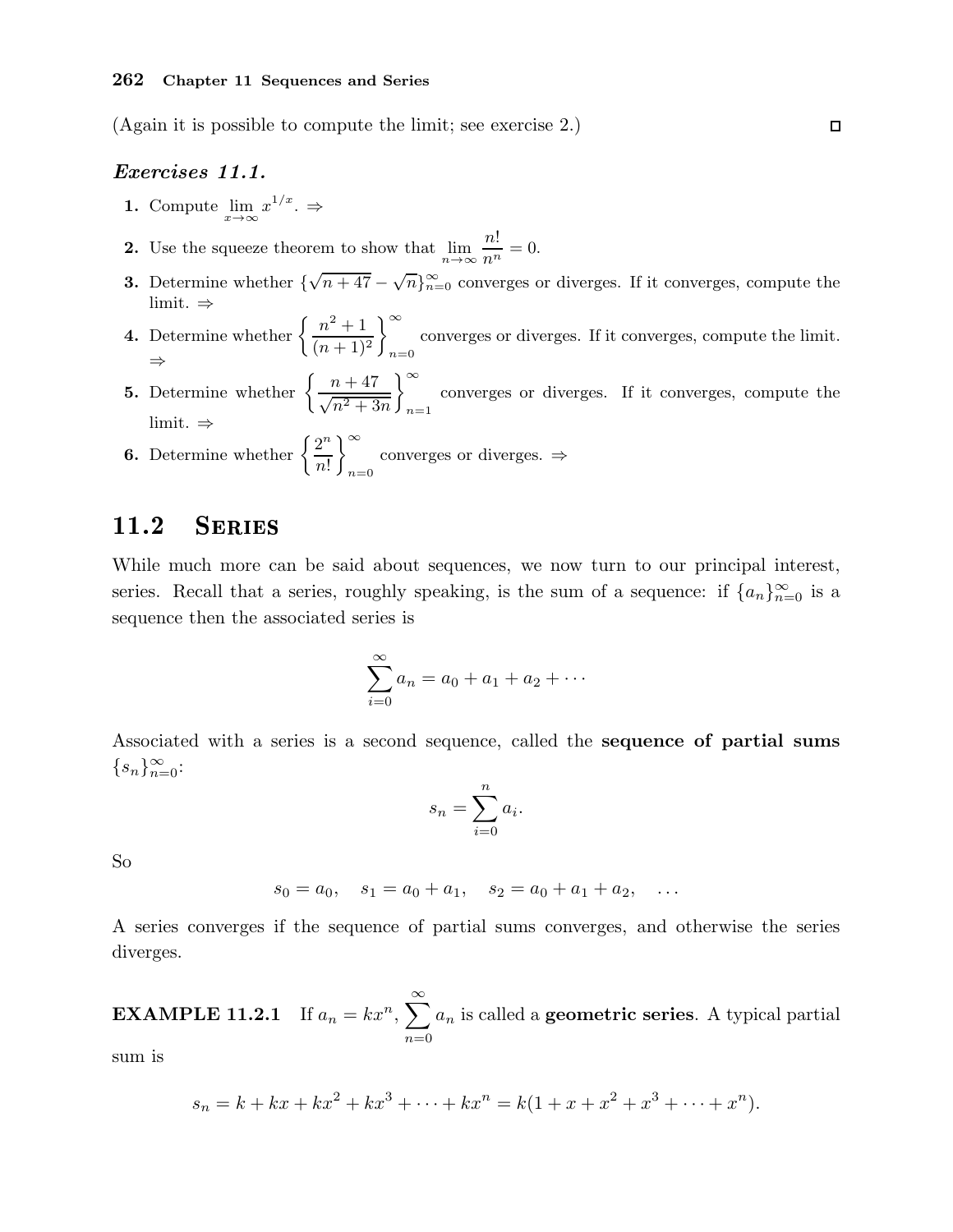We note that

$$
s_n(1-x) = k(1+x+x^2+x^3+\cdots+x^n)(1-x)
$$
  
=  $k(1+x+x^2+x^3+\cdots+x^n)1-k(1+x+x^2+x^3+\cdots+x^{n-1}+x^n)x$   
=  $k(1+x+x^2+x^3+\cdots+x^n-x-x^2-x^3-\cdots-x^n-x^{n+1})$   
=  $k(1-x^{n+1})$ 

so

$$
s_n(1-x) = k(1 - x^{n+1})
$$

$$
s_n = k \frac{1 - x^{n+1}}{1 - x}.
$$

If  $|x| < 1$ ,  $\lim_{n \to \infty} x^n = 0$  so

$$
\lim_{n \to \infty} s_n = \lim_{n \to \infty} k \frac{1 - x^{n+1}}{1 - x} = k \frac{1}{1 - x}.
$$

Thus, when  $|x| < 1$  the geometric series converges to  $k/(1-x)$ . When, for example,  $k = 1$ and  $x = 1/2$ :

$$
s_n = \frac{1 - (1/2)^{n+1}}{1 - 1/2} = \frac{2^{n+1} - 1}{2^n} = 2 - \frac{1}{2^n}
$$
 and  $\sum_{n=0}^{\infty} \frac{1}{2^n} = \frac{1}{1 - 1/2} = 2$ .

We began the chapter with the series

$$
\sum_{n=1}^{\infty} \frac{1}{2^n},
$$

namely, the geometric series without the first term 1. Each partial sum of this series is 1 less than the corresponding partial sum for the geometric series, so of course the limit is also one less than the value of the geometric series, that is,

$$
\sum_{n=1}^{\infty} \frac{1}{2^n} = 1.
$$

 $\Box$ 

It is not hard to see that the following theorem follows from theorem 11.1.2.

**THEOREM 11.2.2** Suppose that  $\sum a_n$  and  $\sum b_n$  are convergent series, and c is a constant. Then

1.  $\sum ca_n$  is convergent and  $\sum ca_n = c \sum a_n$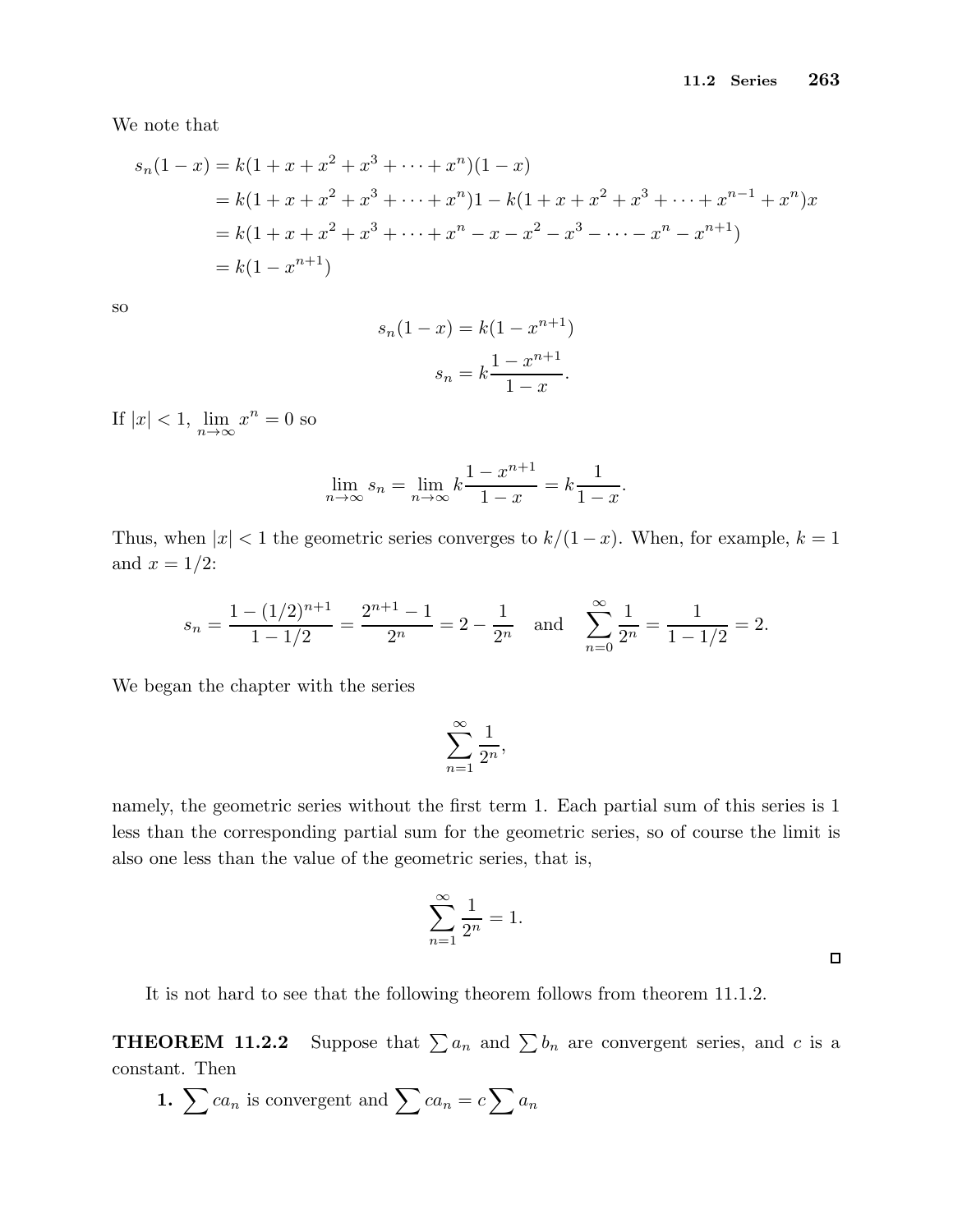**2.** 
$$
\sum (a_n + b_n)
$$
 is convergent and 
$$
\sum (a_n + b_n) = \sum a_n + \sum b_n.
$$

The converses of the two parts of this theorem are subtly different. Suppose that  $\sum a_n$  diverges; does  $\sum ca_n$  also diverge if c is non-zero? Yes: suppose instead that  $\sum ca_n$ converges; then by the theorem,  $\sum (1/c)ca_n$  converges, but this is the same as  $\sum a_n$ , which by assumption diverges. Hence  $\sum ca_n$  also diverges. Note that we are applying the theorem with  $a_n$  replaced by  $ca_n$  and c replaced by  $(1/c)$ .

 $\overline{\phantom{a}}$ 

п

Now suppose that  $\sum a_n$  and  $\sum b_n$  diverge; does  $\sum (a_n + b_n)$  also diverge? Now the answer is no: Let  $a_n = 1$  and  $b_n = -1$ , so certainly  $\sum a_n$  and  $\sum b_n$  diverge. But  $\sum (a_n + b_n)$  $b_n$ ) =  $\sum(1 + -1)$  =  $\sum 0 = 0$ . Of course, sometimes  $\sum(a_n + b_n)$  will also diverge, for example, if  $a_n = b_n = 1$ , then  $\sum (a_n + b_n) = \sum (1 + 1) = \sum 2$  diverges.

In general, the sequence of partial sums  $s_n$  is harder to understand and analyze than the sequence of terms  $a_n$ , and it is difficult to determine whether series converge and if so to what. Sometimes things are relatively simple, starting with the following.

**THEOREM 11.2.3** If  $\sum a_n$  converges then  $\lim_{n\to\infty} a_n = 0$ .

**Proof.** Since  $\sum a_n$  converges,  $\lim_{n\to\infty} s_n = L$  and  $\lim_{n\to\infty} s_{n-1} = L$ , because this really says the same thing but "renumbers" the terms. By theorem 11.1.2,

$$
\lim_{n \to \infty} (s_n - s_{n-1}) = \lim_{n \to \infty} s_n - \lim_{n \to \infty} s_{n-1} = L - L = 0.
$$

But

$$
s_n - s_{n-1} = (a_0 + a_1 + a_2 + \dots + a_n) - (a_0 + a_1 + a_2 + \dots + a_{n-1}) = a_n,
$$
  
s desired  $\lim_{n \to \infty} a_n = 0.$ 

so as desired  $\lim_{n\to\infty}$ 

This theorem presents an easy divergence test: if given a series  $\sum a_n$  the limit  $\lim_{n\to\infty} a_n$ does not exist or has a value other than zero, the series diverges. Note well that the converse is *not* true: If  $\lim_{n\to\infty} a_n = 0$  then the series does not necessarily converge.

**EXAMPLE 11.2.4** Show that 
$$
\sum_{n=1}^{\infty} \frac{n}{n+1}
$$
 diverges.

We compute the limit:

$$
\lim_{n \to \infty} \frac{n}{n+1} = 1 \neq 0.
$$

Looking at the first few terms perhaps makes it clear that the series has no chance of converging:

$$
\frac{1}{2} + \frac{2}{3} + \frac{3}{4} + \frac{4}{5} + \cdots
$$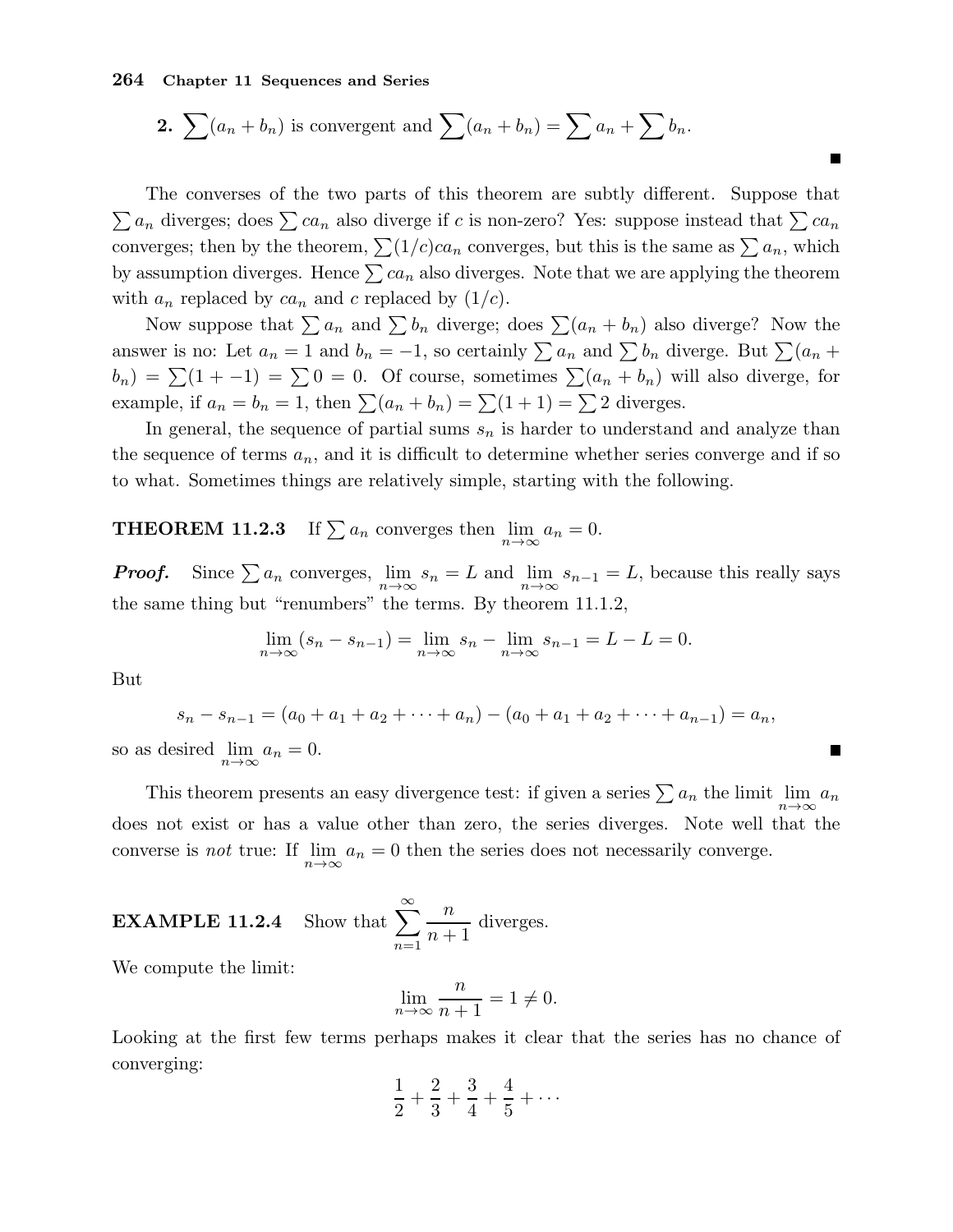will just get larger and larger; indeed, after a bit longer the series starts to look very much like  $\cdots + 1 + 1 + 1 + 1 + \cdots$ , and of course if we add up enough 1's we can make the sum as large as we desire.  $\Box$ 

**EXAMPLE 11.2.5** Show that  $\sum_{n=1}^{\infty}$  $n=1$ 1 n diverges.

Here the theorem does not apply:  $\lim_{n\to\infty} 1/n = 0$ , so it looks like perhaps the series converges. Indeed, if you have the fortitude (or the software) to add up the first 1000 terms you will find that

$$
\sum_{n=1}^{1000} \frac{1}{n} \approx 7.49,
$$

so it might be reasonable to speculate that the series converges to something in the neighborhood of 10. But in fact the partial sums do go to infinity; they just get big very, very slowly. Consider the following:

$$
1 + \frac{1}{2} + \frac{1}{3} + \frac{1}{4} > 1 + \frac{1}{2} + \frac{1}{4} + \frac{1}{4} = 1 + \frac{1}{2} + \frac{1}{2}
$$
  
\n
$$
1 + \frac{1}{2} + \frac{1}{3} + \frac{1}{4} + \frac{1}{5} + \frac{1}{6} + \frac{1}{7} + \frac{1}{8} > 1 + \frac{1}{2} + \frac{1}{4} + \frac{1}{4} + \frac{1}{8} + \frac{1}{8} + \frac{1}{8} + \frac{1}{8} + \frac{1}{8} = 1 + \frac{1}{2} + \frac{1}{2} + \frac{1}{2}
$$
  
\n
$$
1 + \frac{1}{2} + \frac{1}{3} + \dots + \frac{1}{16} > 1 + \frac{1}{2} + \frac{1}{4} + \frac{1}{4} + \frac{1}{8} + \dots + \frac{1}{8} + \frac{1}{16} + \dots + \frac{1}{16} = 1 + \frac{1}{2} + \frac{1}{2} + \frac{1}{2} + \frac{1}{2}
$$

and so on. By swallowing up more and more terms we can always manage to add at least another 1/2 to the sum, and by adding enough of these we can make the partial sums as big as we like. In fact, it's not hard to see from this pattern that

$$
1 + \frac{1}{2} + \frac{1}{3} + \dots + \frac{1}{2^n} > 1 + \frac{n}{2},
$$

so to make sure the sum is over 100, for example, we'd add up terms until we get to around  $1/2^{198}$ , that is, about  $4 \cdot 10^{59}$  terms. This series,  $\sum (1/n)$ , is called the **harmonic** series.  $\Box$ 

## Exercises 11.2.

\n- **1.** Explain why 
$$
\sum_{n=1}^{\infty} \frac{n^2}{2n^2 + 1}
$$
 diverges.  $\Rightarrow$
\n- **2.** Explain why  $\sum_{n=1}^{\infty} \frac{5}{2^{1/n} + 14}$  diverges.  $\Rightarrow$
\n- **3.** Explain why  $\sum_{n=1}^{\infty} \frac{3}{n}$  diverges.  $\Rightarrow$
\n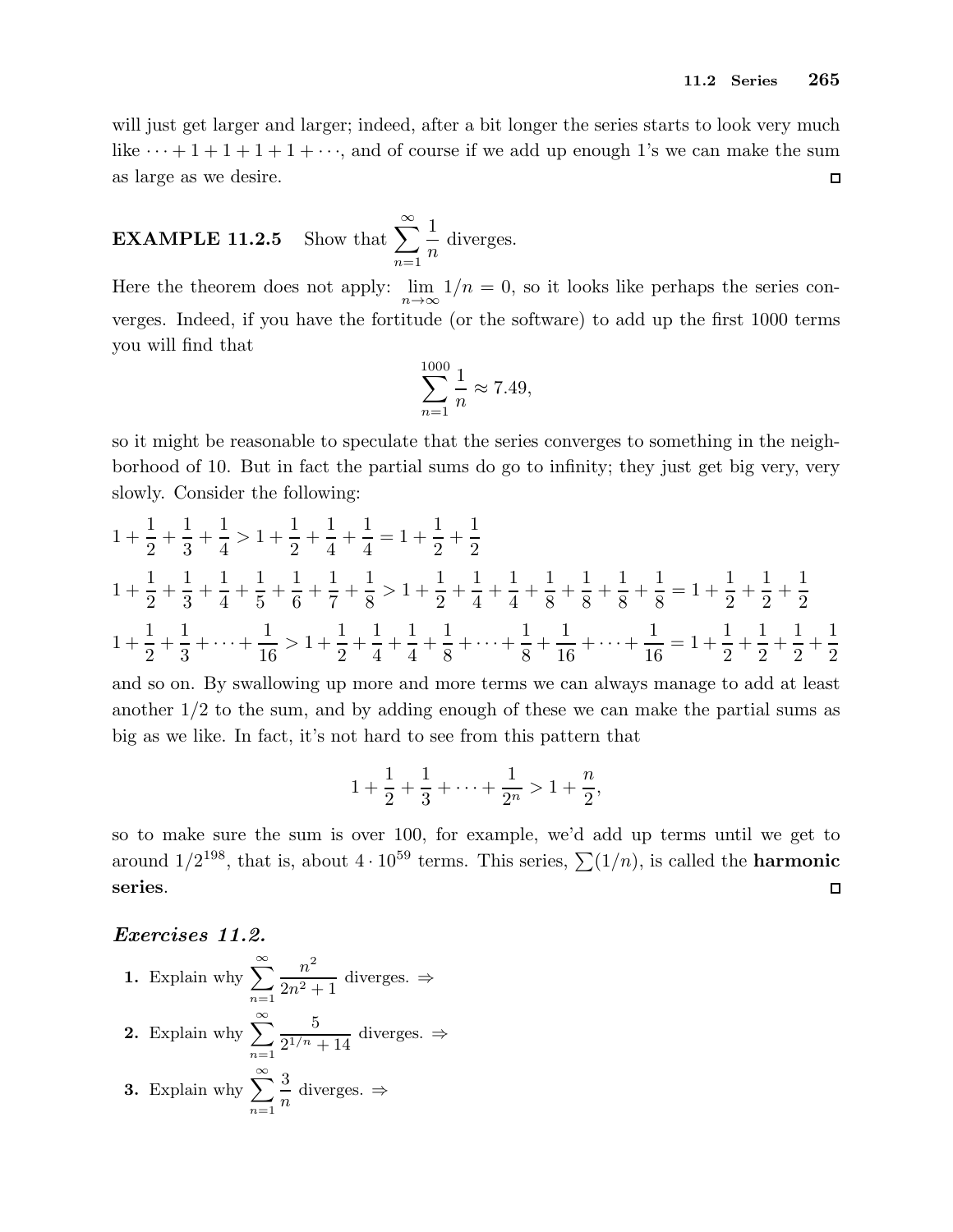4. Compute 
$$
\sum_{n=0}^{\infty} \frac{4}{(-3)^n} - \frac{3}{3^n} \Rightarrow
$$
  
\n5. Compute 
$$
\sum_{n=0}^{\infty} \frac{3}{2^n} + \frac{4}{5^n} \Rightarrow
$$
  
\n6. Compute 
$$
\sum_{n=0}^{\infty} \frac{4^{n+1}}{5^n} \Rightarrow
$$
  
\n7. Compute 
$$
\sum_{n=0}^{\infty} \frac{3^{n+1}}{7^{n+1}} \Rightarrow
$$
  
\n8. Compute 
$$
\sum_{n=1}^{\infty} \left(\frac{3}{5}\right)^n \Rightarrow
$$
  
\n9. Compute 
$$
\sum_{n=1}^{\infty} \frac{3^n}{5^{n+1}} \Rightarrow
$$

## 11.3 The Integral Test

It is generally quite difficult, often impossible, to determine the value of a series exactly. In many cases it is possible at least to determine whether or not the series converges, and so we will spend most of our time on this problem.

If all of the terms  $a_n$  in a series are non-negative, then clearly the sequence of partial sums  $s_n$  is non-decreasing. This means that if we can show that the sequence of partial sums is bounded, the series must converge. We know that if the series converges, the terms  $a_n$  approach zero, but this does not mean that  $a_n \ge a_{n+1}$  for every n. Many useful and interesting series do have this property, however, and they are among the easiest to understand. Let's look at an example.

**EXAMPLE 11.3.1** Show that 
$$
\sum_{n=1}^{\infty} \frac{1}{n^2}
$$
 converges.

The terms  $1/n^2$  are positive and decreasing, and since  $\lim_{x\to\infty} 1/x^2 = 0$ , the terms  $1/n^2$ approach zero. We seek an upper bound for all the partial sums, that is, we want to find a number N so that  $s_n \leq N$  for every n. The upper bound is provided courtesy of integration, and is inherent in figure 11.3.1.

The figure shows the graph of  $y = 1/x^2$  together with some rectangles that lie completely below the curve and that all have base length one. Because the heights of the rectangles are determined by the height of the curve, the areas of the rectangles are  $1/1^2$ ,  $1/2^2$ ,  $1/3^2$ , and so on—in other words, exactly the terms of the series. The partial sum  $s_n$  is simply the sum of the areas of the first n rectangles. Because the rectangles all lie between the curve and the  $x$ -axis, any sum of rectangle areas is less than the corresponding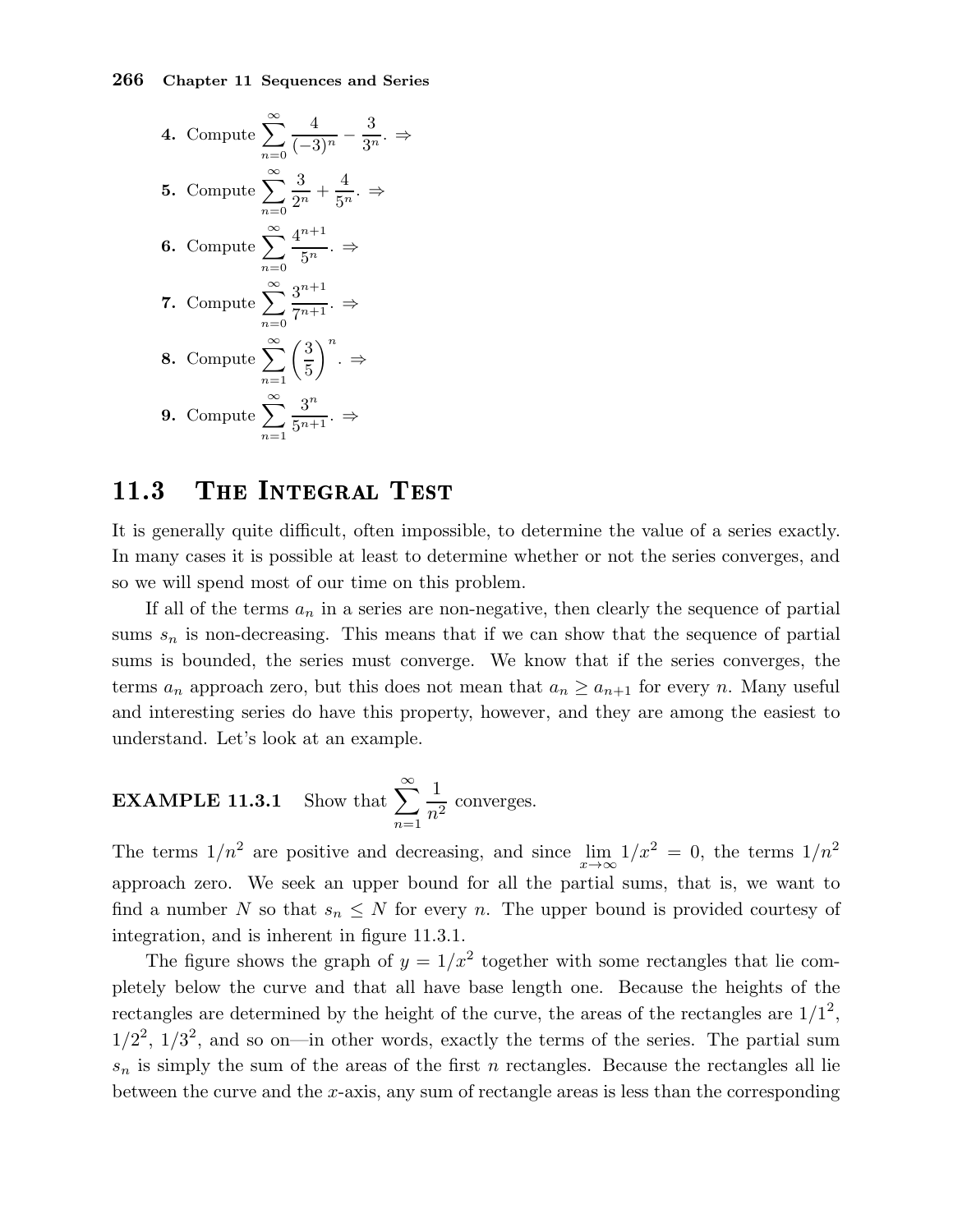

**Figure 11.3.1** Graph of  $y = 1/x^2$  with rectangles.

area under the curve, and so of course any sum of rectangle areas is less than the area under the entire curve, that is, all the way to infinity. There is a bit of trouble at the left end, where there is an asymptote, but we can work around that easily. Here it is:

$$
s_n = \frac{1}{1^2} + \frac{1}{2^2} + \frac{1}{3^2} + \dots + \frac{1}{n^2} < 1 + \int_1^n \frac{1}{x^2} \, dx < 1 + \int_1^\infty \frac{1}{x^2} \, dx = 1 + 1 = 2,
$$

recalling that we computed this improper integral in section 9.7. Since the sequence of partial sums  $s_n$  is increasing and bounded above by 2, we know that  $\lim_{n\to\infty} s_n = L \leq 2$ , and so the series converges to some number at most 2. In fact, it is possible, though difficult, to show that  $L = \pi^2/6 \approx 1.6$ .  $\Box$ 

We already know that  $\sum 1/n$  diverges. What goes wrong if we try to apply this technique to it? Here's the calculation:

$$
s_n = \frac{1}{1} + \frac{1}{2} + \frac{1}{3} + \dots + \frac{1}{n} < 1 + \int_1^n \frac{1}{x} \, dx < 1 + \int_1^\infty \frac{1}{x} \, dx = 1 + \infty.
$$

The problem is that the improper integral doesn't converge. Note well that this does not prove that  $\sum 1/n$  diverges, just that this particular calculation fails to prove that it converges. A slight modification, however, allows us to prove in a second way that  $\sum 1/n$ diverges.

EXAMPLE 11.3.2 Consider a slightly altered version of figure 11.3.1, shown in figure 11.3.2.

The rectangles this time are above the curve, that is, each rectangle completely contains the corresponding area under the curve. This means that

$$
s_n = \frac{1}{1} + \frac{1}{2} + \frac{1}{3} + \dots + \frac{1}{n} > \int_1^{n+1} \frac{1}{x} dx = \ln x \Big|_1^{n+1} = \ln(n+1).
$$

As n gets bigger,  $\ln(n + 1)$  goes to infinity, so the sequence of partial sums  $s_n$  must also go to infinity, so the harmonic series diverges. $\Box$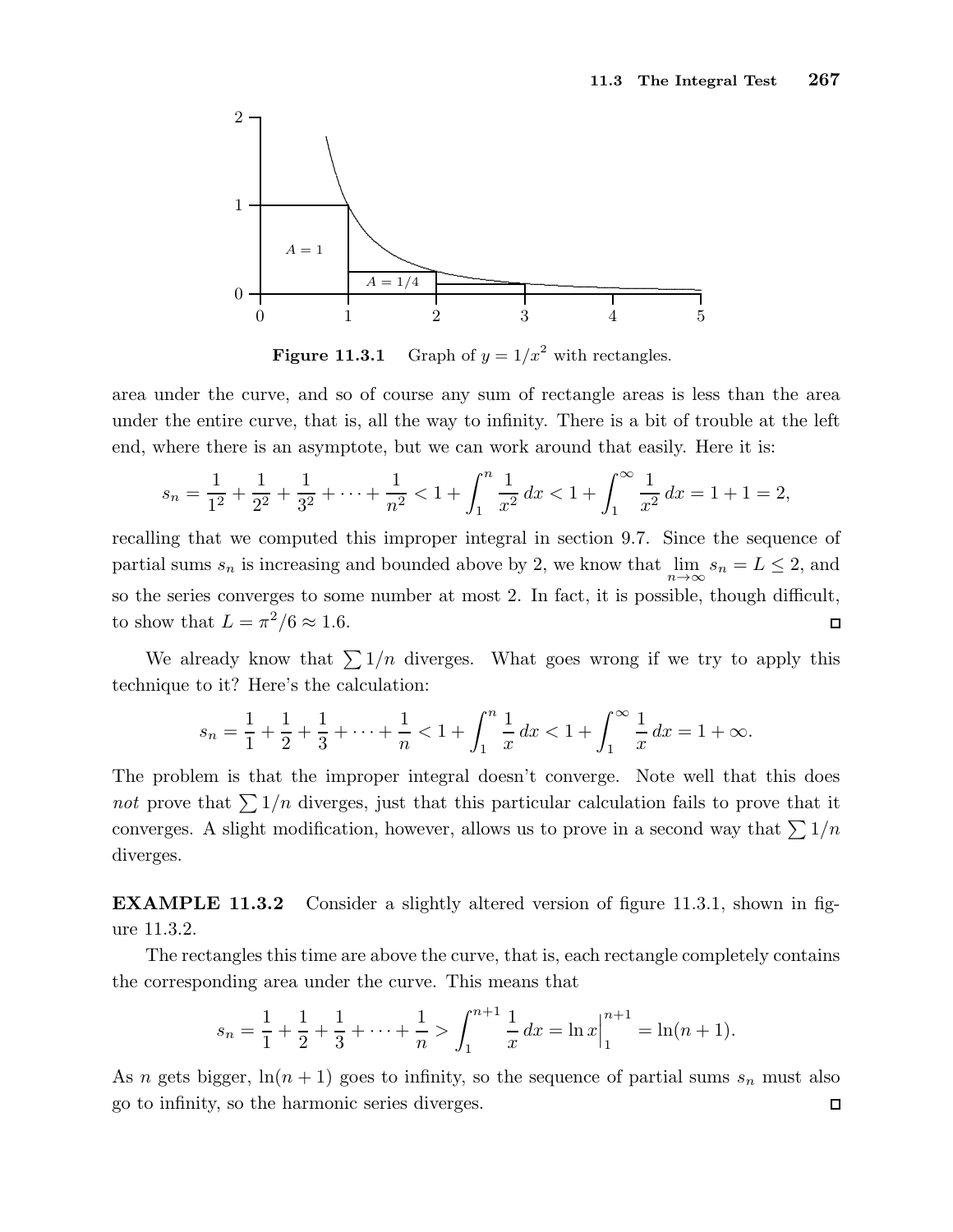

**Figure 11.3.2** Graph of  $y = 1/x$  with rectangles.

The important fact that clinches this example is that

$$
\lim_{n \to \infty} \int_{1}^{n+1} \frac{1}{x} dx = \infty,
$$

which we can rewrite as

$$
\int_{1}^{\infty} \frac{1}{x} \, dx = \infty.
$$

So these two examples taken together indicate that we can prove that a series converges or prove that it diverges with a single calculation of an improper integral. This is known as the integral test, which we state as a theorem.

**THEOREM 11.3.3** Suppose that  $f(x) > 0$  and is decreasing on the infinite interval  $[k, \infty)$  (for some  $k \ge 1$ ) and that  $a_n = f(n)$ . Then the series  $\sum_{n=1}^{\infty}$  $a_n$  converges if and only  $n=1$ if the improper integral  $\int^{\infty}$  $f(x) dx$  converges. П 1

 $\sum 1/n^p$ . If  $p \le 0$ ,  $\lim_{n \to \infty} 1/n^p \ne 0$ , so the series diverges. For positive values of p we can The two examples we have seen are called  $p$ -series; a  $p$ -series is any series of the form determine precisely which series converge.

**THEOREM 11.3.4** A *p*-series with  $p > 0$  converges if and only if  $p > 1$ .

**Proof.** We use the integral test; we have already done  $p = 1$ , so assume that  $p \neq 1$ .

$$
\int_{1}^{\infty} \frac{1}{x^{p}} dx = \lim_{D \to \infty} \frac{x^{1-p}}{1-p} \bigg|_{1}^{D} = \lim_{D \to \infty} \frac{D^{1-p}}{1-p} - \frac{1}{1-p}.
$$

If  $p > 1$  then  $1 - p < 0$  and  $\lim_{D \to \infty} D^{1-p} = 0$ , so the integral converges. If  $0 < p < 1$  then  $1 - p > 0$  and  $\lim_{D \to \infty} D^{1-p} = \infty$ , so the integral diverges. П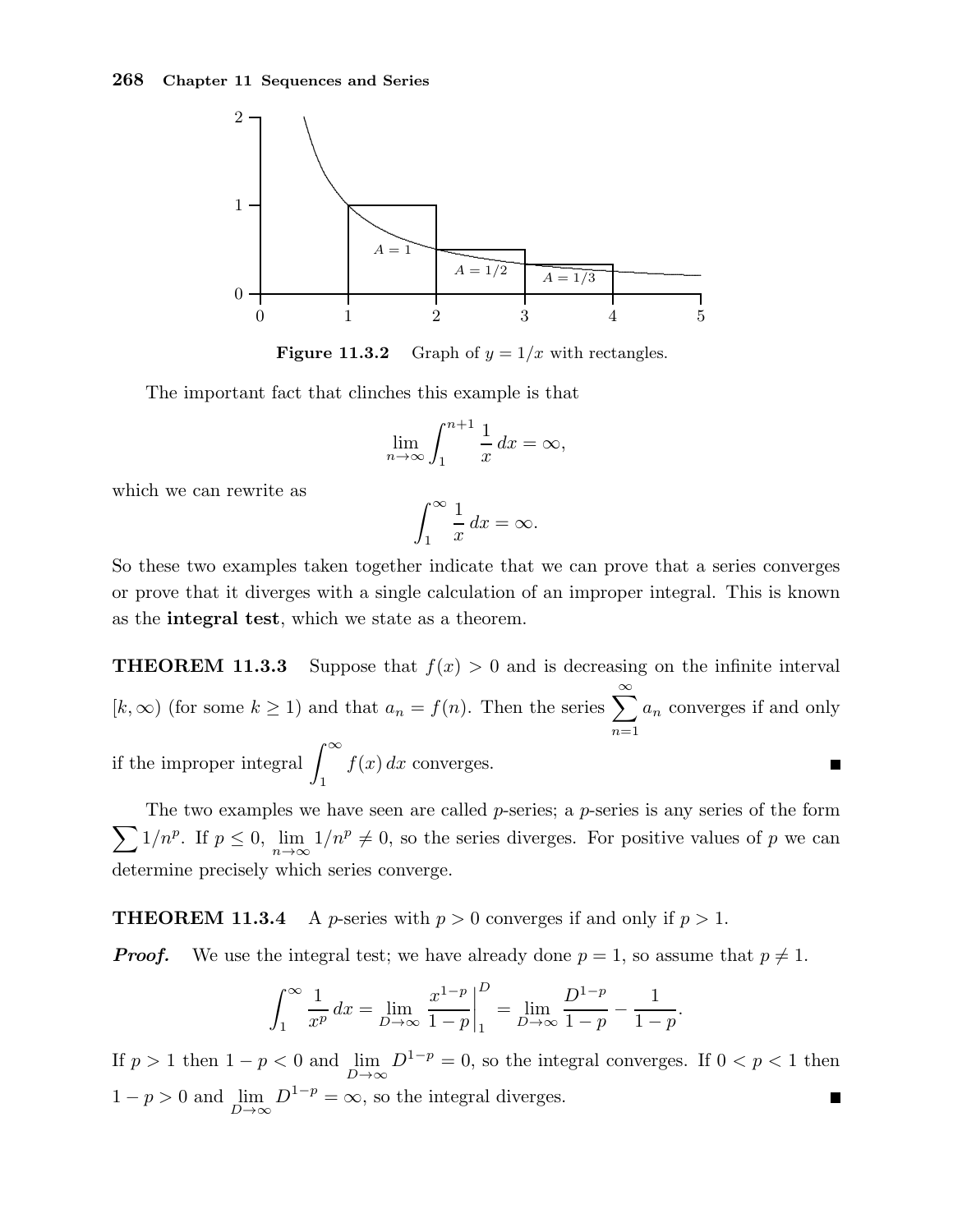EXAMPLE  $11.3.5$  $n=1$ 1  $\frac{1}{n^3}$  converges.

We could of course use the integral test, but now that we have the theorem we may simply note that this is a *p*-series with  $p > 1$ .  $\Box$ 

**EXAMPLE 11.3.6** Show that 
$$
\sum_{n=1}^{\infty} \frac{5}{n^4}
$$
 converges.

We know that if  $\sum_{n=1}^{\infty}$  $1/n^4$  converges then  $\sum_{n=1}^{\infty}$  $5/n<sup>4</sup>$  also converges, by theorem 11.2.2. Since  $n=1$  $n=1$  $\sum^{\infty}$  $1/n^4$  is a convergent *p*-series,  $\sum_{n=1}^{\infty}$  $5/n^4$  converges also.  $\Box$  $n=1$  $n=1$ 

**EXAMPLE 11.3.7** Show that 
$$
\sum_{n=1}^{\infty} \frac{5}{\sqrt{n}}
$$
 diverges.

This also follows from theorem 11.2.2: Since  $\sum_{n=1}^{\infty}$  $n=1$ 1  $\sqrt{n}$ is a *p*-series with  $p = 1/2 < 1$ , it

diverges, and so does 
$$
\sum_{n=1}^{\infty} \frac{5}{\sqrt{n}}
$$
.

Since it is typically difficult to compute the value of a series exactly, a good approximation is frequently required. In a real sense, a good approximation is only as good as we know it is, that is, while an approximation may in fact be good, it is only valuable in practice if we can guarantee its accuracy to some degree. This guarantee is usually easy to come by for series with decreasing positive terms.

**EXAMPLE 11.3.8** Approximate  $\sum 1/n^2$  to two decimal places.

Referring to figure 11.3.1, if we approximate the sum by  $\sum$ N  $n=1$  $1/n^2$ , the error we make is the total area of the remaining rectangles, all of which lie under the curve  $1/x^2$  from  $x = N$ out to infinity. So we know the true value of the series is larger than the approximation, and no bigger than the approximation plus the area under the curve from  $N$  to infinity. Roughly, then, we need to find  $N$  so that

$$
\int_{N}^{\infty} \frac{1}{x^2} dx < 1/100.
$$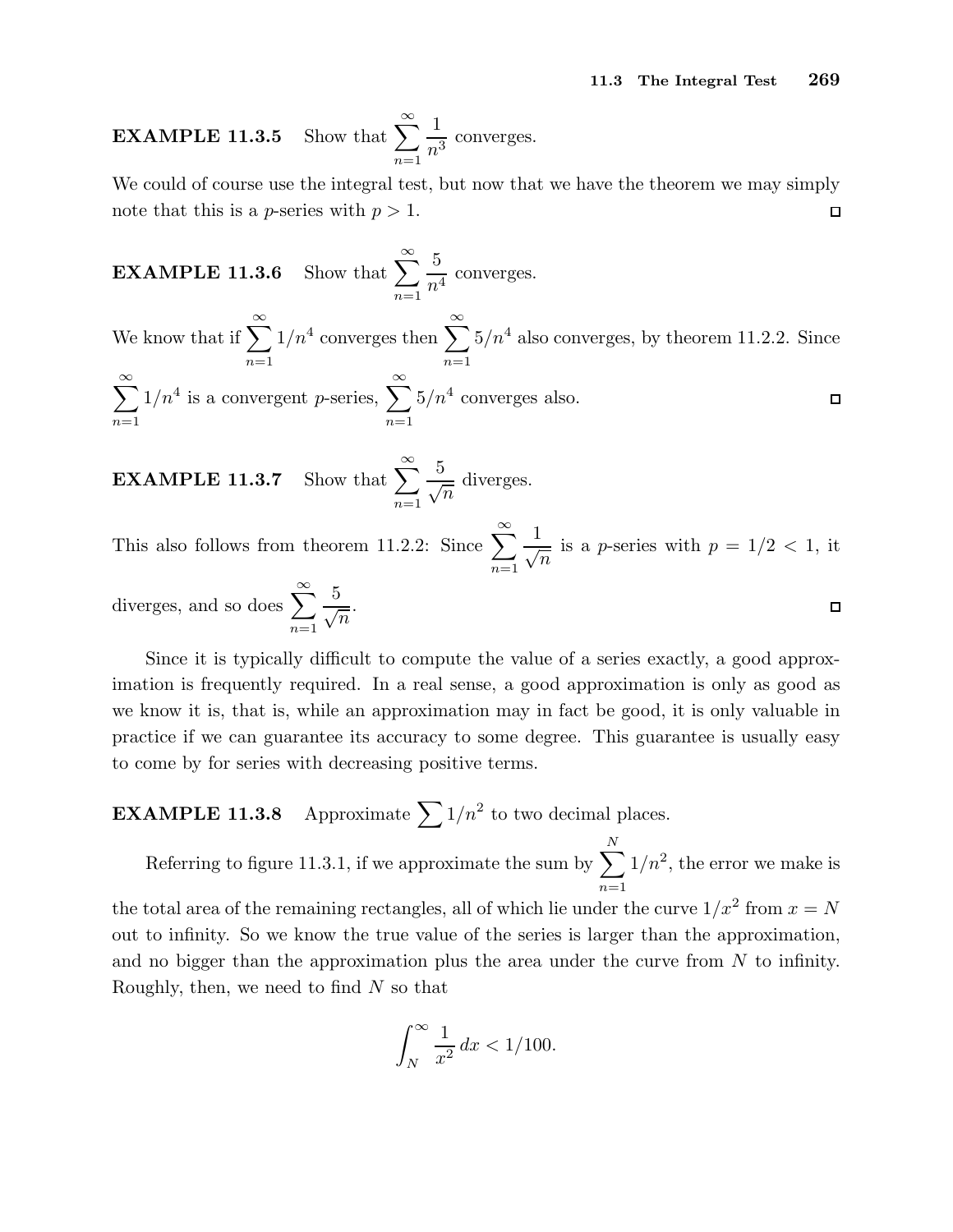We can compute the integral:

$$
\int_{N}^{\infty} \frac{1}{x^2} dx = \frac{1}{N},
$$

so  $N = 100$  is a good starting point. Adding up the first 100 terms gives approximately 1.634983900, and that plus 1/100 is 1.644983900, so approximating the series by the value halfway between these will be at most  $1/200 = 0.005$  in error. The midpoint is 1.639983900, but while this is correct to  $\pm 0.005$ , we can't tell if the correct two-decimal approximation is 1.63 or 1.64. We need to make  $N$  big enough to reduce the guaranteed error, perhaps to around 0.004 to be safe, so we would need  $1/N \approx 0.008$ , or  $N = 125$ . Now the sum of the first 125 terms is approximately 1.636965982, and that plus 0.008 is 1.644965982 and the point halfway between them is 1.640965982. The true value is then  $1.640965982 \pm 0.004$ , and all numbers in this range round to 1.64, so 1.64 is correct to two decimal places. We have mentioned that the true value of this series can be shown to be  $\pi^2/6 \approx 1.644934068$  which rounds down to 1.64 (just barely) and is indeed below the upper bound of 1.644965982, again just barely. Frequently approximations will be even better than the "guaranteed" accuracy, but not always, as this example demonstrates.  $\Box$ 

## Exercises 11.3.

Determine whether each series converges or diverges.

1. 
$$
\sum_{n=1}^{\infty} \frac{1}{n^{\pi/4}} \Rightarrow
$$
\n2. 
$$
\sum_{n=1}^{\infty} \frac{n}{n^2 + 1} \Rightarrow
$$
\n3. 
$$
\sum_{n=1}^{\infty} \frac{\ln n}{n^2} \Rightarrow
$$
\n4. 
$$
\sum_{n=1}^{\infty} \frac{1}{n^2 + 1} \Rightarrow
$$
\n5. 
$$
\sum_{n=1}^{\infty} \frac{1}{e^n} \Rightarrow
$$
\n6. 
$$
\sum_{n=1}^{\infty} \frac{n}{e^n} \Rightarrow
$$
\n7. 
$$
\sum_{n=2}^{\infty} \frac{1}{n \ln n} \Rightarrow
$$
\n8. 
$$
\sum_{n=2}^{\infty} \frac{1}{n(\ln n)^2} \Rightarrow
$$
\n9. Find an *N* so that 
$$
\sum_{n=1}^{\infty} \frac{1}{n^4}
$$
 is between 
$$
\sum_{n=0}^{N} \frac{1}{e^n}
$$
 and 
$$
\sum_{n=0}^{N} \frac{1}{e^n} + 10^{-4} \Rightarrow
$$
\n11. Find an *N* so that 
$$
\sum_{n=0}^{\infty} \frac{\ln n}{e^n}
$$
 is between 
$$
\sum_{n=1}^{N} \frac{1}{n^2}
$$
 and 
$$
\sum_{n=1}^{N} \frac{1}{n^2} + 10^{-4} \Rightarrow
$$
\n12. Find an *N* so that 
$$
\sum_{n=1}^{\infty} \frac{\ln n}{n^2}
$$
 is between 
$$
\sum_{n=1}^{N} \frac{\ln n}{n^2}
$$
 and 
$$
\sum_{n=1}^{N} \frac{\ln n}{n^2} + 0.005 \Rightarrow
$$
\n13. Find an *N* so that 
$$
\sum_{n=2}^{\infty} \frac{1}{n(\ln n)^2}
$$
 is between 
$$
\sum_{n=2}^{N} \frac{1}{n(\ln n)^2}
$$
 and 
$$
\sum_{n=2}^{N} \frac{1}{n(\ln n)^2} + 0.005 \Rightarrow
$$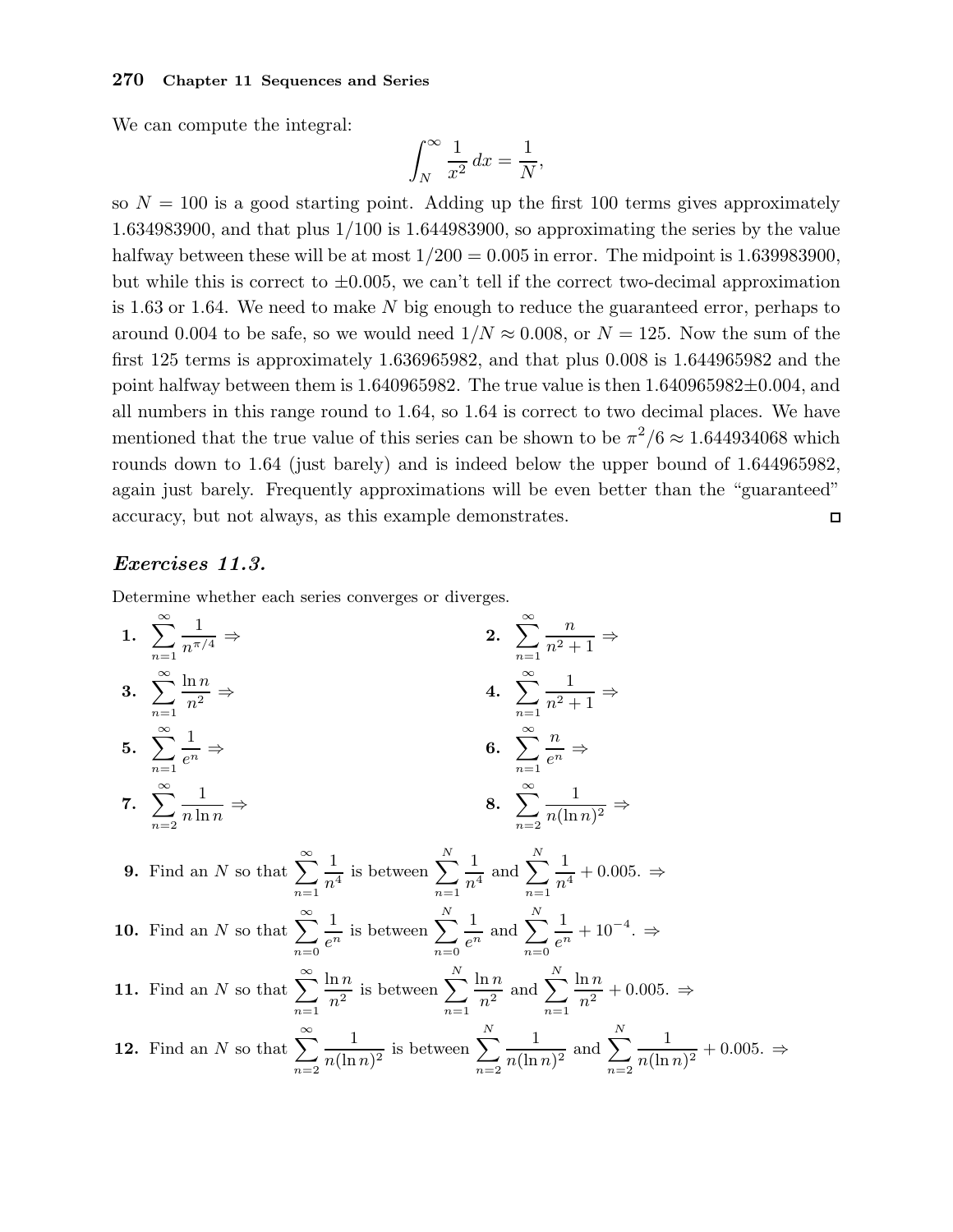#### ALTERNATING SERIES 11.4

Next we consider series with both positive and negative terms, but in a regular pattern: they alternate, as in the alternating harmonic series for example:

$$
\sum_{n=1}^{\infty} \frac{(-1)^{n-1}}{n} = \frac{1}{1} + \frac{-1}{2} + \frac{1}{3} + \frac{-1}{4} + \dots = \frac{1}{1} - \frac{1}{2} + \frac{1}{3} - \frac{1}{4} + \dots
$$

In this series the sizes of the terms decrease, that is,  $|a_n|$  forms a decreasing sequence, but this is not required in an alternating series. As with positive term series, however, when the terms do have decreasing sizes it is easier to analyze the series, much easier, in fact, than positive term series. Consider pictorially what is going on in the alternating harmonic series, shown in figure 11.4.1. Because the sizes of the terms  $a_n$  are decreasing, the partial sums  $s_1$ ,  $s_3$ ,  $s_5$ , and so on, form a decreasing sequence that is bounded below by  $s_2$ , so this sequence must converge. Likewise, the partial sums  $s_2$ ,  $s_4$ ,  $s_6$ , and so on, form an increasing sequence that is bounded above by  $s_1$ , so this sequence also converges. Since all the even numbered partial sums are less than all the odd numbered ones, and since the "jumps" (that is, the  $a_i$  terms) are getting smaller and smaller, the two sequences must converge to the same value, meaning the entire sequence of partial sums  $s_1, s_2, s_3, \ldots$ converges as well.



Figure 11.4.1 The alternating harmonic series.

There's nothing special about the alternating harmonic series—the same argument works for any alternating sequence with decreasing size terms. The alternating series test is worth calling a theorem.

 $THEOREM$  11.4.1  $\sum_{n=1}^{\infty}$  is a non-increasing sequence of positive numbers and  $\lim_{n \to \infty} a_n = 0$ . Then the alternating series  $\sum_{n=0}^{\infty} a_n = 0$ .  $n=1$  $(-1)^{n-1}a_n$  converges.

**Proof.** The odd numbered partial sums,  $s_1$ ,  $s_3$ ,  $s_5$ , and so on, form a non-increasing sequence, because  $s_{2k+3} = s_{2k+1} - a_{2k+2} + a_{2k+3} \le s_{2k+1}$ , since  $a_{2k+2} \ge a_{2k+3}$ . This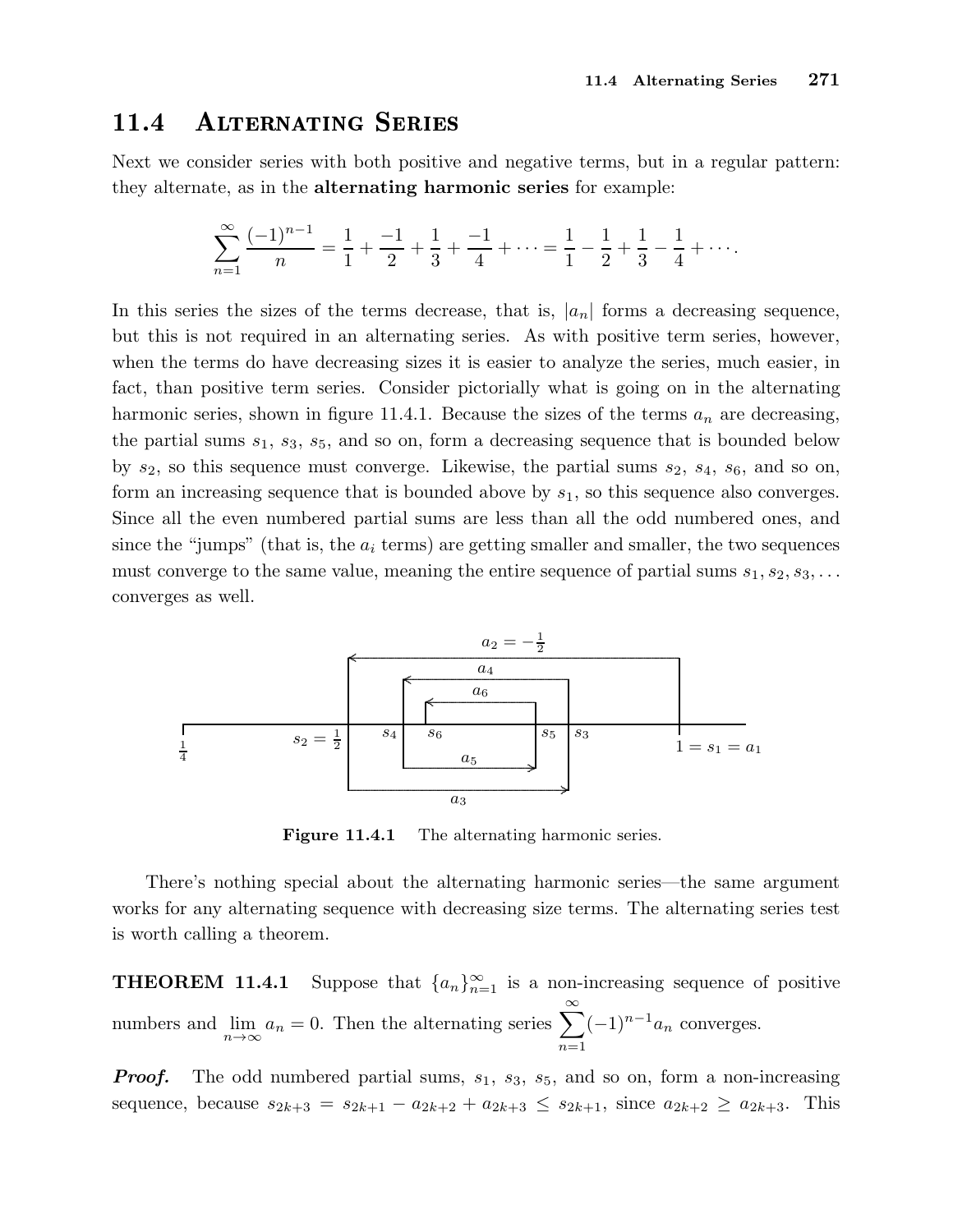sequence is bounded below by  $s_2$ , so it must converge, say  $\lim_{k \to \infty} s_{2k+1} = L$ . Likewise, the partial sums  $s_2$ ,  $s_4$ ,  $s_6$ , and so on, form a non-decreasing sequence that is bounded above by  $s_1$ , so this sequence also converges, say  $\lim_{k\to\infty} s_{2k} = M$ . Since  $\lim_{n\to\infty} a_n = 0$  and  $s_{2k+1} = s_{2k} + a_{2k+1},$ 

$$
L = \lim_{k \to \infty} s_{2k+1} = \lim_{k \to \infty} (s_{2k} + a_{2k+1}) = \lim_{k \to \infty} s_{2k} + \lim_{k \to \infty} a_{2k+1} = M + 0 = M,
$$

so  $L = M$ , the two sequences of partial sums converge to the same limit, and this means the entire sequence of partial sums also converges to L.

Another useful fact is implicit in this discussion. Suppose that

$$
L = \sum_{n=1}^{\infty} (-1)^{n-1} a_n
$$

and that we approximate  $L$  by a finite part of this sum, say

$$
L \approx \sum_{n=1}^{N} (-1)^{n-1} a_n.
$$

Because the terms are decreasing in size, we know that the true value of  $L$  must be between this approximation and the next one, that is, between

$$
\sum_{n=1}^{N} (-1)^{n-1} a_n \quad \text{and} \quad \sum_{n=1}^{N+1} (-1)^{n-1} a_n.
$$

Depending on whether N is odd or even, the second will be larger or smaller than the first.

EXAMPLE 11.4.2 Approximate the alternating harmonic series to one decimal place. We need to go roughly to the point at which the next term to be added or subtracted is 1/10. Adding up the first nine and the first ten terms we get approximately 0.746 and 0.646. These are 1/10 apart, but it is not clear how the correct value would be rounded. It turns out that we are able to settle the question by computing the sums of the first eleven and twelve terms, which give 0.737 and 0.653, so correct to one place the value is 0.7.  $\Box$ 

We have considered alternating series with first index 1, and in which the first term is positive, but a little thought shows this is not crucial. The same test applies to any similar series, such as  $\sum_{n=1}^{\infty}$  $n=0$  $(-1)^n a_n, \sum_{n=1}^{\infty}$  $n=1$  $(-1)^n a_n, \sum_{n=1}^{\infty}$  $n=17$  $(-1)^n a_n$ , etc.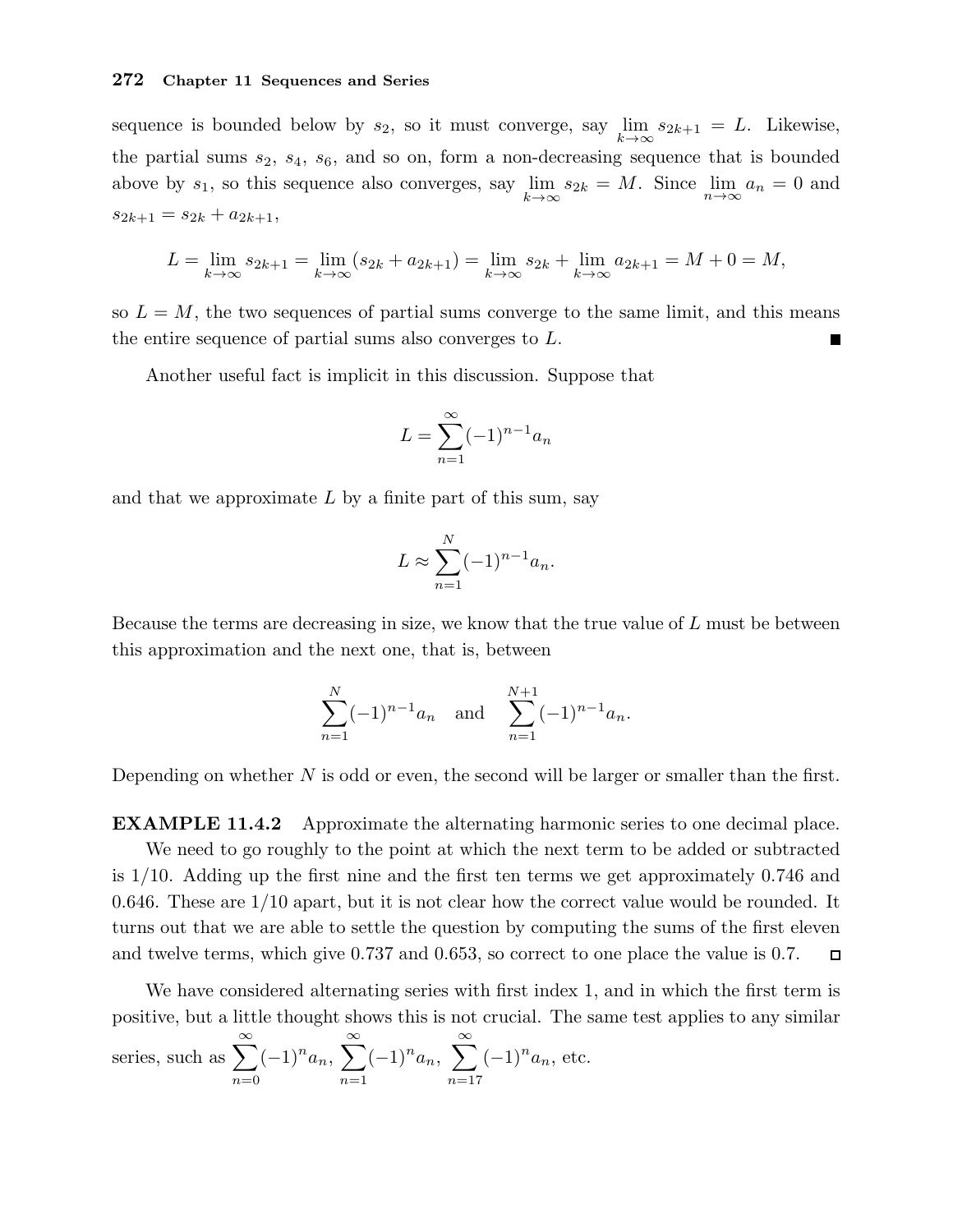## Exercises 11.4.

Determine whether the following series converge or diverge.

1. 
$$
\sum_{n=1}^{\infty} \frac{(-1)^{n-1}}{2n+5} \Rightarrow
$$
  
\n2. 
$$
\sum_{n=4}^{\infty} \frac{(-1)^{n-1}}{\sqrt{n-3}} \Rightarrow
$$
  
\n3. 
$$
\sum_{n=1}^{\infty} (-1)^{n-1} \frac{n}{3n-2} \Rightarrow
$$
  
\n4. 
$$
\sum_{n=1}^{\infty} (-1)^{n-1} \frac{\ln n}{n} \Rightarrow
$$

- **5.** Approximate  $\sum_{n=1}^{\infty}$  $n=1$  $(-1)^{n-1}$  $\frac{1}{n^3}$  to two decimal places. ⇒
- **6.** Approximate  $\sum_{n=1}^{\infty}$  $n=1$  $(-1)^{n-1}\frac{1}{n^4}$  to two decimal places.  $\Rightarrow$

## 11.5 COMPARISON TESTS

As we begin to compile a list of convergent and divergent series, new ones can sometimes be analyzed by comparing them to ones that we already understand.

**EXAMPLE 11.5.1** Does 
$$
\sum_{n=2}^{\infty} \frac{1}{n^2 \ln n}
$$
 converge?

The obvious first approach, based on what we know, is the integral test. Unfortunately, we can't compute the required antiderivative. But looking at the series, it would appear that it must converge, because the terms we are adding are smaller than the terms of a p-series, that is,

$$
\frac{1}{n^2\ln n} < \frac{1}{n^2},
$$

when  $n \geq 3$ . Since adding up the terms  $1/n^2$  doesn't get "too big", the new series "should" also converge. Let's make this more precise.

The series 
$$
\sum_{n=2}^{\infty} \frac{1}{n^2 \ln n}
$$
 converges if and only if  $\sum_{n=3}^{\infty} \frac{1}{n^2 \ln n}$  converges—all we've done is

dropped the initial term. We know that  $\sum_{n=0}^{\infty}$  $n=3$ 1  $\frac{1}{n^2}$  converges. Looking at two typical partial sums:

$$
s_n = \frac{1}{3^2 \ln 3} + \frac{1}{4^2 \ln 4} + \frac{1}{5^2 \ln 5} + \dots + \frac{1}{n^2 \ln n} < \frac{1}{3^2} + \frac{1}{4^2} + \frac{1}{5^2} + \dots + \frac{1}{n^2} = t_n.
$$

Since the p-series converges, say to L, and since the terms are positive,  $t_n < L$ . Since the terms of the new series are positive, the  $s_n$  form an increasing sequence and  $s_n < t_n < L$ for all *n*. Hence the sequence  $\{s_n\}$  is bounded and so converges.  $\Box$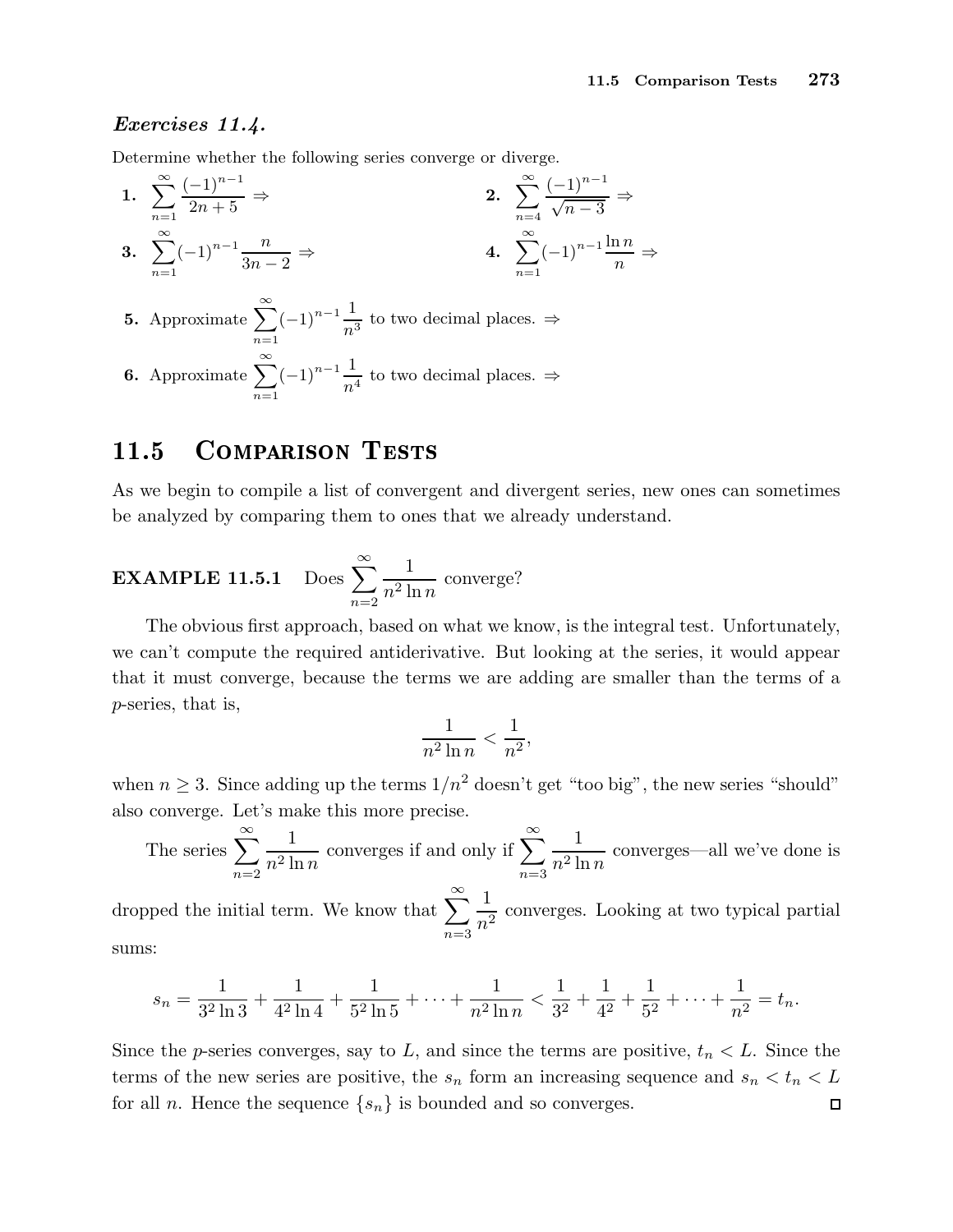Sometimes, even when the integral test applies, comparison to a known series is easier, so it's generally a good idea to think about doing a comparison before doing the integral test.

**EXAMPLE 11.5.2** Does 
$$
\sum_{n=1}^{\infty} \frac{|\sin n|}{n^2}
$$
 converge?

We can't apply the integral test here, because the terms of this series are not decreasing. Just as in the previous example, however,

$$
\frac{|\sin n|}{n^2} \le \frac{1}{n^2},
$$

because  $|\sin n| \leq 1$ . Once again the partial sums are non-decreasing and bounded above by  $\sum 1/n^2 = L$ , so the new series converges.  $\Box$ 

Like the integral test, the comparison test can be used to show both convergence and divergence. In the case of the integral test, a single calculation will confirm whichever is the case. To use the comparison test we must first have a good idea as to convergence or divergence and pick the sequence for comparison accordingly.

**EXAMPLE 11.5.3** Does 
$$
\sum_{n=2}^{\infty} \frac{1}{\sqrt{n^2 - 3}}
$$
 converge?

We observe that the  $-3$  should have little effect compared to the  $n^2$  inside the square root, and therefore guess that the terms are enough like  $1/\sqrt{n^2} = 1/n$  that the series should diverge. We attempt to show this by comparison to the harmonic series. We note that

$$
\frac{1}{\sqrt{n^2 - 3}} > \frac{1}{\sqrt{n^2}} = \frac{1}{n}
$$

,

so that

$$
s_n = \frac{1}{\sqrt{2^2 - 3}} + \frac{1}{\sqrt{3^2 - 3}} + \dots + \frac{1}{\sqrt{n^2 - 3}} > \frac{1}{2} + \frac{1}{3} + \dots + \frac{1}{n} = t_n,
$$

where  $t_n$  is 1 less than the corresponding partial sum of the harmonic series (because we start at  $n = 2$  instead of  $n = 1$ ). Since  $\lim_{n \to \infty} t_n = \infty$ ,  $\lim_{n \to \infty} s_n = \infty$  as well.  $\Box$ 

So the general approach is this: If you believe that a new series is convergent, attempt to find a convergent series whose terms are larger than the terms of the new series; if you believe that a new series is divergent, attempt to find a divergent series whose terms are smaller than the terms of the new series.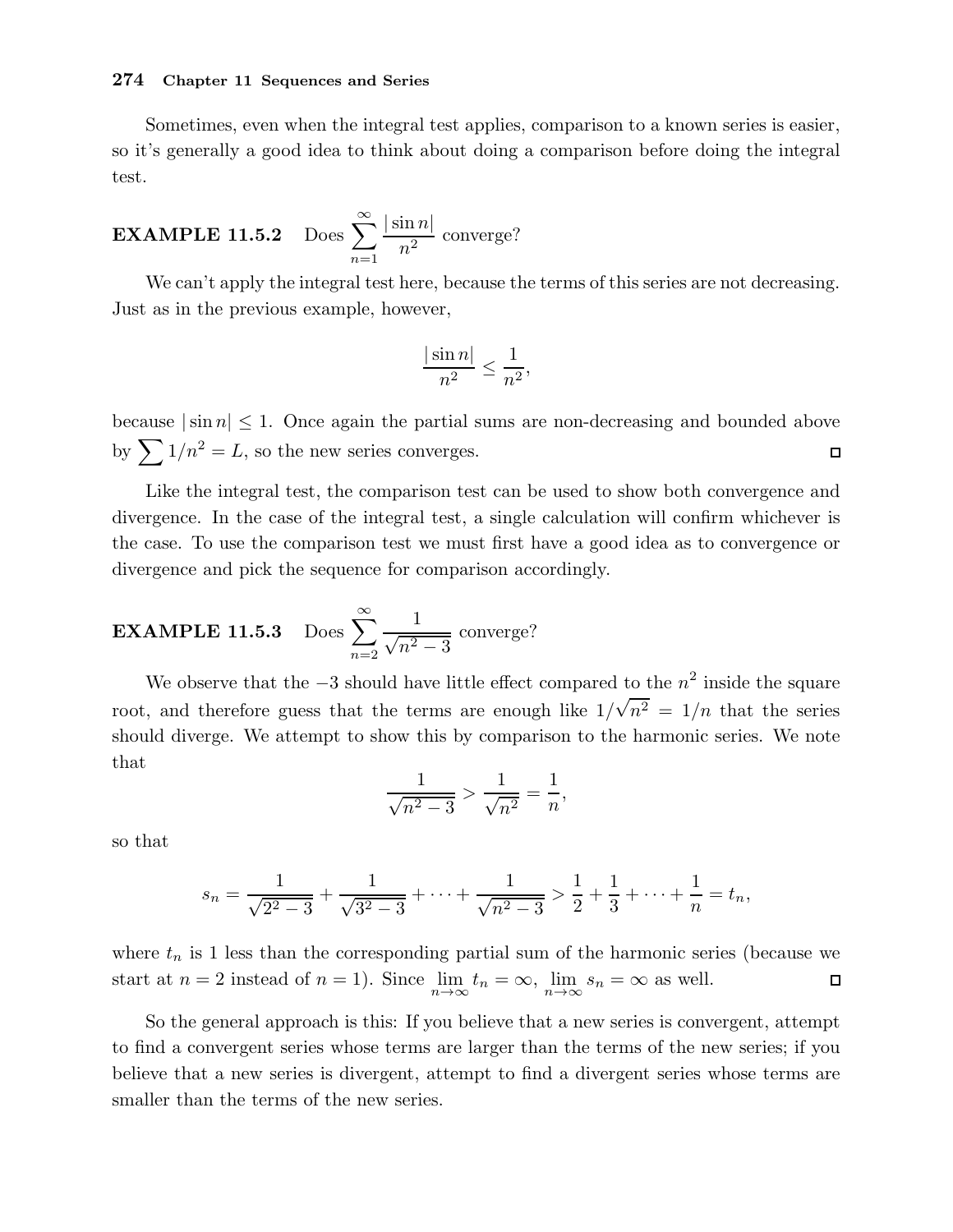**EXAMPLE 11.5.4** Does 
$$
\sum_{n=1}^{\infty} \frac{1}{\sqrt{n^2 + 3}}
$$
 converge?

Just as in the last example, we guess that this is very much like the harmonic series and so diverges. Unfortunately,

$$
\frac{1}{\sqrt{n^2+3}} < \frac{1}{n},
$$

so we can't compare the series directly to the harmonic series. A little thought leads us to

$$
\frac{1}{\sqrt{n^2+3}} > \frac{1}{\sqrt{n^2+3n^2}} = \frac{1}{2n},
$$

so if  $\sum 1/(2n)$  diverges then the given series diverges. But since  $\sum 1/(2n) = (1/2)\sum 1/n$ , theorem 11.2.2 implies that it does indeed diverge.  $\Box$ 

For reference we summarize the comparison test in a theorem.

**THEOREM 11.5.5** Suppose that  $a_n$  and  $b_n$  are non-negative for all n and that  $a_n \leq b_n$ when  $n \geq N$ , for some N.

If 
$$
\sum_{n=0}^{\infty} b_n
$$
 converges, so does  $\sum_{n=0}^{\infty} a_n$ .  
If  $\sum_{n=0}^{\infty} a_n$  diverges, so does  $\sum_{n=0}^{\infty} b_n$ .

Exercises 11.5.

Determine whether the series converge or diverge.

1. 
$$
\sum_{n=1}^{\infty} \frac{1}{2n^2 + 3n + 5} \Rightarrow
$$
  
\n2. 
$$
\sum_{n=2}^{\infty} \frac{1}{2n^2 + 3n - 5} \Rightarrow
$$
  
\n3. 
$$
\sum_{n=1}^{\infty} \frac{1}{2n^2 - 3n - 5} \Rightarrow
$$
  
\n4. 
$$
\sum_{n=1}^{\infty} \frac{3n + 4}{2n^2 + 3n + 5} \Rightarrow
$$
  
\n5. 
$$
\sum_{n=1}^{\infty} \frac{3n^2 + 4}{2n^2 + 3n + 5} \Rightarrow
$$
  
\n6. 
$$
\sum_{n=1}^{\infty} \frac{\ln n}{n} \Rightarrow
$$
  
\n7. 
$$
\sum_{n=1}^{\infty} \frac{\ln n}{n^3} \Rightarrow
$$
  
\n8. 
$$
\sum_{n=2}^{\infty} \frac{1}{\ln n} \Rightarrow
$$
  
\n9. 
$$
\sum_{n=1}^{\infty} \frac{3^n}{2^n + 5^n} \Rightarrow
$$
  
\n10. 
$$
\sum_{n=1}^{\infty} \frac{3^n}{2^n + 3^n} \Rightarrow
$$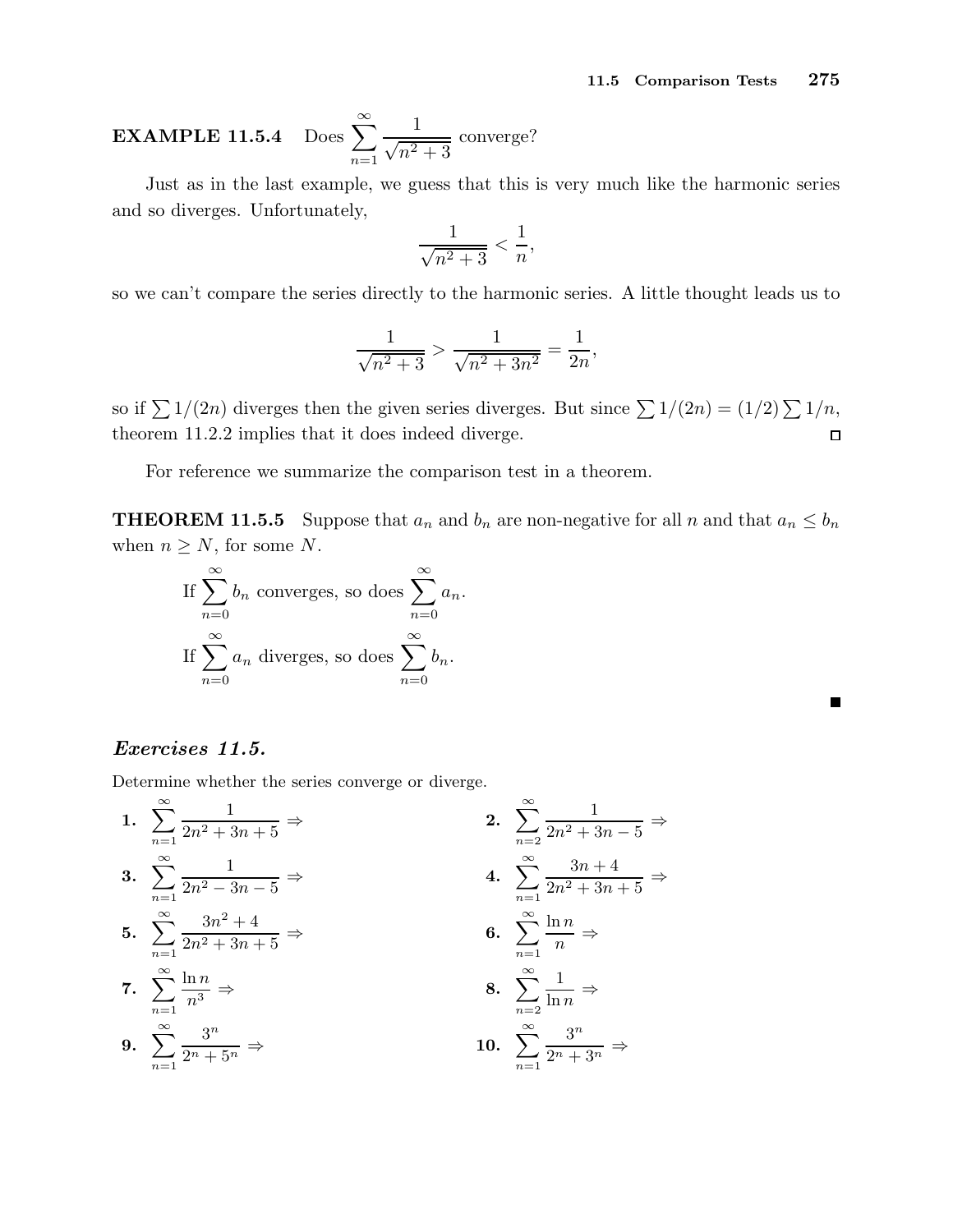## 11.6 ABSOLUTE CONVERGENCE

Roughly speaking there are two ways for a series to converge: As in the case of  $\sum 1/n^2$ , the individual terms get small very quickly, so that the sum of all of them stays finite, or, as in the case of  $\sum_{n=1}^{\infty}(-1)^{n-1}/n$ , the terms don't get small fast enough  $(\sum_{n=1}^{\infty}1/n)$  diverges), but a mixture of positive and negative terms provides enough cancellation to keep the sum finite. You might guess from what we've seen that if the terms get small fast enough to do the job, then whether or not some terms are negative and some positive the series converges.

**THEOREM 11.6.1** If 
$$
\sum_{n=0}^{\infty} |a_n|
$$
 converges, then  $\sum_{n=0}^{\infty} a_n$  converges.

**Proof.** Note that  $0 \le a_n + |a_n| \le 2|a_n|$  so by the comparison test  $\sum_{n=1}^{\infty}$  $n=0$  $(a_n+|a_n|)$  converges.

Now

$$
\sum_{n=0}^{\infty} (a_n + |a_n|) - \sum_{n=0}^{\infty} |a_n| = \sum_{n=0}^{\infty} a_n + |a_n| - |a_n| = \sum_{n=0}^{\infty} a_n
$$

converges by theorem 11.2.2.

So given a series  $\sum a_n$  with both positive and negative terms, you should first ask whether  $\sum |a_n|$  converges. This may be an easier question to answer, because we have tests that apply specifically to series with non-negative terms. If  $\sum |a_n|$  converges then you know that  $\sum a_n$  converges as well. If  $\sum |a_n|$  diverges then it still may be true that  $\sum a_n$  converges—you will have to do more work to decide the question. Another way to think of this result is: it is (potentially) easier for  $\sum a_n$  to converge than for  $\sum |a_n|$  to converge, because the latter series cannot take advantage of cancellation.

If  $\sum |a_n|$  converges we say that  $\sum a_n$  converges **absolutely**; to say that  $\sum a_n$  converges absolutely is to say that any cancellation that happens to come along is not really needed, as the terms already get small so fast that convergence is guaranteed by that alone. If  $\sum a_n$  converges but  $\sum |a_n|$  does not, we say that  $\sum a_n$  converges **conditionally**. For example  $\sum_{n=1}^{\infty}$  $n=1$  $(-1)^{n-1}\frac{1}{n^2}$  $n<sup>2</sup>$ converges absolutely, while  $\sum_{n=1}^{\infty}$  $n=1$  $(-1)^{n-1}\frac{1}{n}$  $\overline{n}$ converges conditionally.

**EXAMPLE 11.6.2** Does 
$$
\sum_{n=2}^{\infty} \frac{\sin n}{n^2}
$$
 converge?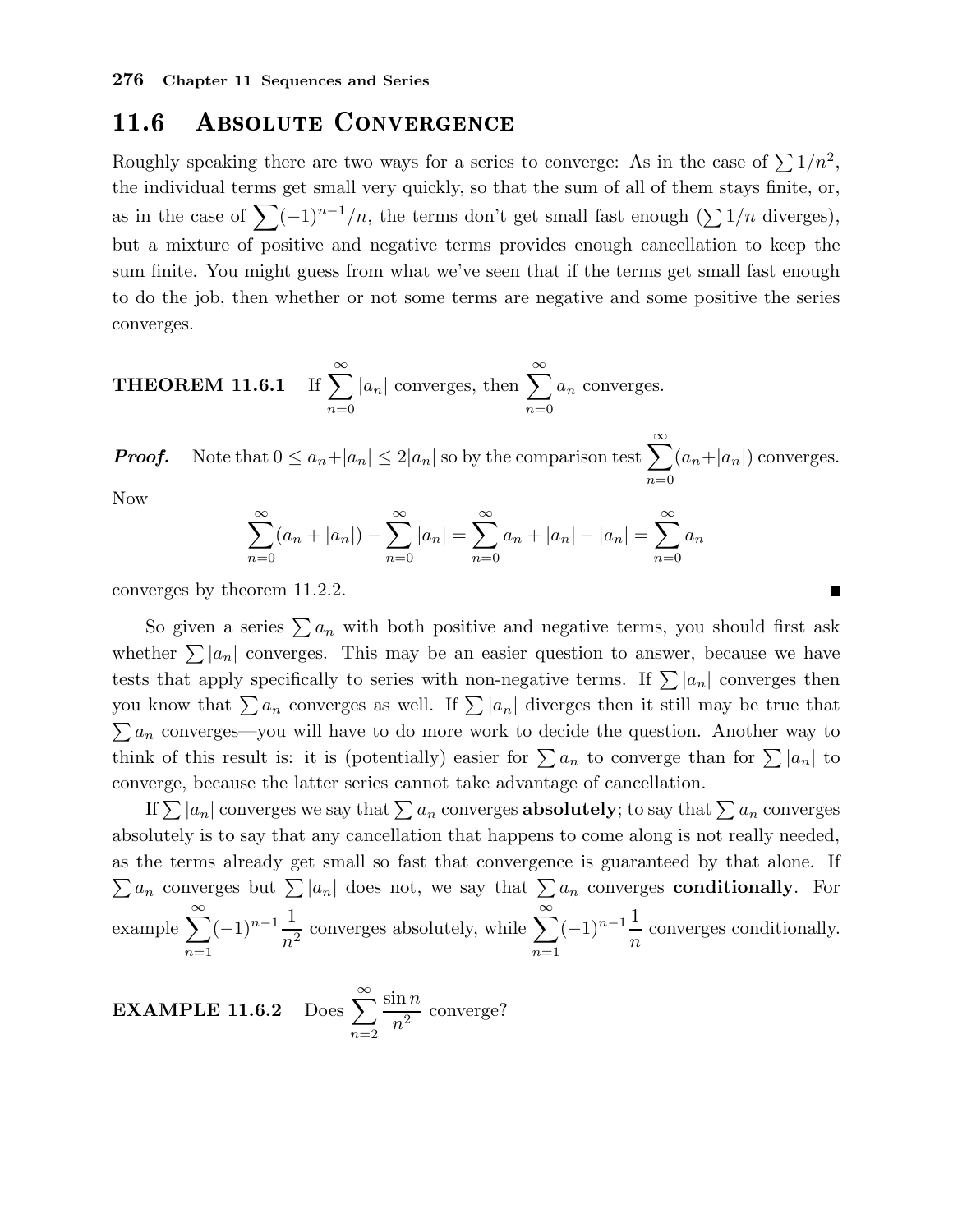In example 11.5.2 we saw that  $\sum_{n=1}^{\infty}$  $|\sin n|$  $\frac{n^2}{n^2}$  converges, so the given series converges abso $n=2$ lutely.  $\Box$ 

**EXAMPLE 11.6.3** Does 
$$
\sum_{n=0}^{\infty} (-1)^n \frac{3n+4}{2n^2+3n+5}
$$
 converge?

Taking the absolute value,  $\sum_{n=1}^{\infty}$ diverges by comparison to  $\sum_{n=0}^{\infty}$  $3n+4$ 3 , so if the  $2n^2 + 3n + 5$ 10n  $n=0$  $n=1$ series converges it does so conditionally. It is true that  $\lim_{n \to \infty} (3n + 4)/(2n^2 + 3n + 5) = 0$ , so to apply the alternating series test we need to know whether the terms are decreasing. If we let  $f(x) = (3x+4)/(2x^2+3x+5)$  then  $f'(x) = -(6x^2+16x-3)/(2x^2+3x+5)^2$ , and it is not hard to see that this is negative for  $x \geq 1$ , so the series is decreasing and by the alternating series test it converges.  $\Box$ 

## Exercises 11.6.

Determine whether each series converges absolutely, converges conditionally, or diverges.

1. 
$$
\sum_{n=1}^{\infty} (-1)^{n-1} \frac{1}{2n^2 + 3n + 5} \Rightarrow
$$
  
\n2. 
$$
\sum_{n=1}^{\infty} (-1)^{n-1} \frac{3n^2 + 4}{2n^2 + 3n + 5} \Rightarrow
$$
  
\n3. 
$$
\sum_{n=1}^{\infty} (-1)^{n-1} \frac{\ln n}{n} \Rightarrow
$$
  
\n4. 
$$
\sum_{n=1}^{\infty} (-1)^{n-1} \frac{\ln n}{n^3} \Rightarrow
$$
  
\n5. 
$$
\sum_{n=2}^{\infty} (-1)^n \frac{1}{\ln n} \Rightarrow
$$
  
\n6. 
$$
\sum_{n=0}^{\infty} (-1)^n \frac{3^n}{2^n + 5^n} \Rightarrow
$$
  
\n7. 
$$
\sum_{n=0}^{\infty} (-1)^n \frac{3^n}{2^n + 3^n} \Rightarrow
$$
  
\n8. 
$$
\sum_{n=1}^{\infty} (-1)^{n-1} \frac{\arctan n}{n} \Rightarrow
$$

## 11.7 THE RATIO AND ROOT TESTS

Does the series  $\sum_{n=1}^{\infty}$  $n=0$  $n^5$  $\frac{\pi}{5^n}$  converge? It is possible, but a bit unpleasant, to approach this with the integral test or the comparison test, but there is an easier way. Consider what happens as we move from one term to the next in this series:

$$
\cdots + \frac{n^5}{5^n} + \frac{(n+1)^5}{5^{n+1}} + \cdots
$$

The denominator goes up by a factor of 5,  $5^{n+1} = 5 \cdot 5^n$ , but the numerator goes up by much less:  $(n+1)^5 = n^5 + 5n^4 + 10n^3 + 10n^2 + 5n + 1$ , which is much less than  $5n^5$  when n is large, because  $5n^4$  is much less than  $n^5$ . So we might guess that in the long run it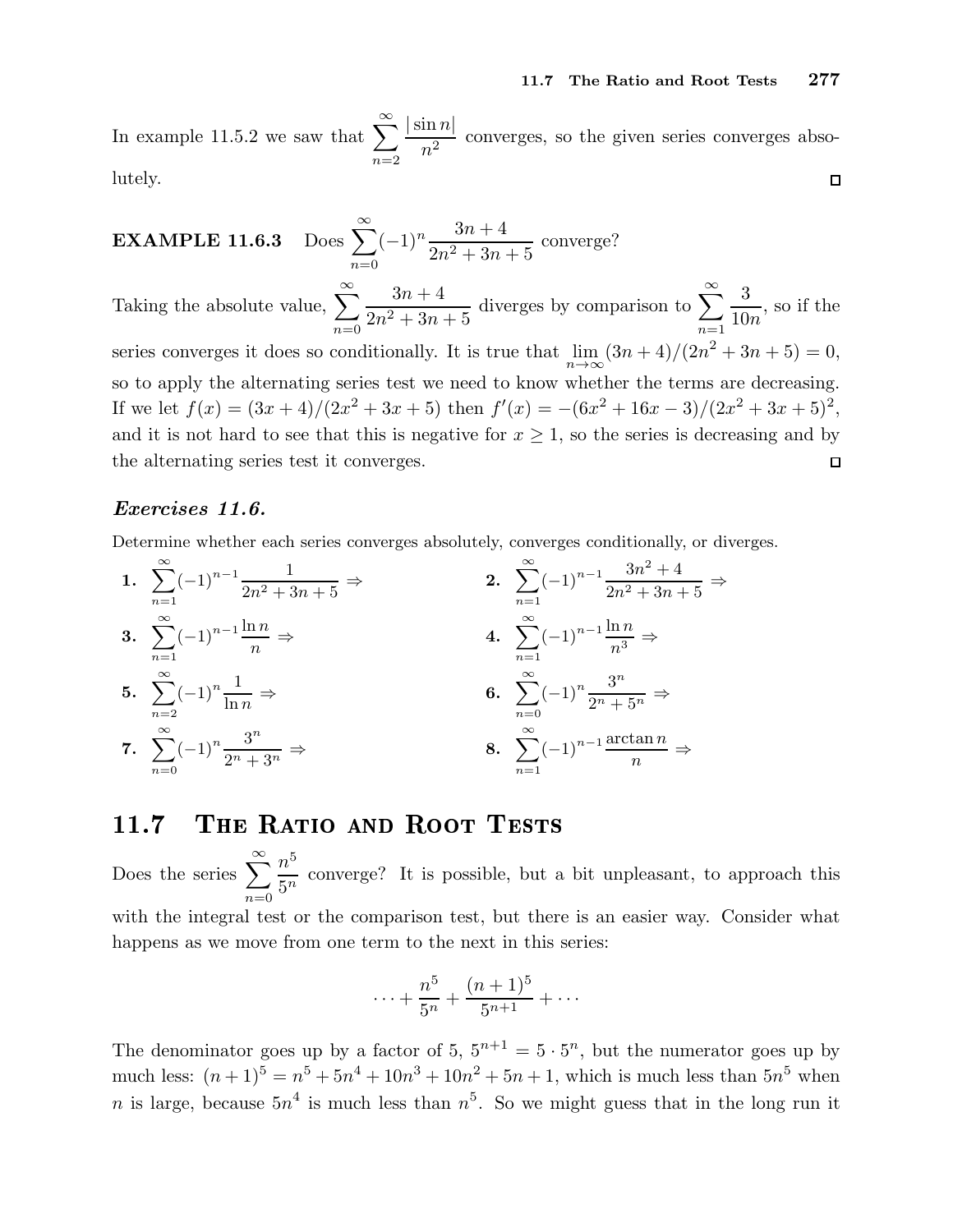begins to look as if each term is 1/5 of the previous term. We have seen series that behave like this:

$$
\sum_{n=0}^{\infty} \frac{1}{5^n} = \frac{5}{4},
$$

a geometric series. So we might try comparing the given series to some variation of this geometric series. This is possible, but a bit messy. We can in effect do the same thing, but bypass most of the unpleasant work.

The key is to notice that

$$
\lim_{n \to \infty} \frac{a_{n+1}}{a_n} = \lim_{n \to \infty} \frac{(n+1)^5}{5^{n+1}} \frac{5^n}{n^5} = \lim_{n \to \infty} \frac{(n+1)^5}{n^5} \frac{1}{5} = 1 \cdot \frac{1}{5} = \frac{1}{5}.
$$

This is really just what we noticed above, done a bit more officially: in the long run, each term is one fifth of the previous term. Now pick some number between  $1/5$  and 1, say  $1/2$ . Because

$$
\lim_{n \to \infty} \frac{a_{n+1}}{a_n} = \frac{1}{5}
$$

,

then when *n* is big enough, say  $n \geq N$  for some N,

$$
\frac{a_{n+1}}{a_n} < \frac{1}{2} \quad \text{and} \quad a_{n+1} < \frac{a_n}{2}.
$$

So  $a_{N+1} < a_N/2$ ,  $a_{N+2} < a_{N+1}/2 < a_N/4$ ,  $a_{N+3} < a_{N+2}/2 < a_{N+1}/4 < a_N/8$ , and so on. The general form is  $a_{N+k} < a_N/2^k$ . So if we look at the series

$$
\sum_{k=0}^{\infty} a_{N+k} = a_N + a_{N+1} + a_{N+2} + a_{N+3} + \dots + a_{N+k} + \dots,
$$

its terms are less than or equal to the terms of the sequence

$$
a_N + \frac{a_N}{2} + \frac{a_N}{4} + \frac{a_N}{8} + \dots + \frac{a_N}{2^k} + \dots = \sum_{k=0}^{\infty} \frac{a_N}{2^k} = 2a_N.
$$

So by the comparison test,  $\sum_{n=1}^{\infty}$  $_{k=0}$  $a_{N+k}$  converges, and this means that  $\sum_{n=1}^{\infty}$  $n=0$  $a_n$  converges, since we've just added the fixed number  $a_0 + a_1 + \cdots + a_{N-1}$ .

Under what circumstances could we do this? What was crucial was that the limit of  $a_{n+1}/a_n$ , say L, was less than 1 so that we could pick a value r so that  $L < r < 1$ . The fact that  $L < r \left(1/5 < 1/2 \right)$  in our example) means that we can compare the series  $\sum a_n$ to  $\sum r^n$ , and the fact that  $r < 1$  guarantees that  $\sum r^n$  converges. That's really all that is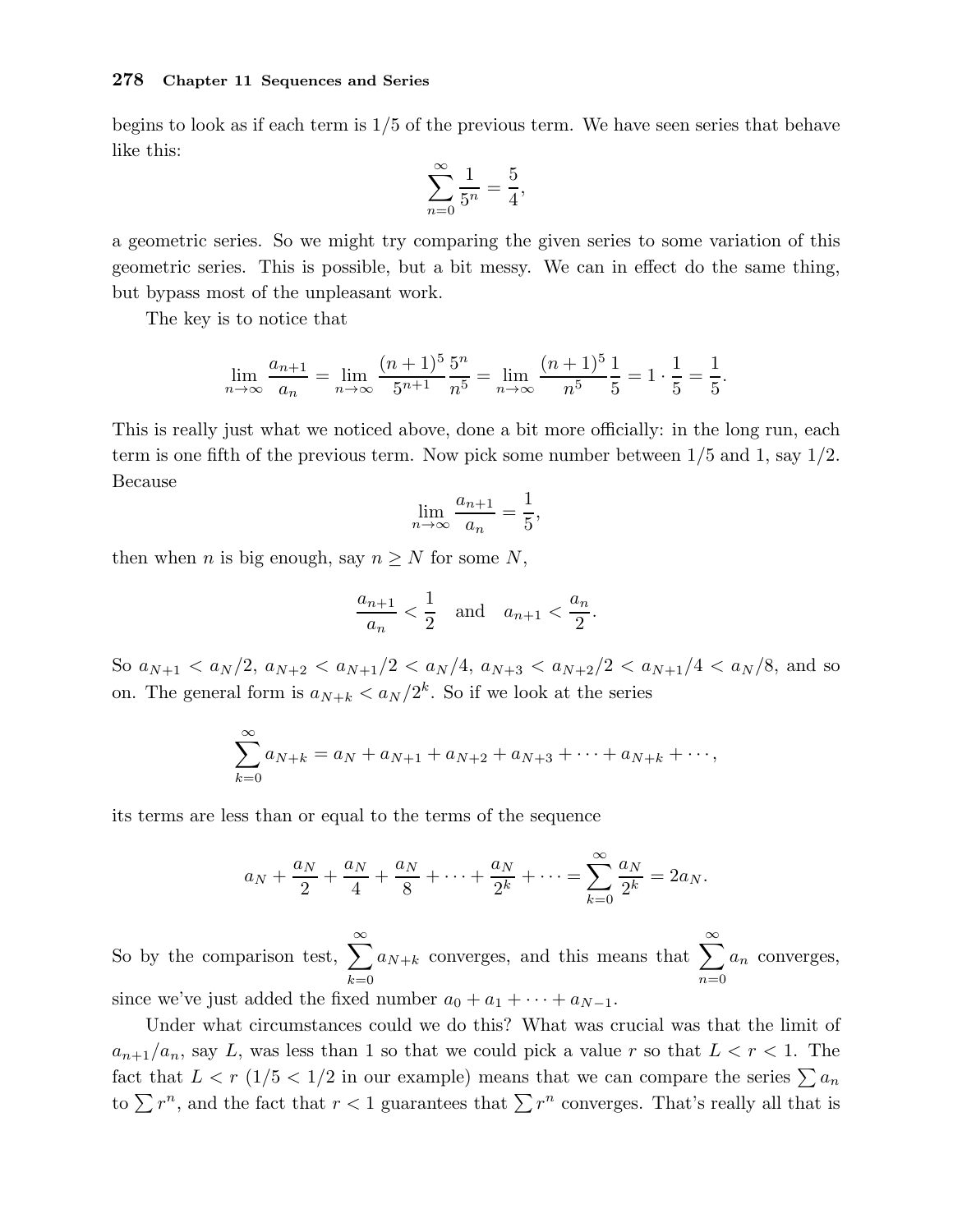$\Box$ 

required to make the argument work. We also made use of the fact that the terms of the series were positive; in general we simply consider the absolute values of the terms and we end up testing for absolute convergence.

THEOREM 11.7.1 The Ratio Test Suppose that  $\lim_{n\to\infty} |a_{n+1}/a_n| = L$ . If  $L < 1$ the series  $\sum a_n$  converges absolutely, if  $L > 1$  the series diverges, and if  $L = 1$  this test gives no information.

**Proof.** The example above essentially proves the first part of this, if we simply replace  $1/5$  by L and  $1/2$  by r. Suppose that  $L > 1$ , and pick r so that  $1 < r < L$ . Then for  $n \geq N$ , for some N,

$$
\frac{|a_{n+1}|}{|a_n|} > r \text{ and } |a_{n+1}| > r|a_n|.
$$

This implies that  $|a_{N+k}| > r^k |a_N|$ , but since  $r > 1$  this means that  $\lim_{k \to \infty} |a_{N+k}| \neq 0$ , which means also that  $\lim_{n\to\infty} a_n \neq 0$ . By the divergence test, the series diverges.

To see that we get no information when  $L = 1$ , we need to exhibit two series with  $L = 1$ , one that converges and one that diverges. It is easy to see that  $\sum 1/n^2$  and  $\sum 1/n$ do the job.  $\overline{\phantom{a}}$ 

EXAMPLE 11.7.2 The ratio test is particularly useful for series involving the factorial function. Consider  $\sum_{n=0}^{\infty}$  $n=0$  $5^n/n!$ .

$$
\lim_{n \to \infty} \frac{5^{n+1}}{(n+1)!} \frac{n!}{5^n} = \lim_{n \to \infty} \frac{5^{n+1}}{5^n} \frac{n!}{(n+1)!} = \lim_{n \to \infty} 5 \frac{1}{(n+1)} = 0.
$$

Since  $0 < 1$ , the series converges.

A similar argument, which we will not do, justifies a similar test that is occasionally easier to apply.

**THEOREM 11.7.3** The Root Test Suppose that  $\lim_{n\to\infty} |a_n|^{1/n} = L$ . If  $L < 1$  the series  $\sum a_n$  converges absolutely, if  $L > 1$  the series diverges, and if  $L = 1$  this test gives no information.  $\overline{\phantom{a}}$ 

The proof of the root test is actually easier than that of the ratio test, and is a good exercise.

**EXAMPLE 11.7.4** Analyze 
$$
\sum_{n=0}^{\infty} \frac{5^n}{n^n}.
$$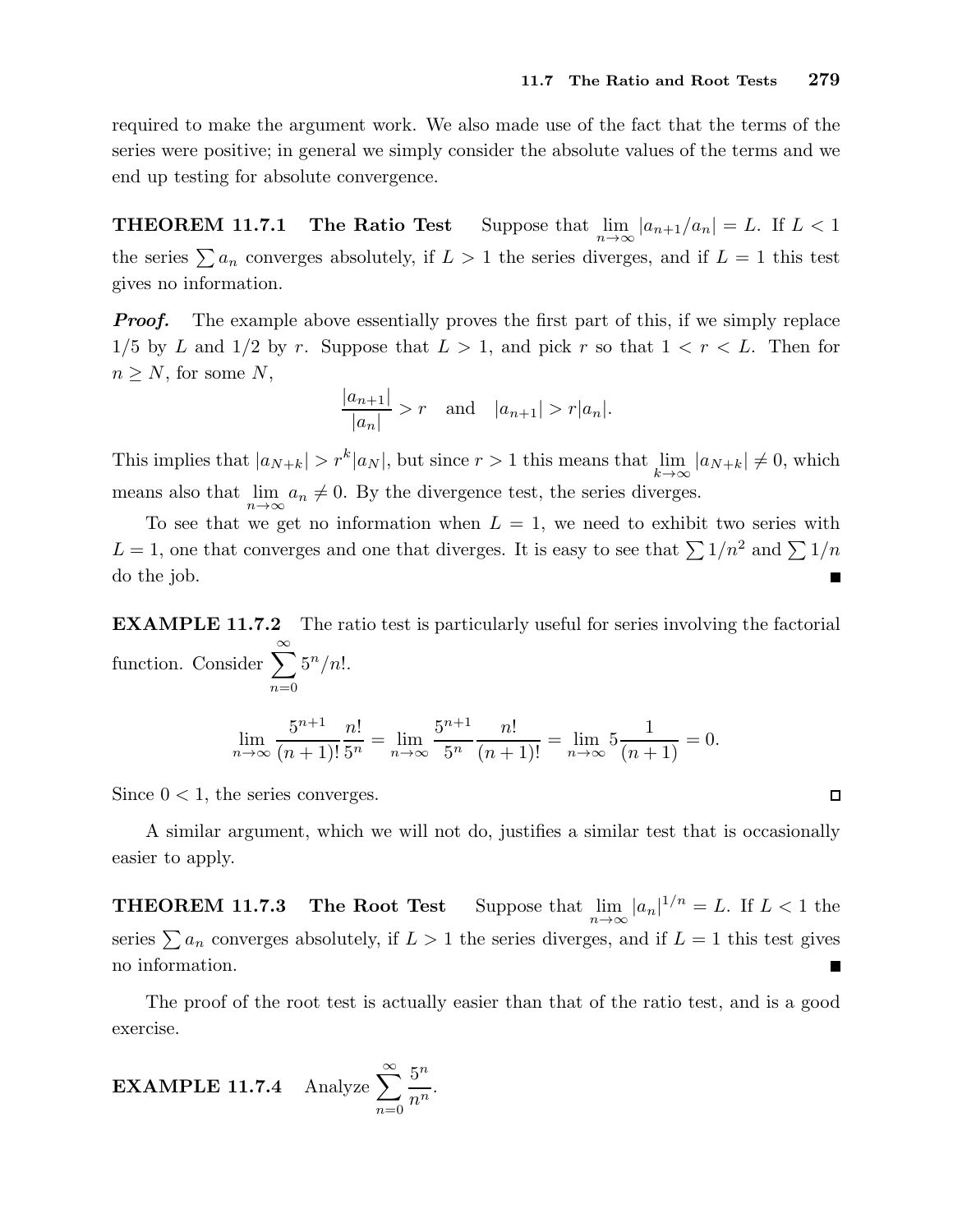The ratio test turns out to be a bit difficult on this series (try it). Using the root test:

$$
\lim_{n \to \infty} \left(\frac{5^n}{n^n}\right)^{1/n} = \lim_{n \to \infty} \frac{(5^n)^{1/n}}{(n^n)^{1/n}} = \lim_{n \to \infty} \frac{5}{n} = 0.
$$

Since  $0 < 1$ , the series converges.

The root test is frequently useful when  $n$  appears as an exponent in the general term of the series.

## Exercises 11.7.

- **1.** Compute  $\lim_{n\to\infty} |a_{n+1}/a_n|$  for the series  $\sum 1/n^2$ .
- **2.** Compute  $\lim_{n\to\infty} |a_{n+1}/a_n|$  for the series  $\sum 1/n$ .
- **3.** Compute  $\lim_{n \to \infty} |a_n|^{1/n}$  for the series  $\sum 1/n^2$ .
- **4.** Compute  $\lim_{n\to\infty} |a_n|^{1/n}$  for the series  $\sum 1/n$ .

Determine whether the series converge.

5. 
$$
\sum_{n=0}^{\infty} (-1)^n \frac{3^n}{5^n} \Rightarrow
$$
  
6. 
$$
\sum_{n=1}^{\infty} \frac{n!}{n^n} \Rightarrow
$$
  
7. 
$$
\sum_{n=1}^{\infty} \frac{n^5}{n^n} \Rightarrow
$$
  
8. 
$$
\sum_{n=1}^{\infty} \frac{(n!)^2}{n^n} \Rightarrow
$$

9. Prove theorem 11.7.3, the root test.

#### **POWER SERIES** 11.8

Recall that we were able to analyze all geometric series "simultaneously" to discover that

$$
\sum_{n=0}^{\infty} kx^n = \frac{k}{1-x},
$$

if  $|x| < 1$ , and that the series diverges when  $|x| \geq 1$ . At the time, we thought of x as an unspecified constant, but we could just as well think of it as a variable, in which case the

 $\Box$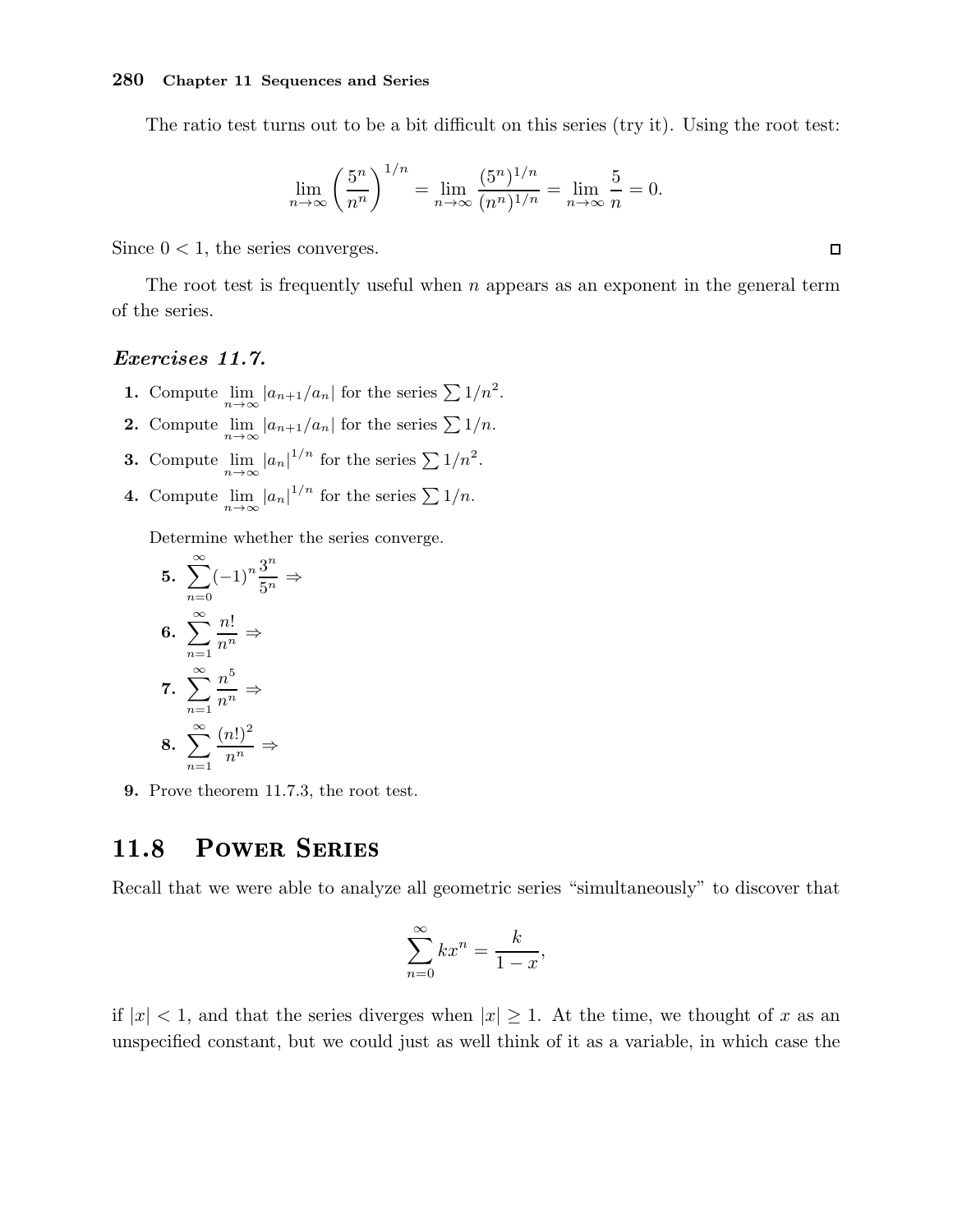series

$$
\sum_{n=0}^{\infty} kx^n
$$

is a function, namely, the function  $k/(1-x)$ , as long as  $|x| < 1$ . While  $k/(1-x)$  is a reasonably easy function to deal with, the more complicated  $\sum kx^n$  does have its attractions: it appears to be an infinite version of one of the simplest function types—a polynomial. This leads naturally to the questions: Do other functions have representations as series? Is there an advantage to viewing them in this way?

The geometric series has a special feature that makes it unlike a typical polynomial the coefficients of the powers of x are the same, namely k. We will need to allow more general coefficients if we are to get anything other than the geometric series.

**DEFINITION 11.8.1** A power series has the form

$$
\sum_{n=0}^{\infty} a_n x^n,
$$

with the understanding that  $a_n$  may depend on n but not on x.

EXAMPLE 11.8.2  $\sum_{n=1}^{\infty}$  $n=1$  $x^n$ n is a power series. We can investigate convergence using the

ratio test:

$$
\lim_{n \to \infty} \frac{|x|^{n+1}}{n+1} \frac{n}{|x|^n} = \lim_{n \to \infty} |x| \frac{n}{n+1} = |x|.
$$

Thus when  $|x| < 1$  the series converges and when  $|x| > 1$  it diverges, leaving only two values in doubt. When  $x = 1$  the series is the harmonic series and diverges; when  $x = -1$  it is the alternating harmonic series (actually the negative of the usual alternating harmonic series) and converges. Thus, we may think of  $\sum_{n=0}^{\infty}$  $x^n$  $\frac{\epsilon}{n}$  as a function from the interval  $[-1, 1)$  to  $n=1$ the real numbers.  $\Box$ 

A bit of thought reveals that the ratio test applied to a power series will always have the same nice form. In general, we will compute

$$
\lim_{n \to \infty} \frac{|a_{n+1}||x|^{n+1}}{|a_n||x|^n} = \lim_{n \to \infty} |x| \frac{|a_{n+1}|}{|a_n|} = |x| \lim_{n \to \infty} \frac{|a_{n+1}|}{|a_n|} = L|x|,
$$

assuming that  $\lim |a_{n+1}|/|a_n|$  exists. Then the series converges if  $L|x| < 1$ , that is, if  $|x| < 1/L$ , and diverges if  $|x| > 1/L$ . Only the two values  $x = \pm 1/L$  require further

 $\Box$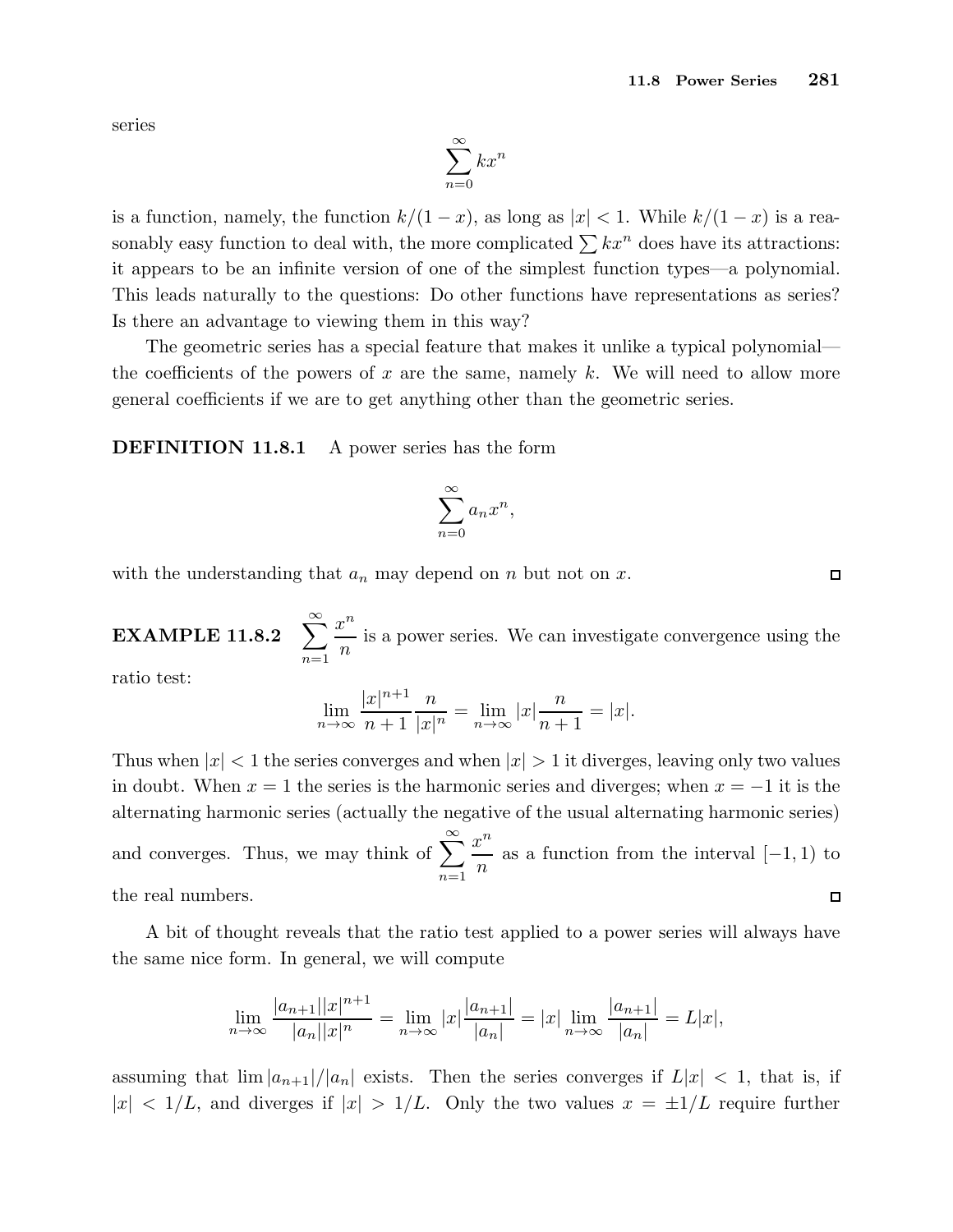investigation. Thus the series will definitely define a function on the interval  $(-1/L, 1/L)$ , and perhaps will extend to one or both endpoints as well. Two special cases deserve mention: if  $L = 0$  the limit is 0 no matter what value x takes, so the series converges for all x and the function is defined for all real numbers. If  $L = \infty$ , then for any non-zero value of x the limit is infinite, so the series converges only when  $x = 0$ . The value  $1/L$ is called the radius of convergence of the series, and the interval on which the series converges is the interval of convergence.

Consider again the geometric series,

$$
\sum_{n=0}^{\infty} x^n = \frac{1}{1-x}.
$$

Whatever benefits there might be in using the series form of this function are only available to us when x is between  $-1$  and 1. Frequently we can address this shortcoming by modifying the power series slightly. Consider this series:

$$
\sum_{n=0}^{\infty} \frac{(x+2)^n}{3^n} = \sum_{n=0}^{\infty} \left(\frac{x+2}{3}\right)^n = \frac{1}{1 - \frac{x+2}{3}} = \frac{3}{1-x},
$$

because this is just a geometric series with x replaced by  $(x+2)/3$ . Multiplying both sides by  $1/3$  gives

$$
\sum_{n=0}^{\infty} \frac{(x+2)^n}{3^{n+1}} = \frac{1}{1-x},
$$

the same function as before. For what values of x does this series converge? Since it is a geometric series, we know that it converges when

$$
|x+2|/3 < 1
$$
  
\n
$$
|x+2| < 3
$$
  
\n
$$
-3 < x + 2 < 3
$$
  
\n
$$
-5 < x < 1.
$$

So we have a series representation for  $1/(1-x)$  that works on a larger interval than before, at the expense of a somewhat more complicated series. The endpoints of the interval of convergence now are −5 and 1, but note that they can be more compactly described as  $-2 \pm 3$ . We say that 3 is the radius of convergence, and we now say that the series is centered at  $-2$ .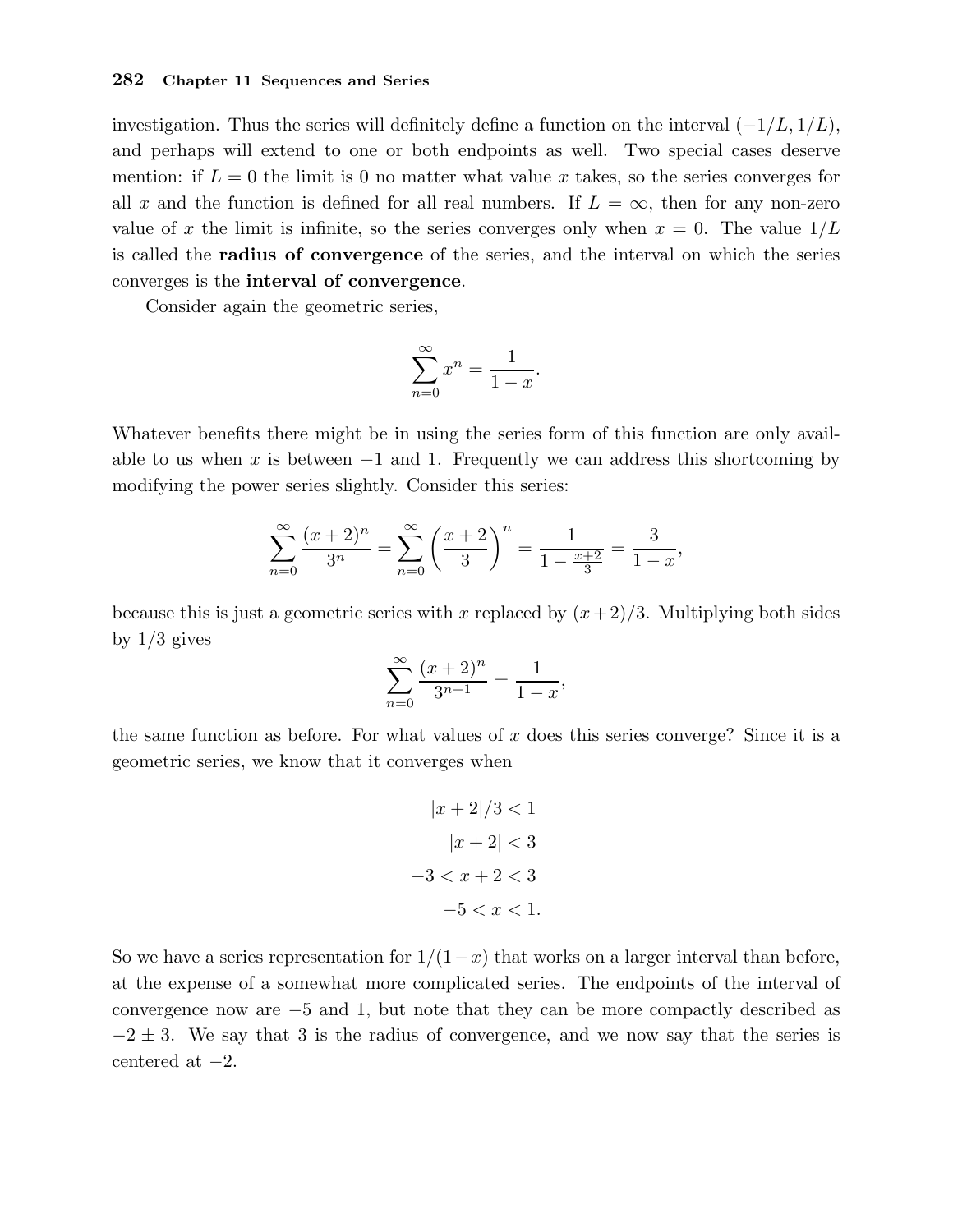**DEFINITION 11.8.3** A power series centered at a has the form

$$
\sum_{n=0}^{\infty} a_n (x-a)^n,
$$

with the understanding that  $a_n$  may depend on n but not on x.

## Exercises 11.8.

Find the radius and interval of convergence for each series. In exercises 3 and 4, do not attempt to determine whether the endpoints are in the interval of convergence.

1. 
$$
\sum_{n=0}^{\infty} nx^n \Rightarrow
$$
  
\n2. 
$$
\sum_{n=0}^{\infty} \frac{x^n}{n!} \Rightarrow
$$
  
\n3. 
$$
\sum_{n=1}^{\infty} \frac{n!}{n^n} x^n \Rightarrow
$$
  
\n4. 
$$
\sum_{n=1}^{\infty} \frac{n!}{n^n} (x-2)^n \Rightarrow
$$
  
\n5. 
$$
\sum_{n=1}^{\infty} \frac{(n!)^2}{n^n} (x-2)^n \Rightarrow
$$
  
\n6. 
$$
\sum_{n=1}^{\infty} \frac{(x+5)^n}{n(n+1)} \Rightarrow
$$

## 11.9 CALCULUS WITH POWER SERIES

Now we know that some functions can be expressed as power series, which look like infinite polynomials. Since calculus, that is, computation of derivatives and antiderivatives, is easy for polynomials, the obvious question is whether the same is true for infinite series. The answer is yes:

**THEOREM 11.9.1** Suppose the power series  $f(x) = \sum_{n=0}^{\infty}$  $n=0$  $a_n(x-a)^n$  has radius of

convergence R. Then

$$
f'(x) = \sum_{n=0}^{\infty} na_n (x - a)^{n-1},
$$

$$
\int f(x) dx = C + \sum_{n=0}^{\infty} \frac{a_n}{n+1} (x - a)^{n+1},
$$

and these two series have radius of convergence  $R$  as well.

 $\Box$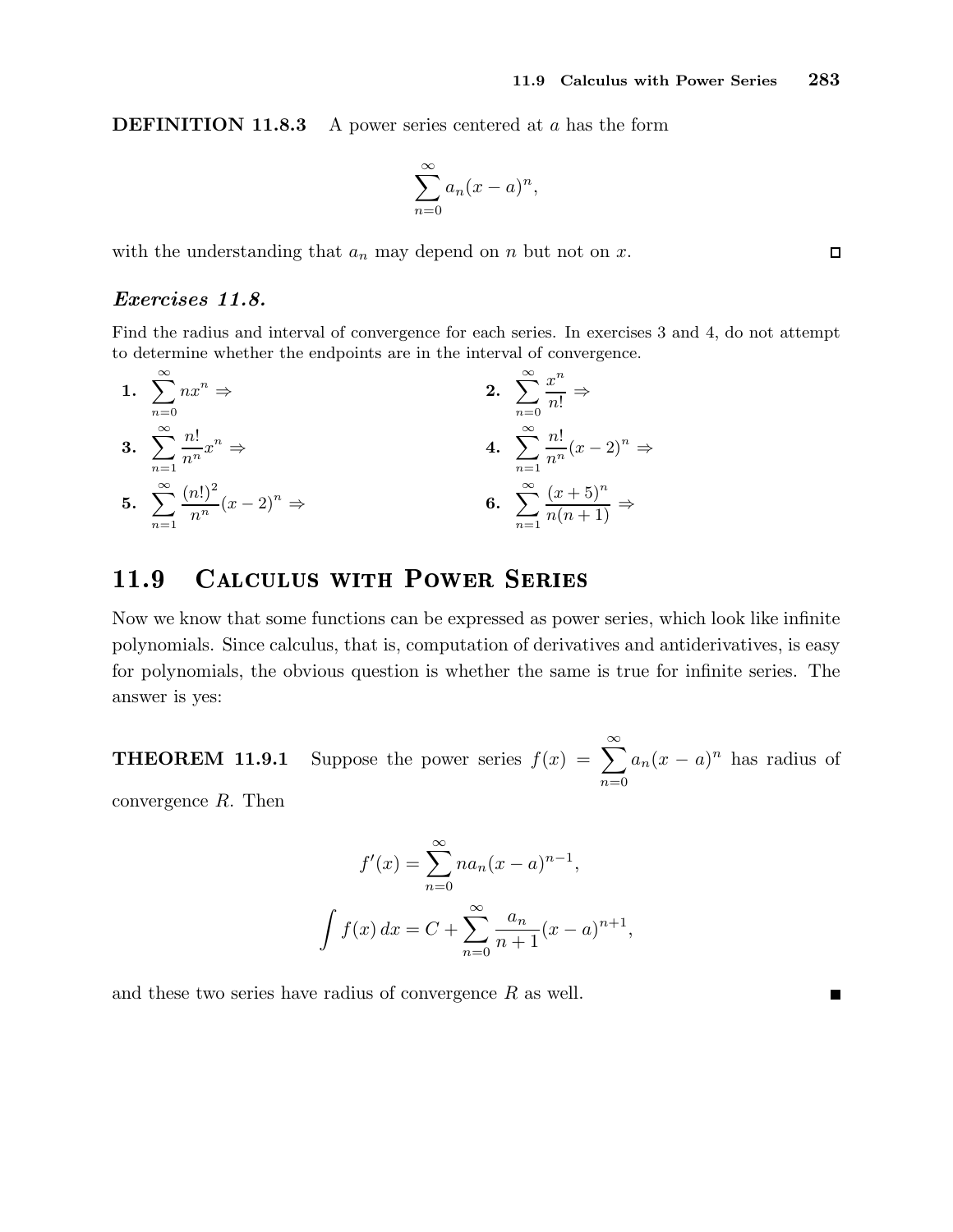EXAMPLE 11.9.2 Starting with the geometric series:

$$
\frac{1}{1-x} = \sum_{n=0}^{\infty} x^n
$$

$$
\int \frac{1}{1-x} dx = -\ln|1-x| = \sum_{n=0}^{\infty} \frac{1}{n+1} x^{n+1}
$$

$$
\ln|1-x| = \sum_{n=0}^{\infty} -\frac{1}{n+1} x^{n+1}
$$

when  $|x| < 1$ . The series does not converge when  $x = 1$  but does converge when  $x = -1$ or  $1 - x = 2$ . The interval of convergence is  $[-1, 1)$ , or  $0 < 1 - x \le 2$ , so we can use the series to represent  $ln(x)$  when  $0 < x \leq 2$ . For example

$$
\ln(3/2) = \ln(1 - -1/2) = \sum_{n=0}^{\infty} (-1)^n \frac{1}{n+1} \frac{1}{2^{n+1}}
$$

and so

$$
\ln(3/2) \approx \frac{1}{2} - \frac{1}{8} + \frac{1}{24} - \frac{1}{64} + \frac{1}{160} - \frac{1}{384} + \frac{1}{896} = \frac{909}{2240} \approx 0.406.
$$

Because this is an alternating series with decreasing terms, we know that the true value is between 909/2240 and 909/2240 − 1/2048 = 29053/71680  $\approx$  .4053, so correct to two decimal places the value is 0.41.

What about  $\ln(9/4)$ ? Since  $9/4$  is larger than 2 we cannot use the series directly, but

$$
\ln(9/4) = \ln((3/2)^2) = 2\ln(3/2) \approx 0.82,
$$

so in fact we get a lot more from this one calculation than first meets the eye. To estimate the true value accurately we actually need to be a bit more careful. When we multiply by two we know that the true value is between 0.8106 and 0.812, so rounded to two decimal places the true value is 0.81.  $\Box$ 

## Exercises 11.9.

- 1. Find a series representation for  $\ln 2. \Rightarrow$
- **2.** Find a power series representation for  $1/(1-x)^2$ .  $\Rightarrow$
- **3.** Find a power series representation for  $2/(1-x)^3$ .  $\Rightarrow$
- 4. Find a power series representation for  $1/(1-x)^3$ . What is the radius of convergence?  $\Rightarrow$
- **5.** Find a power series representation for  $\int \ln(1-x) dx$ .  $\Rightarrow$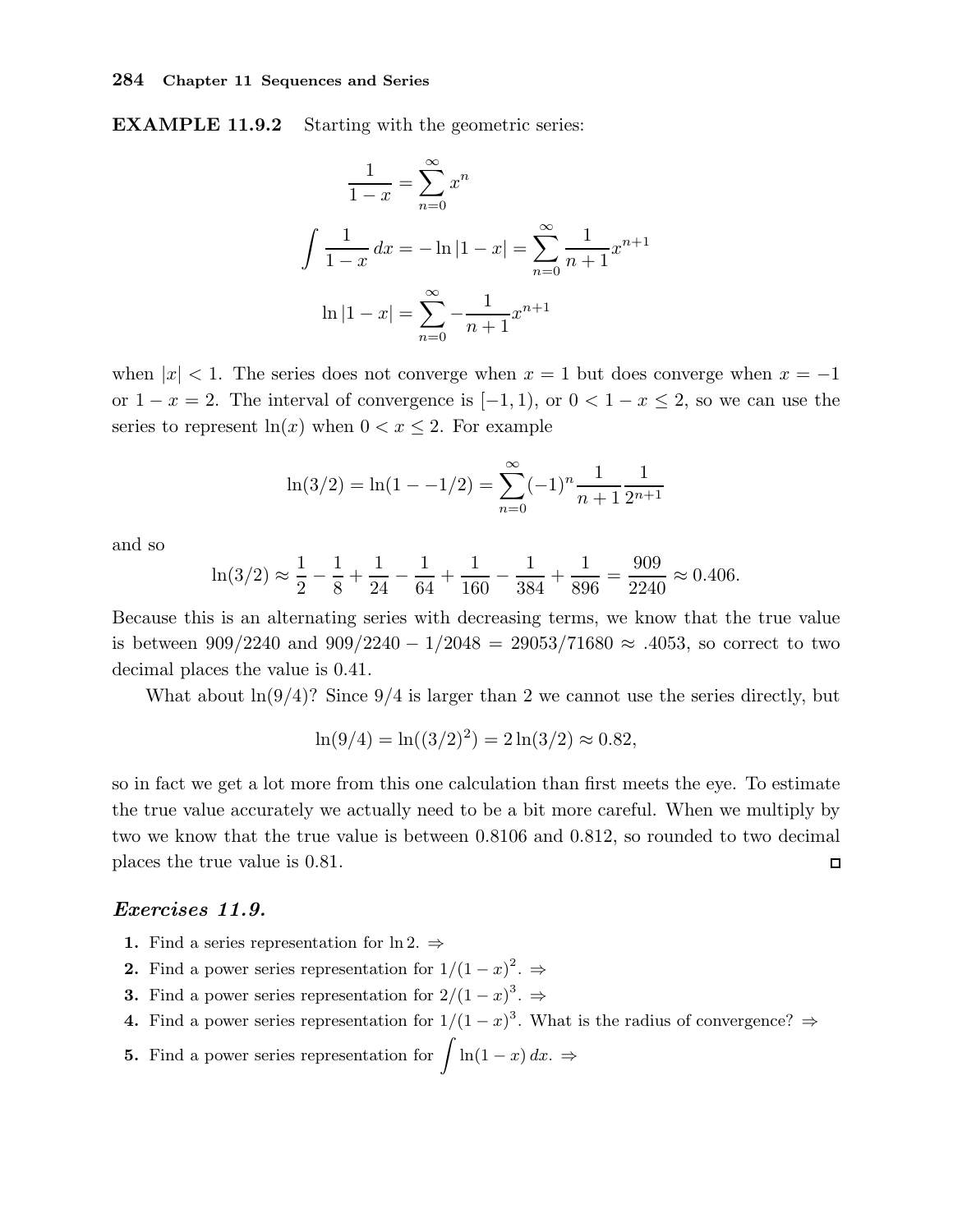## 11.10 Taylor Series

We have seen that some functions can be represented as series, which may give valuable information about the function. So far, we have seen only those examples that result from manipulation of our one fundamental example, the geometric series. We would like to start with a given function and produce a series to represent it, if possible.

Suppose that  $f(x) = \sum_{n=0}^{\infty}$  $n=0$  $a_n x^n$  on some interval of convergence. Then we know that we can compute derivatives of  $f$  by taking derivatives of the terms of the series. Let's look at the first few in general:

$$
f'(x) = \sum_{n=1}^{\infty} n a_n x^{n-1} = a_1 + 2a_2 x + 3a_3 x^2 + 4a_4 x^3 + \cdots
$$
  

$$
f''(x) = \sum_{n=2}^{\infty} n(n-1) a_n x^{n-2} = 2a_2 + 3 \cdot 2a_3 x + 4 \cdot 3a_4 x^2 + \cdots
$$
  

$$
f'''(x) = \sum_{n=3}^{\infty} n(n-1)(n-2) a_n x^{n-3} = 3 \cdot 2a_3 + 4 \cdot 3 \cdot 2a_4 x + \cdots
$$

By examining these it's not hard to discern the general pattern. The kth derivative must be

$$
f^{(k)}(x) = \sum_{n=k}^{\infty} n(n-1)(n-2)\cdots(n-k+1)a_n x^{n-k}
$$
  
=  $k(k-1)(k-2)\cdots(2)(1)a_k + (k+1)(k)\cdots(2)a_{k+1}x + (k+2)(k+1)\cdots(3)a_{k+2}x^2 + \cdots$ 

We can shrink this quite a bit by using factorial notation:

$$
f^{(k)}(x) = \sum_{n=k}^{\infty} \frac{n!}{(n-k)!} a_n x^{n-k} = k! a_k + (k+1)! a_{k+1} x + \frac{(k+2)!}{2!} a_{k+2} x^2 + \cdots
$$

Now substitute  $x = 0$ :

$$
f^{(k)}(0) = k!a_k + \sum_{n=k+1}^{\infty} \frac{n!}{(n-k)!} a_n 0^{n-k} = k!a_k,
$$

and solve for  $a_k$ :

$$
a_k = \frac{f^{(k)}(0)}{k!}.
$$

Note the special case, obtained from the series for f itself, that gives  $f(0) = a_0$ .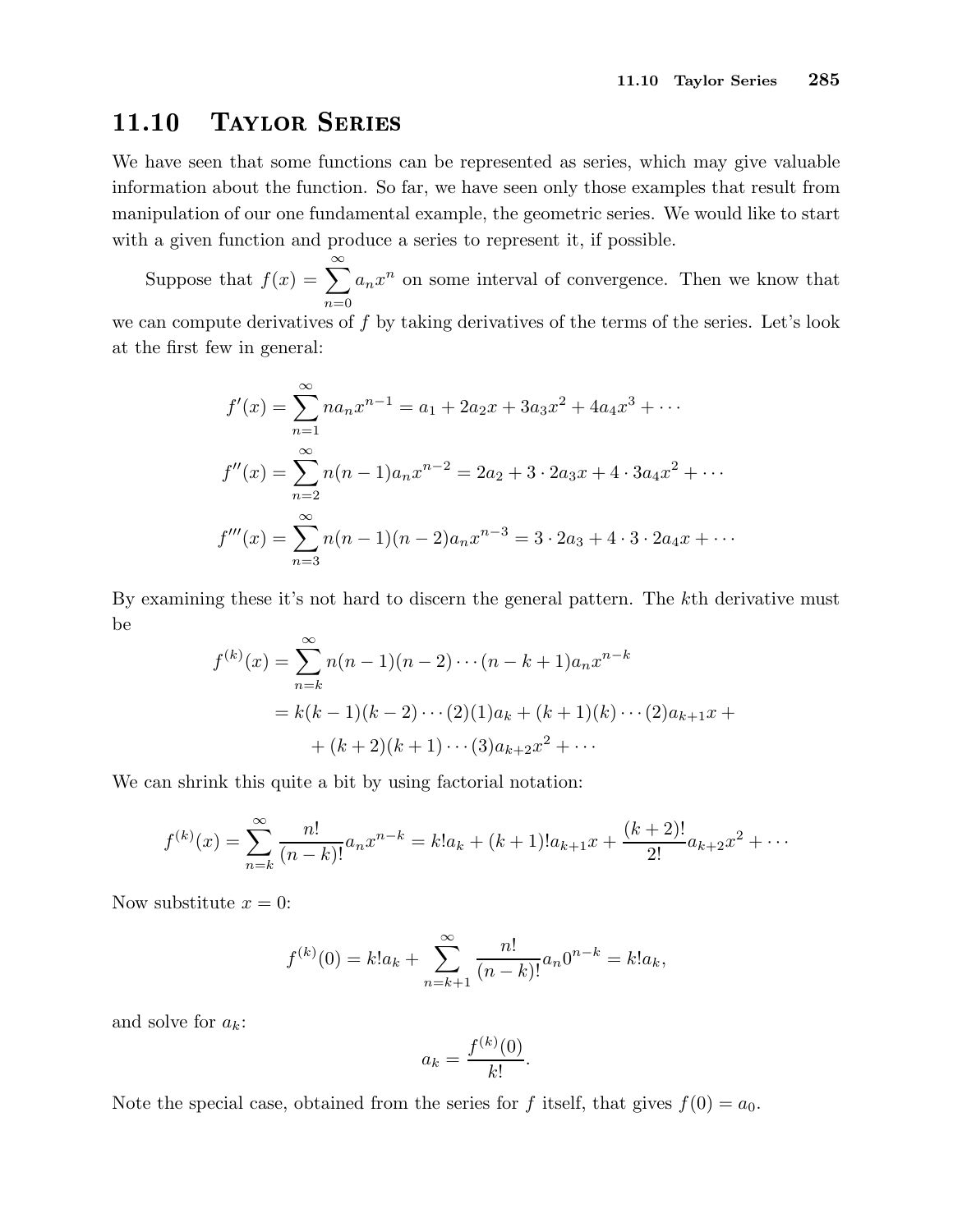So if a function  $f$  can be represented by a series, we know just what series it is. Given a function  $f$ , the series

$$
\sum_{n=0}^{\infty} \frac{f^{(n)}(0)}{n!} x^n
$$

is called the **Maclaurin series** for  $f$ .

**EXAMPLE 11.10.1** Find the Maclaurin series for  $f(x) = 1/(1-x)$ . We need to compute the derivatives of  $f$  (and hope to spot a pattern).

$$
f(x) = (1 - x)^{-1}
$$
  
\n
$$
f'(x) = (1 - x)^{-2}
$$
  
\n
$$
f''(x) = 2(1 - x)^{-3}
$$
  
\n
$$
f'''(x) = 6(1 - x)^{-4}
$$
  
\n
$$
f^{(4)}(x) = 4!(1 - x)^{-5}
$$
  
\n
$$
\vdots
$$
  
\n
$$
f^{(n)}(x) = n!(1 - x)^{-n-1}
$$

So

$$
\frac{f^{(n)}(0)}{n!} = \frac{n!(1-0)^{-n-1}}{n!} = 1
$$

and the Maclaurin series is

$$
\sum_{n=0}^{\infty} 1 \cdot x^n = \sum_{n=0}^{\infty} x^n,
$$

the geometric series.

A warning is in order here. Given a function  $f$  we may be able to compute the Maclaurin series, but that does not mean we have found a series representation for  $f$ . We still need to know where the series converges, and if, where it converges, it converges to  $f(x)$ . While for most commonly encountered functions the Maclaurin series does indeed converge to f on some interval, this is not true of all functions, so care is required.

As a practical matter, if we are interested in using a series to approximate a function, we will need some finite number of terms of the series. Even for functions with messy derivatives we can compute these using computer software like Sage. If we want to know the whole series, that is, a typical term in the series, we need a function whose derivatives fall into a pattern that we can discern. A few of the most important functions are fortunately very easy.

 $\Box$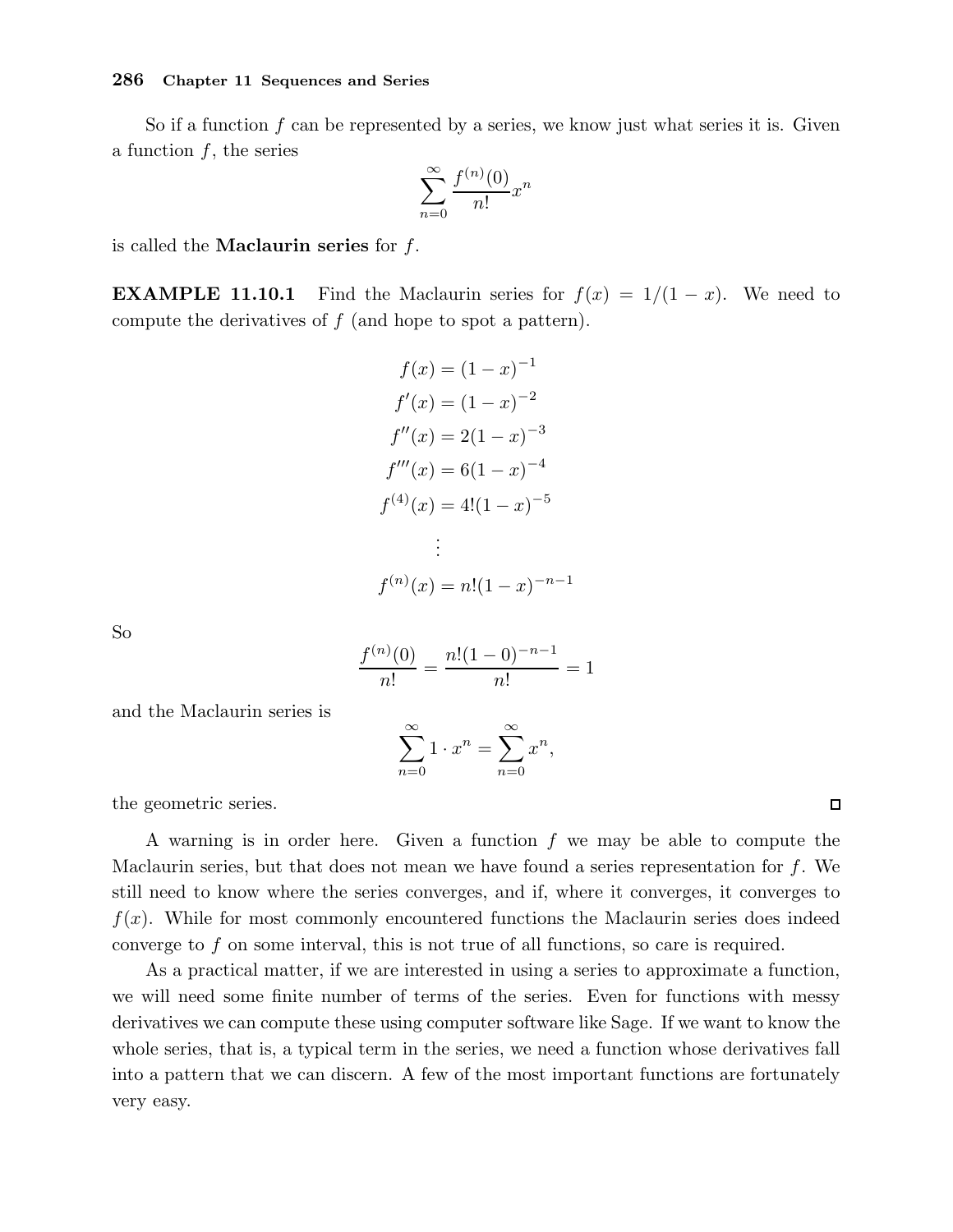**EXAMPLE 11.10.2** Find the Maclaurin series for  $\sin x$ .

The derivatives are quite easy:  $f'(x) = \cos x$ ,  $f''(x) = -\sin x$ ,  $f'''(x) = -\cos x$ ,  $f^{(4)}(x) = \sin x$ , and then the pattern repeats. We want to know the derivatives at zero: 1, 0,  $-1$ , 0, 1, 0,  $-1$ , 0,..., and so the Maclaurin series is

$$
x - \frac{x^3}{3!} + \frac{x^5}{5!} - \dots = \sum_{n=0}^{\infty} (-1)^n \frac{x^{2n+1}}{(2n+1)!}.
$$

We should always determine the radius of convergence:

$$
\lim_{n \to \infty} \frac{|x|^{2n+3}}{(2n+3)!} \frac{(2n+1)!}{|x|^{2n+1}} = \lim_{n \to \infty} \frac{|x|^2}{(2n+3)(2n+2)} = 0,
$$

so the series converges for every  $x$ . Since it turns out that this series does indeed converge to sin x everywhere, we have a series representation for sin x for every x.  $\Box$ 

Sometimes the formula for the *n*th derivative of a function  $f$  is difficult to discover, but a combination of a known Maclaurin series and some algebraic manipulation leads easily to the Maclaurin series for  $f$ .

**EXAMPLE 11.10.3** Find the Maclaurin series for  $x \sin(-x)$ .

To get from  $\sin x$  to  $x \sin(-x)$  we substitute  $-x$  for x and then multiply by x. We can do the same thing to the series for  $\sin x$ :

$$
x\sum_{n=0}^{\infty}(-1)^n\frac{(-x)^{2n+1}}{(2n+1)!} = x\sum_{n=0}^{\infty}(-1)^n(-1)^{2n+1}\frac{x^{2n+1}}{(2n+1)!} = \sum_{n=0}^{\infty}(-1)^{n+1}\frac{x^{2n+2}}{(2n+1)!}.
$$

As we have seen, a general power series can be centered at a point other than zero, and the method that produces the Maclaurin series can also produce such series.

**EXAMPLE 11.10.4** Find a series centered at  $-2$  for  $1/(1-x)$ .

If the series is  $\sum_{n=1}^{\infty}$  $n=0$  $a_n(x+2)^n$  then looking at the kth derivative:

$$
k!(1-x)^{-k-1} = \sum_{n=k}^{\infty} \frac{n!}{(n-k)!} a_n (x+2)^{n-k}
$$

and substituting  $x = -2$  we get  $k!3^{-k-1} = k!a_k$  and  $a_k = 3^{-k-1} = 1/3^{k+1}$ , so the series is

$$
\sum_{n=0}^{\infty} \frac{(x+2)^n}{3^{n+1}}.
$$

We've already seen this, on page 282.

 $\Box$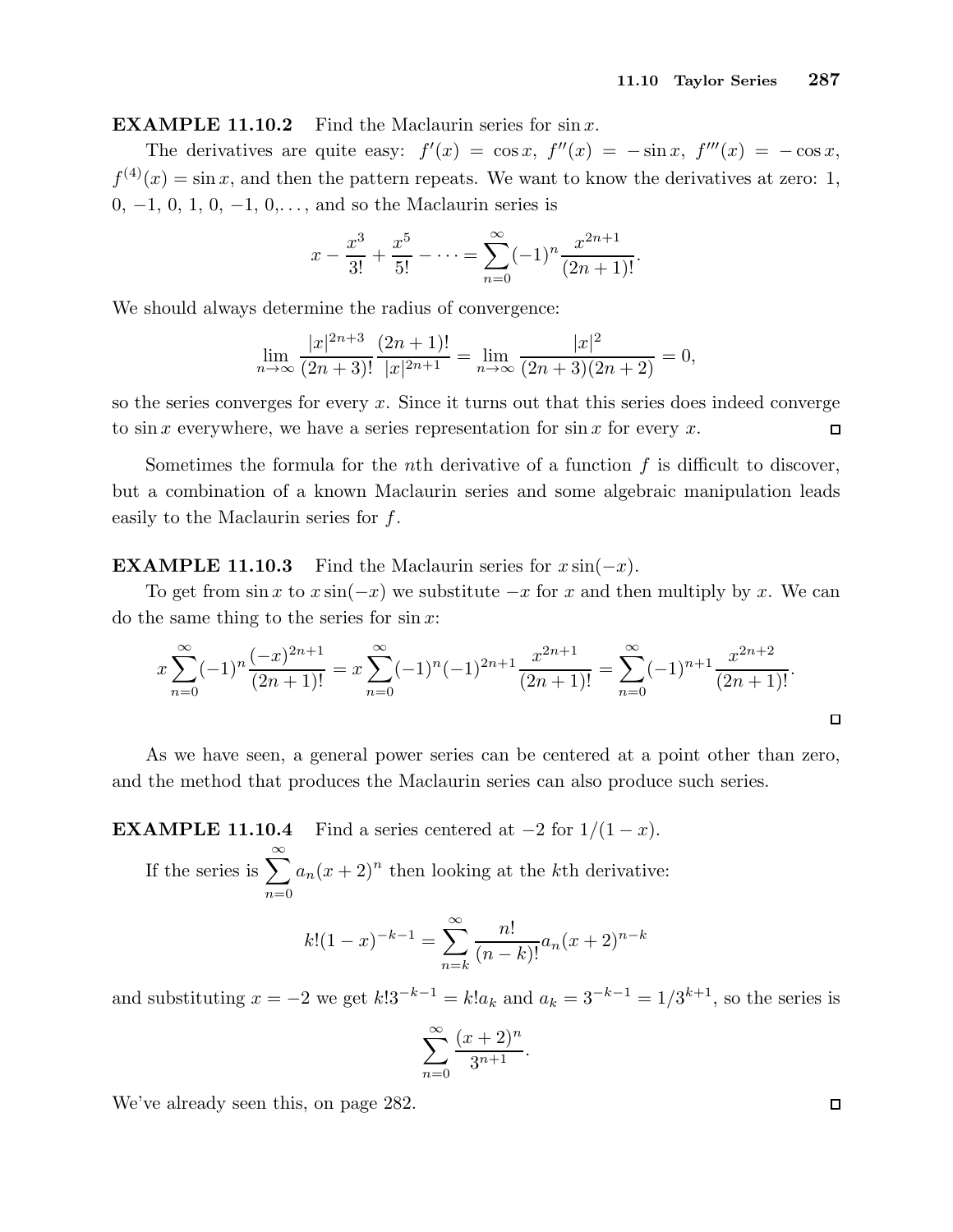Such a series is called the **Taylor series** for the function, and the general term has the form

$$
\frac{f^{(n)}(a)}{n!}(x-a)^n.
$$

A Maclaurin series is simply a Taylor series with  $a = 0$ .

## Exercises 11.10.

For each function, find the Maclaurin series or Taylor series centered at a, and the radius of convergence.

- 1.  $\cos x \Rightarrow$
- 2.  $e^x \Rightarrow$
- 3.  $1/x$ ,  $a = 5 \Rightarrow$
- 4. ln x,  $a = 1 \Rightarrow$
- 5. ln x,  $a = 2 \Rightarrow$
- 6.  $1/x^2$ ,  $a = 1 \Rightarrow$
- 7.  $1/\sqrt{1-x} \Rightarrow$
- 8. Find the first four terms of the Maclaurin series for tan x (up to and including the  $x^3$  term). ⇒
- 9. Use a combination of Maclaurin series and algebraic manipulation to find a series centered at zero for  $x \cos(x^2)$ .  $\Rightarrow$
- 10. Use a combination of Maclaurin series and algebraic manipulation to find a series centered at zero for  $xe^{-x}$ .  $\Rightarrow$

## 11.11 Taylor's Theorem

One of the most important uses of infinite series is the potential for using an initial portion of the series for f to approximate f. We have seen, for example, that when we add up the first *n* terms of an alternating series with decreasing terms that the difference between this and the true value is at most the size of the next term. A similar result is true of many Taylor series.

**THEOREM 11.11.1** Suppose that f is defined on some open interval I around a and suppose  $f^{(N+1)}(x)$  exists on this interval. Then for each  $x \neq a$  in I there is a value z between  $x$  and  $a$  so that

$$
f(x) = \sum_{n=0}^{N} \frac{f^{(n)}(a)}{n!} (x-a)^n + \frac{f^{(N+1)}(z)}{(N+1)!} (x-a)^{N+1}.
$$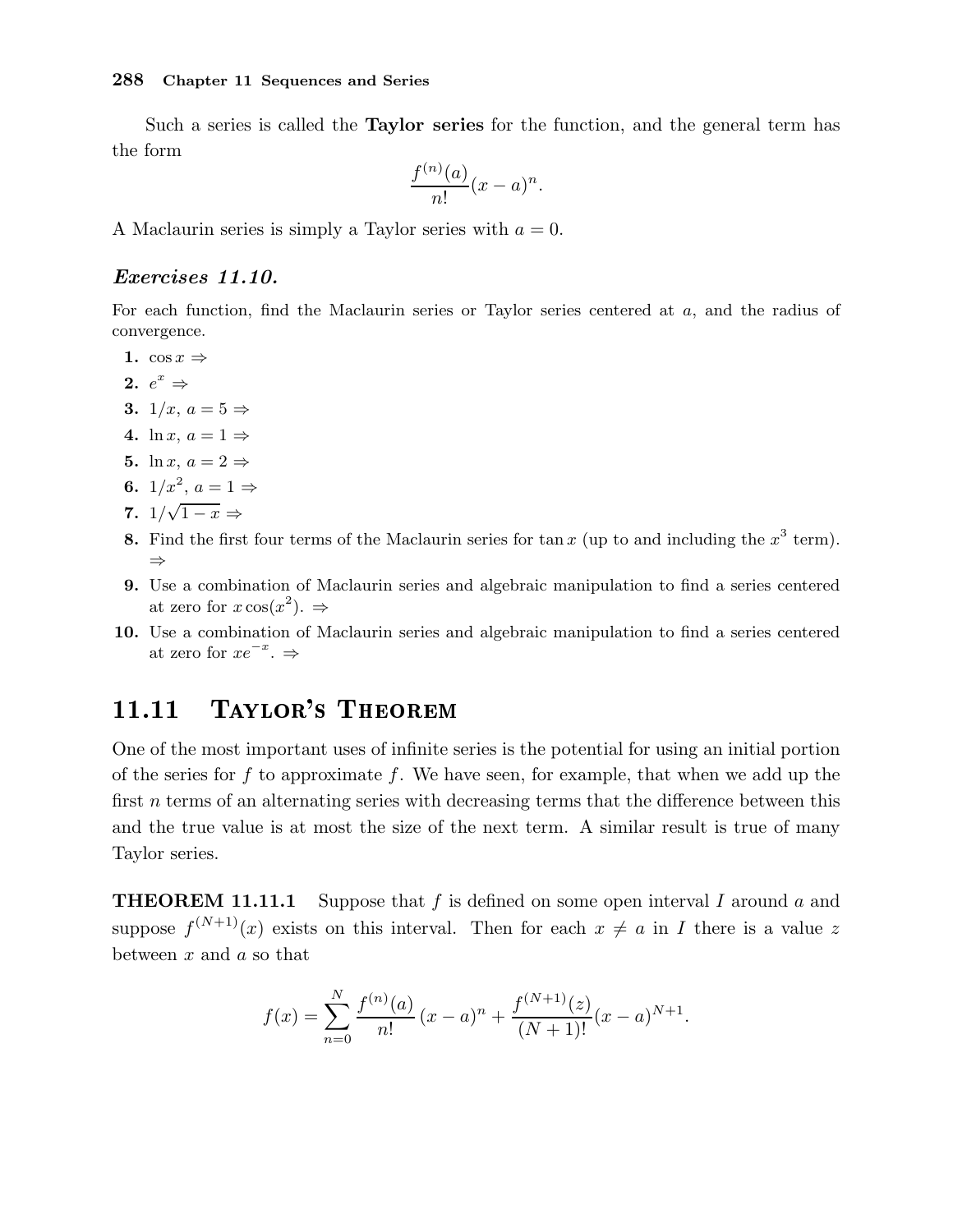**Proof.** The proof requires some cleverness to set up, but then the details are quite elementary. We want to define a function  $F(t)$ . Start with the equation

$$
F(t) = \sum_{n=0}^{N} \frac{f^{(n)}(t)}{n!} (x - t)^{n} + B(x - t)^{N+1}.
$$

Here we have replaced a by t in the first  $N+1$  terms of the Taylor series, and added a carefully chosen term on the end, with  $B$  to be determined. Note that we are temporarily keeping  $x$  fixed, so the only variable in this equation is  $t$ , and we will be interested only in t between a and x. Now substitute  $t = a$ :

$$
F(a) = \sum_{n=0}^{N} \frac{f^{(n)}(a)}{n!} (x - a)^{n} + B(x - a)^{N+1}.
$$

Set this equal to  $f(x)$ :

$$
f(x) = \sum_{n=0}^{N} \frac{f^{(n)}(a)}{n!} (x - a)^{n} + B(x - a)^{N+1}.
$$

Since  $x \neq a$ , we can solve this for B, which is a "constant"—it depends on x and a but those are temporarily fixed. Now we have defined a function  $F(t)$  with the property that  $F(a) = f(x)$ . Consider also  $F(x)$ : all terms with a positive power of  $(x - t)$  become zero when we substitute x for t, so we are left with  $F(x) = f^{(0)}(x)/0! = f(x)$ . So  $F(t)$  is a function with the same value on the endpoints of the interval  $[a, x]$ . By Rolle's theorem (6.5.1), we know that there is a value  $z \in (a, x)$  such that  $F'(z) = 0$ . Let's look at  $F'(t)$ . Each term in  $F(t)$ , except the first term and the extra term involving B, is a product, so to take the derivative we use the product rule on each of these terms. It will help to write out the first few terms of the definition:

$$
F(t) = f(t) + \frac{f^{(1)}(t)}{1!}(x-t)^{1} + \frac{f^{(2)}(t)}{2!}(x-t)^{2} + \frac{f^{(3)}(t)}{3!}(x-t)^{3} + \cdots
$$

$$
+ \frac{f^{(N)}(t)}{N!}(x-t)^{N} + B(x-t)^{N+1}.
$$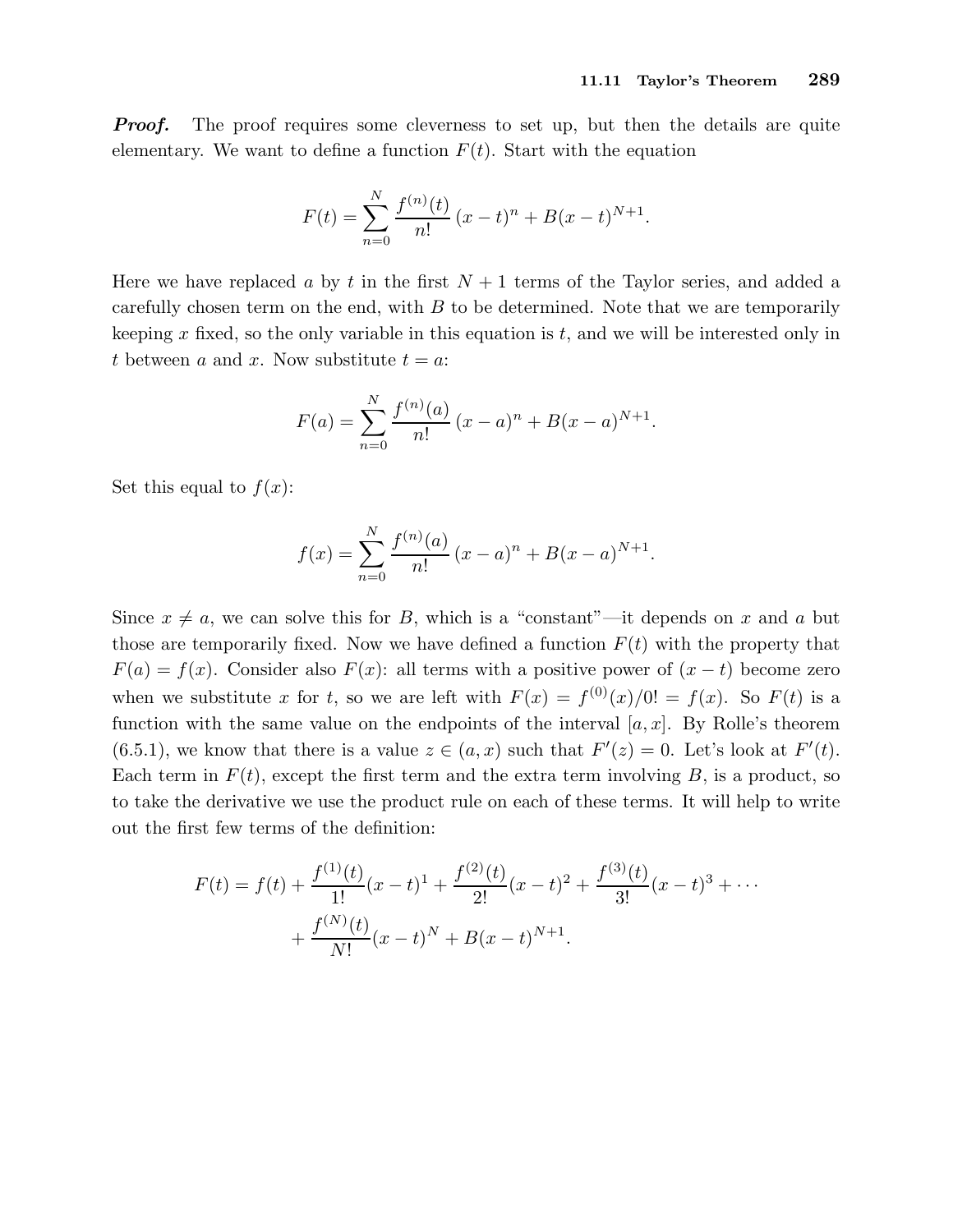Now take the derivative:

$$
F'(t) = f'(t) + \left(\frac{f^{(1)}(t)}{1!}(x-t)^0(-1) + \frac{f^{(2)}(t)}{1!}(x-t)^1\right) + \left(\frac{f^{(2)}(t)}{1!}(x-t)^1(-1) + \frac{f^{(3)}(t)}{2!}(x-t)^2\right) + \left(\frac{f^{(3)}(t)}{2!}(x-t)^2(-1) + \frac{f^{(4)}(t)}{3!}(x-t)^3\right) + \dots + + \left(\frac{f^{(N)}(t)}{(N-1)!}(x-t)^{N-1}(-1) + \frac{f^{(N+1)}(t)}{N!}(x-t)^N\right) + B(N+1)(x-t)^N(-1).
$$

Now most of the terms in this expression cancel out, leaving just

$$
F'(t) = \frac{f^{(N+1)}(t)}{N!}(x-t)^N + B(N+1)(x-t)^N(-1).
$$

At some z,  $F'(z) = 0$  so

$$
0 = \frac{f^{(N+1)}(z)}{N!}(x-z)^N + B(N+1)(x-z)^N(-1)
$$

$$
B(N+1)(x-z)^N = \frac{f^{(N+1)}(z)}{N!}(x-z)^N
$$

$$
B = \frac{f^{(N+1)}(z)}{(N+1)!}.
$$

Now we can write

$$
F(t) = \sum_{n=0}^{N} \frac{f^{(n)}(t)}{n!} (x - t)^n + \frac{f^{(N+1)}(z)}{(N+1)!} (x - t)^{N+1}.
$$

Recalling that  $F(a) = f(x)$  we get

$$
f(x) = \sum_{n=0}^{N} \frac{f^{(n)}(a)}{n!} (x - a)^n + \frac{f^{(N+1)}(z)}{(N+1)!} (x - a)^{N+1},
$$

which is what we wanted to show.

It may not be immediately obvious that this is particularly useful; let's look at some examples.

 $\blacksquare$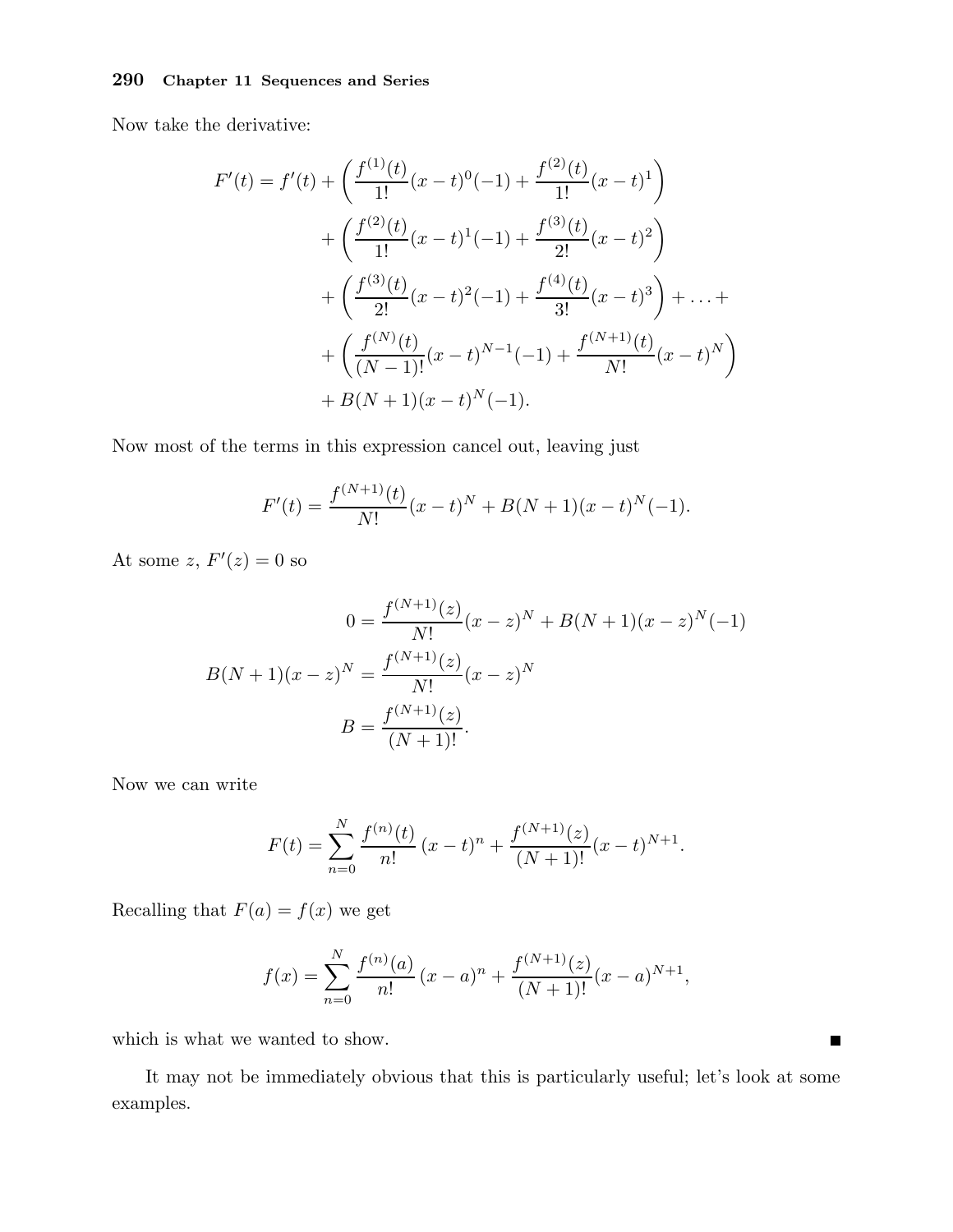**EXAMPLE 11.11.2** Find a polynomial approximation for sin x accurate to  $\pm 0.005$ . From Taylor's theorem:

$$
\sin x = \sum_{n=0}^{N} \frac{f^{(n)}(a)}{n!} (x-a)^n + \frac{f^{(N+1)}(z)}{(N+1)!} (x-a)^{N+1}.
$$

What can we say about the size of the term

$$
\frac{f^{(N+1)}(z)}{(N+1)!}(x-a)^{N+1}?
$$

Every derivative of  $\sin x$  is  $\pm \sin x$  or  $\pm \cos x$ , so  $|f^{(N+1)}(z)| \leq 1$ . The factor  $(x-a)^{N+1}$  is a bit more difficult, since  $x - a$  could be quite large. Let's pick  $a = 0$  and  $|x| \leq \pi/2$ ; if we can compute sin x for  $x \in [-\pi/2, \pi/2]$ , we can of course compute sin x for all x.

We need to pick  $N$  so that

$$
\left| \frac{x^{N+1}}{(N+1)!} \right| < 0.005.
$$

Since we have limited x to  $[-\pi/2, \pi/2]$ ,

$$
\left|\frac{x^{N+1}}{(N+1)!}\right| < \frac{2^{N+1}}{(N+1)!}.
$$

The quantity on the right decreases with increasing  $N$ , so all we need to do is find an  $N$ so that  $\lambda + 1$ 

$$
\frac{2^{N+1}}{(N+1)!} < 0.005.
$$

A little trial and error shows that  $N = 8$  works, and in fact  $2^9/9! < 0.0015$ , so

$$
\sin x = \sum_{n=0}^{8} \frac{f^{(n)}(0)}{n!} x^n \pm 0.0015
$$

$$
= x - \frac{x^3}{6} + \frac{x^5}{120} - \frac{x^7}{5040} \pm 0.0015.
$$

Figure 11.11.1 shows the graphs of sin x and and the approximation on [0,  $3\pi/2$ ]. As x gets larger, the approximation heads to negative infinity very quickly, since it is essentially acting like  $-x^7$ .  $\Box$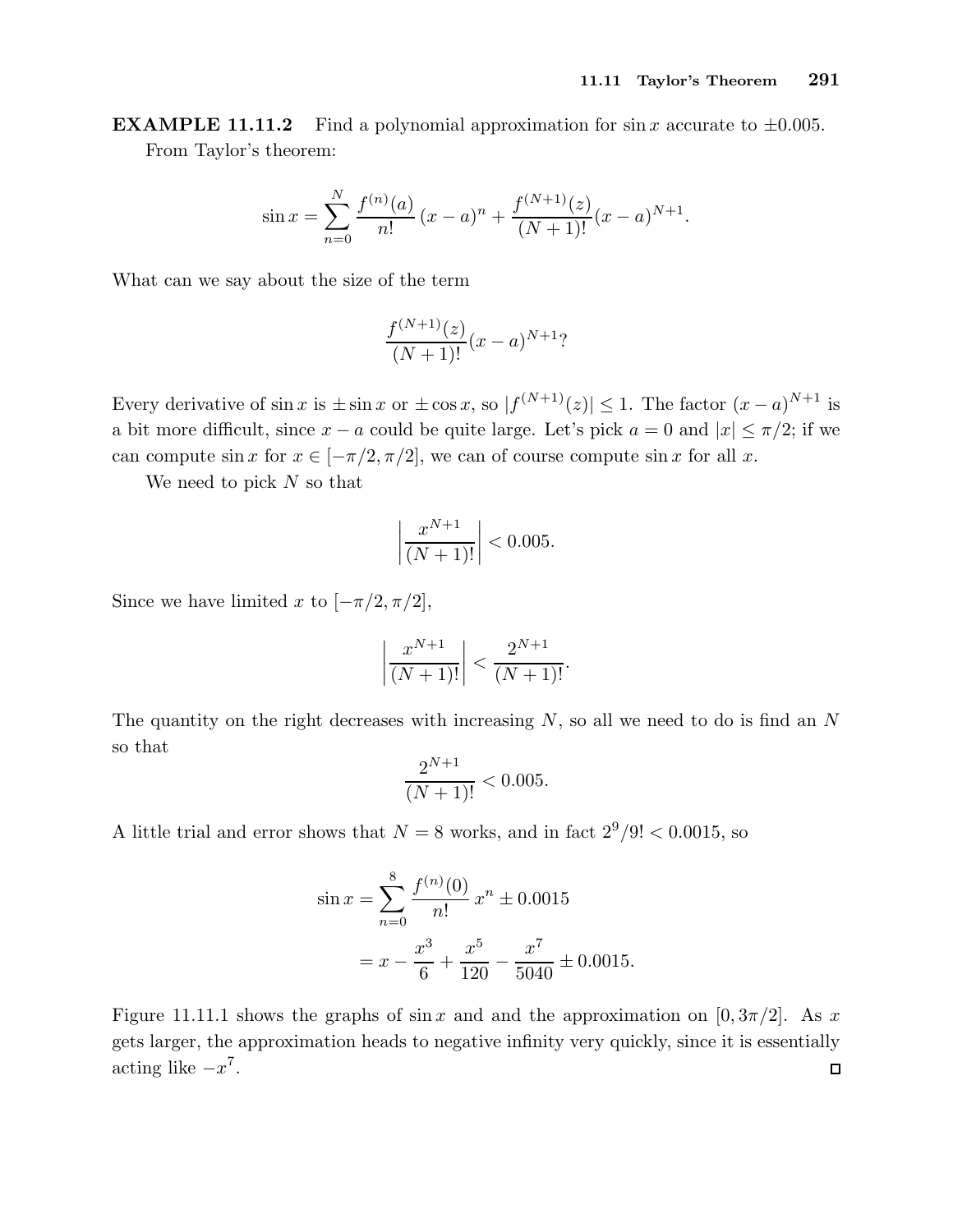

**Figure 11.11.1** sin x and a polynomial approximation.  $AP$ )

We can extract a bit more information from this example. If we do not limit the value of  $x$ , we still have

$$
\left| \frac{f^{(N+1)}(z)}{(N+1)!} x^{N+1} \right| \le \left| \frac{x^{N+1}}{(N+1)!} \right|
$$

so that  $\sin x$  is represented by

$$
\sum_{n=0}^{N} \frac{f^{(n)}(0)}{n!} x^{n} \pm \left| \frac{x^{N+1}}{(N+1)!} \right|.
$$

If we can show that

$$
\lim_{N \to \infty} \left| \frac{x^{N+1}}{(N+1)!} \right| = 0
$$

for each  $x$  then

$$
\sin x = \sum_{n=0}^{\infty} \frac{f^{(n)}(0)}{n!} x^n = \sum_{n=0}^{\infty} (-1)^n \frac{x^{2n+1}}{(2n+1)!},
$$

that is, the sine function is actually equal to its Maclaurin series for all  $x$ . How can we prove that the limit is zero? Suppose that N is larger than  $|x|$ , and let M be the largest integer less than |x| (if  $M = 0$  the following is even easier). Then

$$
\frac{|x^{N+1}|}{(N+1)!} = \frac{|x|}{N+1} \frac{|x|}{N} \frac{|x|}{N-1} \cdots \frac{|x|}{M+1} \frac{|x|}{M} \frac{|x|}{M-1} \cdots \frac{|x|}{2} \frac{|x|}{1}
$$
  

$$
\leq \frac{|x|}{N+1} \cdot 1 \cdot 1 \cdots 1 \cdot \frac{|x|}{M} \frac{|x|}{M-1} \cdots \frac{|x|}{2} \frac{|x|}{1}
$$
  

$$
= \frac{|x|}{N+1} \frac{|x|^M}{M!}.
$$

The quantity  $|x|^M/M!$  is a constant, so

$$
\lim_{N \to \infty} \frac{|x|}{N+1} \frac{|x|^M}{M!} = 0
$$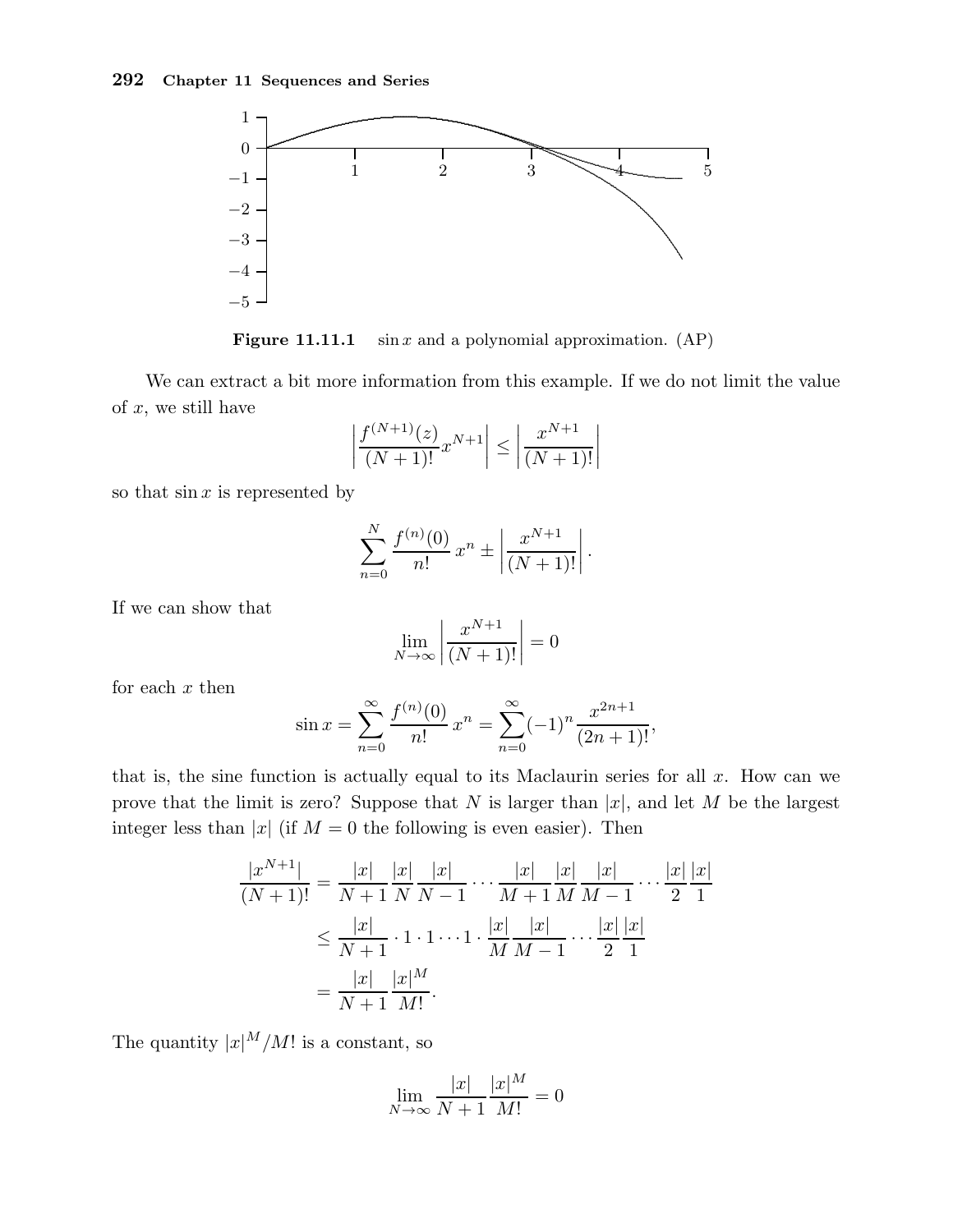and by the Squeeze Theorem (11.1.3)

$$
\lim_{N \to \infty} \left| \frac{x^{N+1}}{(N+1)!} \right| = 0
$$

as desired. Essentially the same argument works for  $\cos x$  and  $e^x$ ; unfortunately, it is more difficult to show that most functions are equal to their Maclaurin series.

**EXAMPLE 11.11.3** Find a polynomial approximation for  $e^x$  near  $x = 2$  accurate to  $\pm 0.005.$ 

From Taylor's theorem:

$$
e^{x} = \sum_{n=0}^{N} \frac{e^{2}}{n!} (x - 2)^{n} + \frac{e^{z}}{(N+1)!} (x - 2)^{N+1},
$$

since  $f^{(n)}(x) = e^x$  for all n. We are interested in x near 2, and we need to keep  $|(x-2)^{N+1}|$ in check, so we may as well specify that  $|x-2| \leq 1$ , so  $x \in [1,3]$ . Also

$$
\left|\frac{e^z}{(N+1)!}\right| \le \frac{e^3}{(N+1)!},
$$

so we need to find an N that makes  $e^3/(N+1)! \le 0.005$ . This time  $N = 5$  makes  $e^3/(N+1)!$  < 0.0015, so the approximating polynomial is

$$
e^{x} = e^{2} + e^{2}(x - 2) + \frac{e^{2}}{2}(x - 2)^{2} + \frac{e^{2}}{6}(x - 2)^{3} + \frac{e^{2}}{24}(x - 2)^{4} + \frac{e^{2}}{120}(x - 2)^{5} \pm 0.0015.
$$

This presents an additional problem for approximation, since we also need to approximate  $e^2$ , and any approximation we use will increase the error, but we will not pursue this complication.  $\Box$ 

Note well that in these examples we found polynomials of a certain accuracy only on a small interval, even though the series for  $\sin x$  and  $e^x$  converge for all x; this is typical. To get the same accuracy on a larger interval would require more terms.

## Exercises 11.11.

- 1. Find a polynomial approximation for cos x on  $[0, \pi]$ , accurate to  $\pm 10^{-3} \Rightarrow$
- 2. How many terms of the series for  $\ln x$  centered at 1 are required so that the guaranteed error on [1/2, 3/2] is at most 10<sup>-3</sup>? What if the interval is instead [1, 3/2]? ⇒
- 3. Find the first three nonzero terms in the Taylor series for tan x on  $[-\pi/4, \pi/4]$ , and compute the guaranteed error term as given by Taylor's theorem. (You may want to use Sage or a similar aid.)  $\Rightarrow$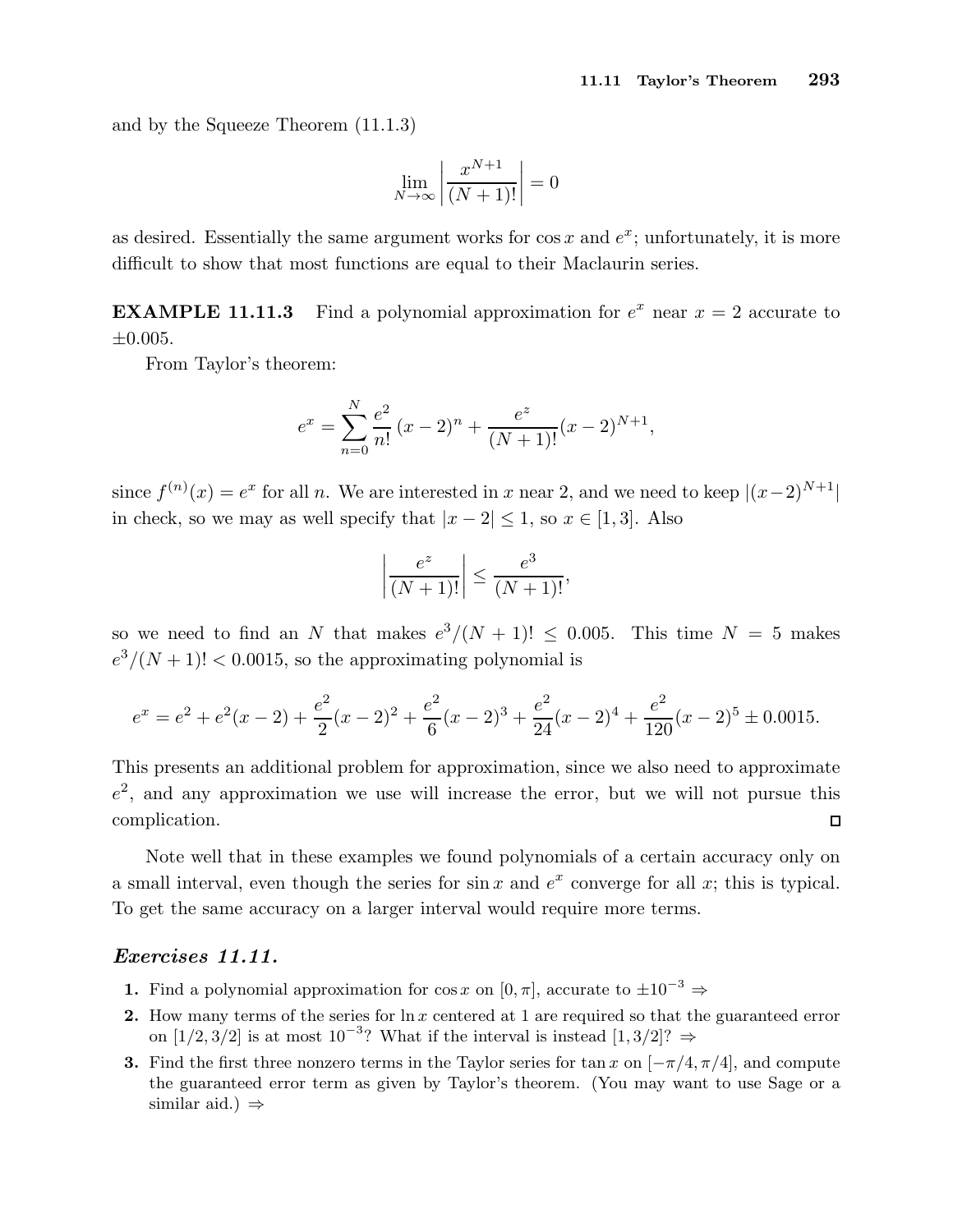- 4. Show that  $\cos x$  is equal to its Taylor series for all x by showing that the limit of the error term is zero as  $N$  approaches infinity.
- 5. Show that  $e^x$  is equal to its Taylor series for all x by showing that the limit of the error term is zero as  $N$  approaches infinity.

#### 11.12 ADDITIONAL EXERCISES

These problems require the techniques of this chapter, and are in no particular order. Some problems may be done in more than one way.

 $\Rightarrow$ 

Determine whether the series converges.

1. 
$$
\sum_{n=0}^{\infty} \frac{n}{n^2 + 4} \Rightarrow
$$
\n2. 
$$
\frac{1}{1 \cdot 2} + \frac{1}{3 \cdot 4} + \frac{1}{5 \cdot 6} + \frac{1}{7 \cdot 8} + \cdots \Rightarrow
$$
\n3. 
$$
\sum_{n=0}^{\infty} \frac{n}{(n^2 + 4)^2} \Rightarrow
$$
\n4. 
$$
\sum_{n=0}^{\infty} \frac{n!}{8^n} \Rightarrow
$$
\n5. 
$$
1 - \frac{3}{4} + \frac{5}{8} - \frac{7}{12} + \frac{9}{16} + \cdots \Rightarrow
$$
\n6. 
$$
\sum_{n=0}^{\infty} \frac{1}{\sqrt{n^2 + 4}} \Rightarrow
$$
\n7. 
$$
\sum_{n=0}^{\infty} \frac{\sin^3(n)}{n^2} \Rightarrow
$$
\n8. 
$$
\sum_{n=0}^{\infty} \frac{n}{e^n} \Rightarrow
$$
\n9. 
$$
\sum_{n=0}^{\infty} \frac{n!}{1 \cdot 3 \cdot 5 \cdots (2n - 1)} \Rightarrow
$$
\n10. 
$$
\sum_{n=1}^{\infty} \frac{1}{n\sqrt{n}} \Rightarrow
$$
\n11. 
$$
\frac{1}{2 \cdot 3 \cdot 4} + \frac{2}{3 \cdot 4 \cdot 5} + \frac{3}{4 \cdot 5 \cdot 6} + \frac{4}{5 \cdot 6 \cdot 7} + \cdots
$$
\n12. 
$$
\sum_{n=1}^{\infty} \frac{1 \cdot 3 \cdot 5 \cdots (2n - 1)}{(2n)!} \Rightarrow
$$
\n13. 
$$
\sum_{n=0}^{\infty} \frac{6^n}{n!} \Rightarrow
$$
\n14. 
$$
\sum_{n=1}^{\infty} \frac{(-1)^{n-1}}{\sqrt{n}} \Rightarrow
$$